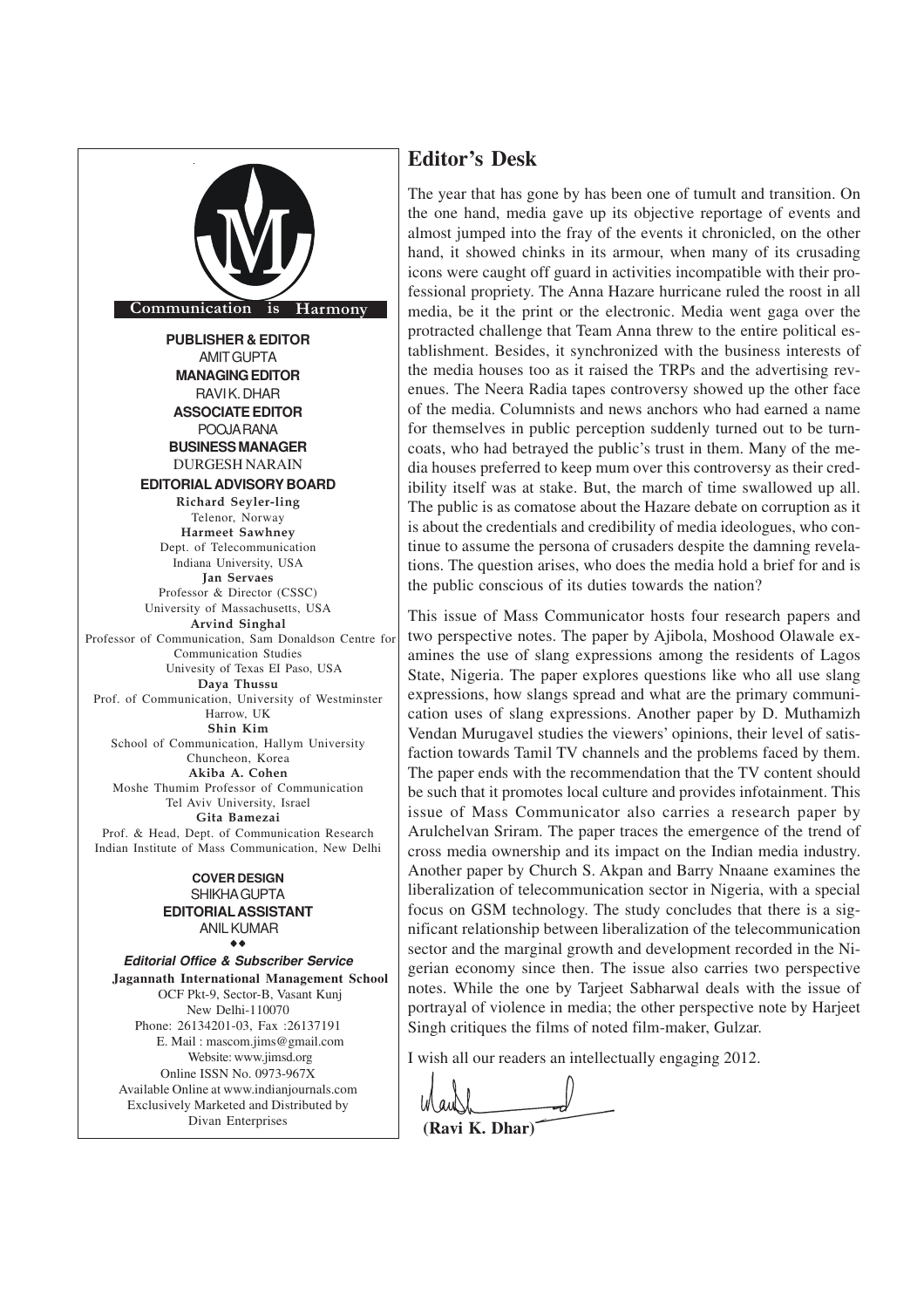As an active practitioner and scholar in the field of communication, you must have experienced the need for a journal with conceptual richness, which is normally missing in various mass communication magazines. In response to this need, a team of competent and dynamic professionals, at JIMS, Vasant Kunj, publishes a journal titled **Mass Communicator**.

**Mass Communicator** is a quarterly communication journal, contributions to which are made by academics, consultants, and communication practitioners for covering various areas of mass communication. A fully refereed journal, **Mass Communicator**, explores the latest research and innovative thinking in the field of mass communication. The journal has an international focus and offers a variety of perspectives from around the world to help you gain greater insight into current mass communication theory and practice.

**Views and factual claims expressed in individual contributions are personal to the respective contributors and are not necessarily endorsed by the editors, their advisors, or the publishers of the journal.**

# **Guidelines to Authors**

**Mass Communicator** solicits articles and papers on contemporary communication issues by academicians, communication experts and researchers. The journal is published with the aim of providing well conceptualized and scholarly perspectives, edited for easy reading.

1. Articles must be sent by e-mail / floppy along with a hard copy to : The Publisher, **Mass Communicator**, at the address given below.

### **The Managing Editor Mass Communicator, JIMS OCF Pkt-9, Sector-B, Vasant Kunj, New Delhi-110070** ( **40619300, Fax: 40619333 E. Mail : mascom.jims@gmail.com**

- 2. The length of the article should be between 5000 to 7000 words. Each article must be accompanied with an abstract of 150-200 words.
- 3. All drawings, graphs, and tables should be provided on separate pages.
- 4. The author's name, designation, and affiliation must be provided on a separate sheet.
- 5. Editorial decisions will be communicated within a period of 4 weeks of the receipt of manuscript.
- 6. References must follow APA style sheet.
- 7. Contributors will receive two copies of the journal.
- 8. Articles submitted for consideration in **Mass Communicator** should be accompanied with a declaration by the author that they have not been published or submitted for publication elsewhere.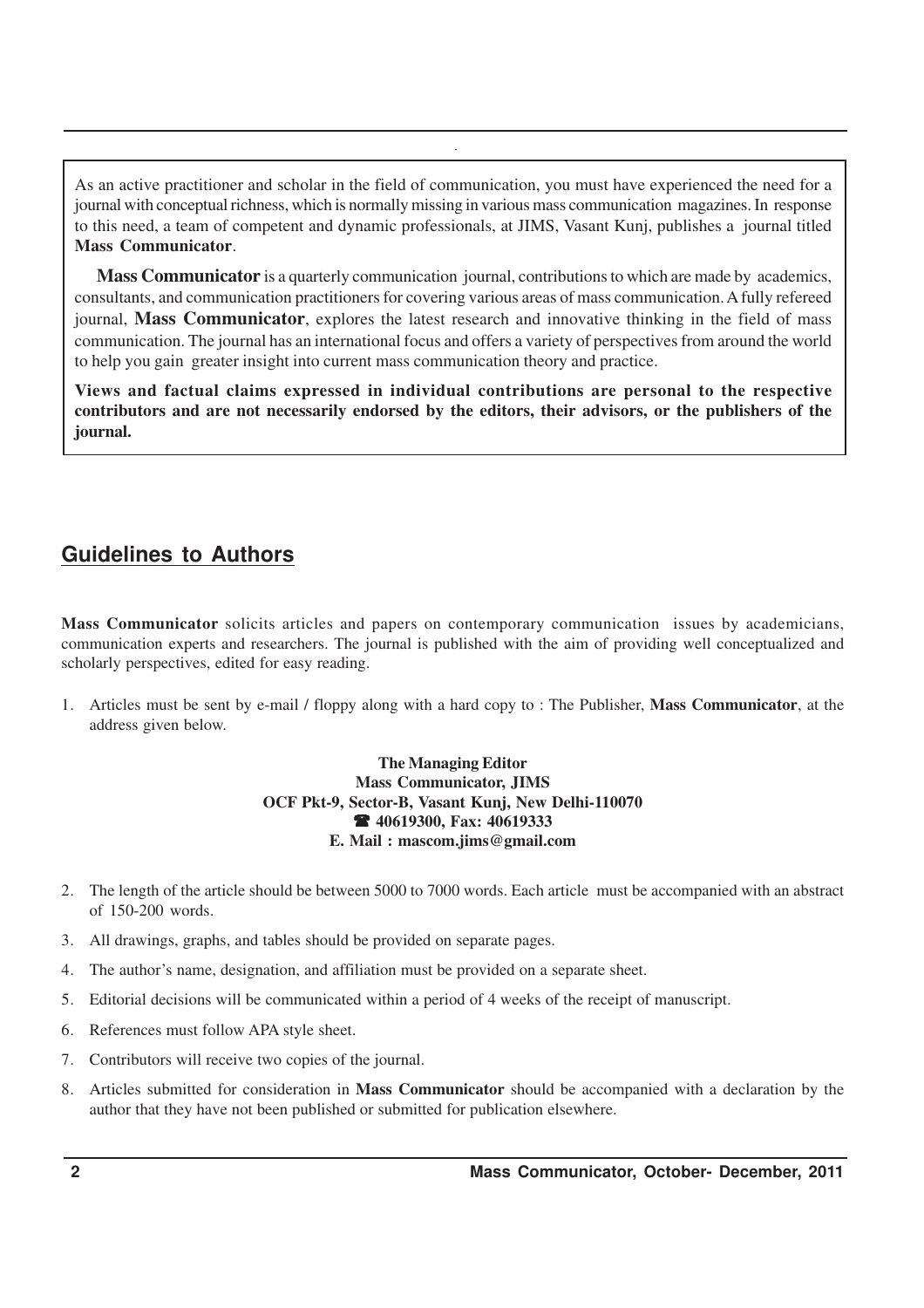# **SUBSCRIPTION FORM**

*Subscription Rates-2011*

| <b>Subscription Rates (4 issues)</b> |              |        |  |
|--------------------------------------|--------------|--------|--|
| <b>CATEGORY</b>                      | Print*       | Online |  |
|                                      | Indian {INR} |        |  |
| Institutions                         | 650.00       | 350.00 |  |
| Individuals                          | 300.00       | 200.00 |  |
| Single Copy / Article                | 150.00       | 75.00  |  |
| Foreign {USD}                        |              |        |  |
| <b>CATEGORY</b>                      | Print*       | Online |  |
| Institutions                         | 125.00       | 100.00 |  |
| Individuals                          | 100.00       | 80.00  |  |
| Single Copy / Article                | 30.00        | 20.00  |  |

### **Terms & Conditions:**

- 1) Print\* Subscription includes online access.
- 2) Students\*\* should send a photocopy of their identity cards.
- 3) Print Subscription is Volume Based, whereas Online Subscription is Calendar Year Based and is subject to renewal.
- 4) Online Subscription includes current subscriptions + back files (for last 2 yrs, if available)
- 5) Indian Subscribers to add Rs. 50.00 for Non- Delhi Cheque.

### **Ordering Information**

The Business Manager, Divan Enterprises B-9, Basement, Local Shopping Complex, "A" Block Naraina Vihar, Ring Road, New Delhi-110 028

Dear Sir,

| I/We would be interested in subscribing to Mass Communicator for |       | year(s). I/We would be interested           |                                     |
|------------------------------------------------------------------|-------|---------------------------------------------|-------------------------------------|
| in availing myself/ourselves of the subscription offer in the    |       | category. I/We am/are enclosing a cheque/DD |                                     |
| No.                                                              | dated | drawnon                                     | (specify Bank), favouring Jagannath |
| International Management School, Vasant Kunj, New Delhi, for Rs. |       |                                             |                                     |

## **My/our particulars are as under :**

**Ph: 91-11-25770411, 45055559 Fax : 91-11-25778876**

| For immediate attention please contact:                                                         |
|-------------------------------------------------------------------------------------------------|
| <b>Divan Enterprises</b>                                                                        |
| B-9, Basement, Local Shopping Complex, "A" Block<br>Naraina Vihar, Ring Road, New Delhi-110 028 |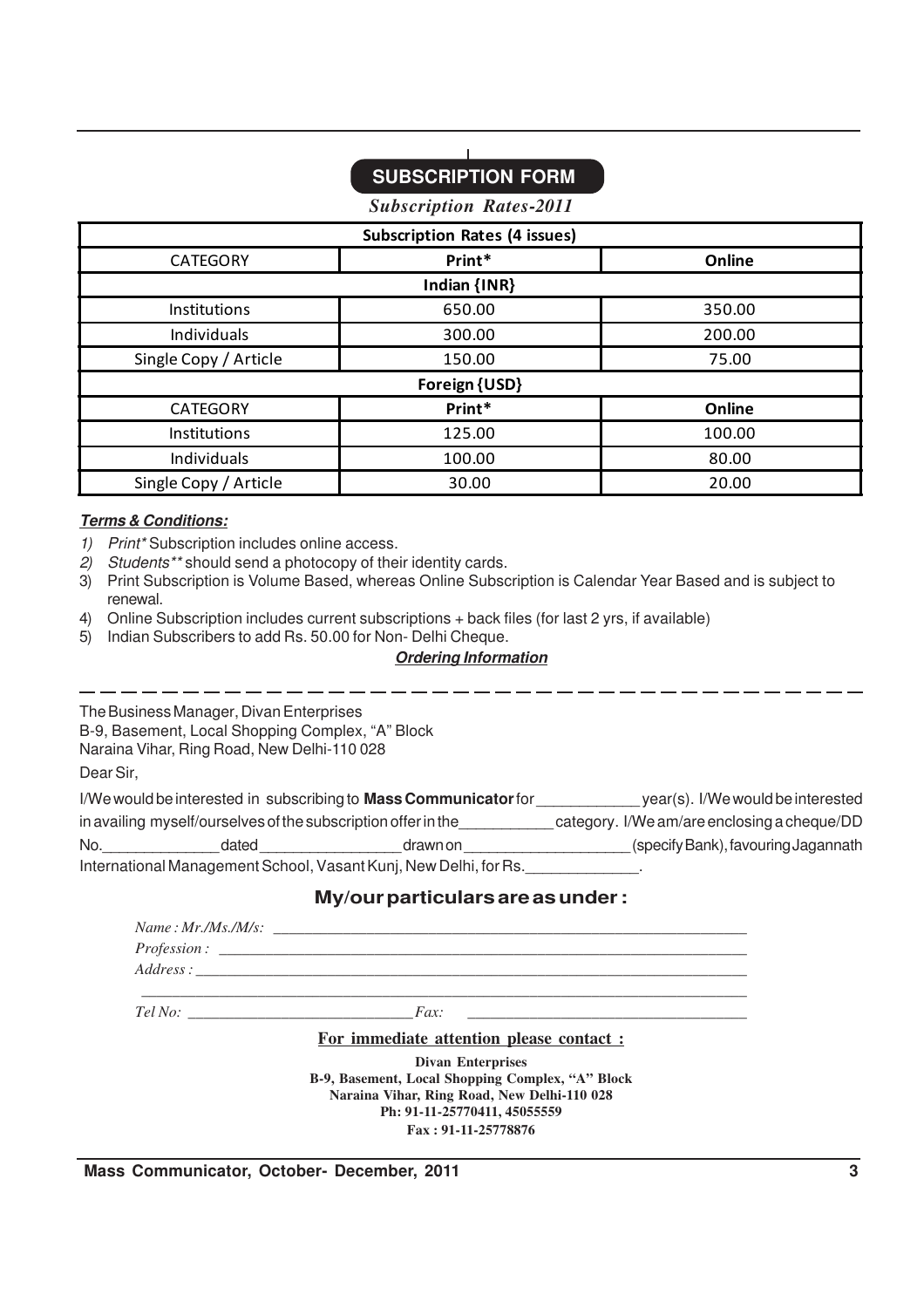# **VIEWERS' ATTITUDE TOWARDS POPULAR TAMILTV CHANNELS: AN EMPIRICALANALYSIS**

#### **D. Muthamizh Vendan Murugavel ★**

*Today it is very common in industrialized countries for a household to have at least one television. In fact, it is so common that it is difficult to imagine a household without TV. This shows just how important television is. To understand how important television is, we can look at the variety of programs and valuable content it offers and the purposes it serves in daily life. There are many different types of programs on television. The viewer can watch a weather report to prepare for the day. Cartoons and sport provide relaxation and fun. School programs, documentaries and the news teach us about the world. And advertisements inform us about products and new ideas. The content is very appealing because it is realistic and up to date. As TV is a medium that combines moving, color images and sound, it resembles real life, so the viewers can identify with what they see. Furthermore, modern technology means that the content is up to date, for example, news reports can be broadcast live and from all over the world. This means that information is available almost anywhere at any time. Now-a-days lots of channels are emerging as an information providers and entertainers. This study undertakes the viewers' opinion, satisfaction towards the Tamil TV channels and the problems faced by them.*

Television can be used to enhance many important aspects of everyday life. People seek entertainment and distraction, and TV can give us that in the form of films or cartoons. People want education, information and instruction because they are inquisitive and like to learn. TV gives us this in documentaries or educational programs, and in reports or cultural programs. People enjoy creativity, and TV gives us that in the work of all the people involved in creating clever film scripts, effective scenery, witty dialogues or magnificent camera shots. TV gives us the world, other cultures, other people, languages and ideas. It introduces us to knowledge.

Television offers us a wide range of valuable programs and content and serves many purposes in our daily lives. TV not only provides many types of programs with interesting and broad content, but it also serves to fulfill our needs in terms of entertainment and knowledge. TV is an integral and vital medium today. It can contribute positively to the education of society and people's awareness of others, and it will continue to have a strong influence for many years to come.

In TamilNadu lot of channels are being shown particularly seven channels of the state are so familiar. They are Sun TV, Jaya TV, Vijay TV, Makkal TV, Kalaignar TV, Raj TV, and Podhigai TV. These are greatest entertainment channels of Tamil people. For the present study channels like Sun TV, Jaya TV, Vijay TV, Kalaignar TV and Raj TV based on their viewers' base.

## **Statement of the Problem**

A lot of TV programmes provided by number of channels to develop the intelligent quotient, personality development and other talents. But at the same time some programmes creates a negative approach, hardness and finally create pessimistic persons. At present the viewers are more dynamic. Their taste needs, preferences are changing as per the current scenario. By considering it this study proposed to analyse the questions like:

Whether the viewers are really satisfied or not?

What are the factors influencing them to watch TV and problems faced by them?

#### **Objectives of the Study**

The study is undertaken to identify the following objectives.

ê Assistant Professor, PG & Research Department of Commerce, Gobi Arts & Science College, Gobi, Tamilnadu, India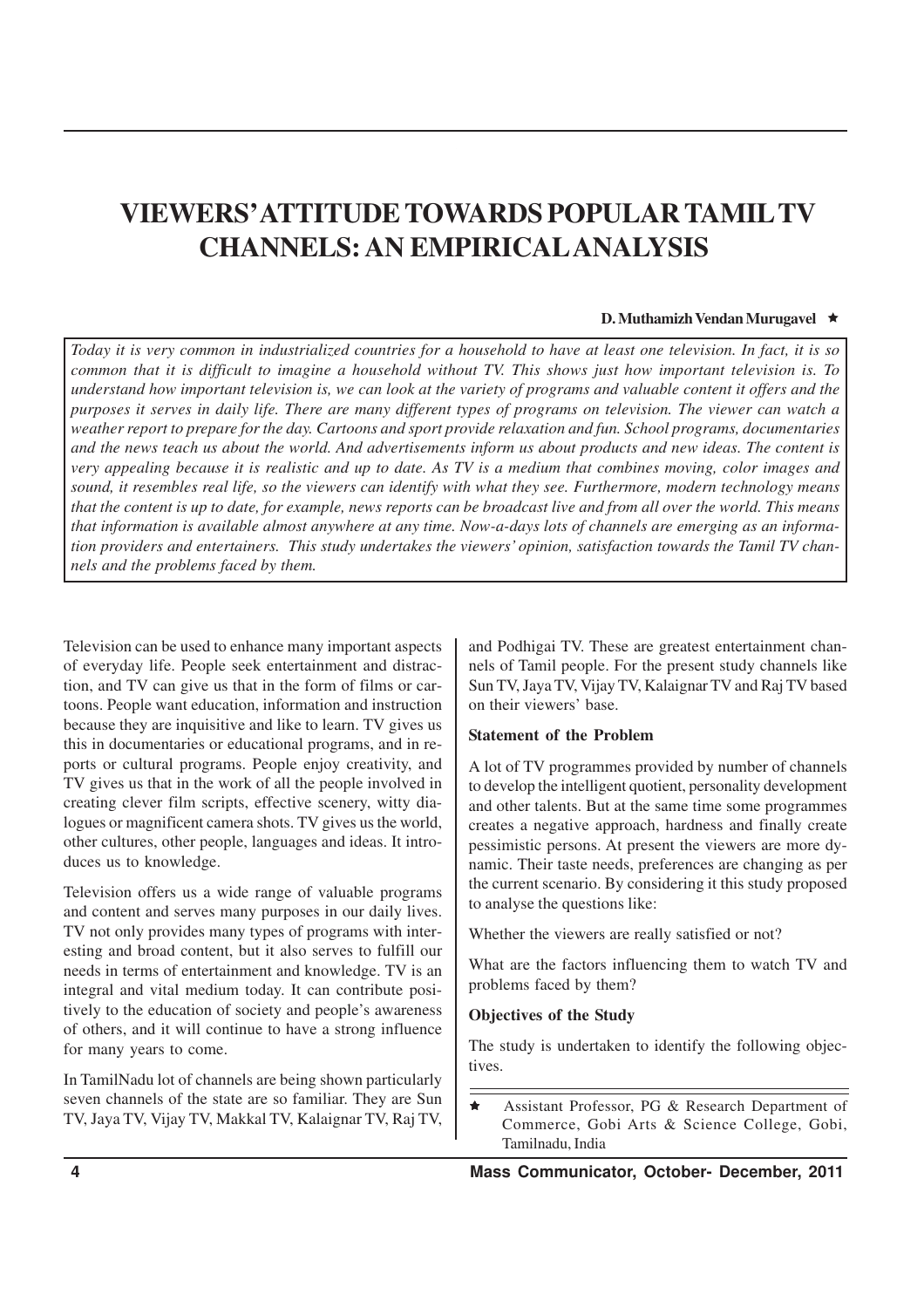- To examine the opinion of viewers towards selected Tamil TV channels.
- To identify the factors influencing the viewers' of Tamil TV channels.
- To study the level of viewers' satisfaction towards Tamil TV channels.
- To analyse the problems faced by the viewers' of Tamil TV channels.
- To offer suitable suggestions

### **Hypothesis of the study**

**Ho**: There is no relationship between socio-economic characteristics such as Age, Gender, Education, Occupation, Marital Status, Number of Members in the Family and Monthly Family Income of sample viewers (respondents) and their satisfaction level.

## **I. Review of Literature**

Viajayalaxmi.M, M (1989) has conducted a survey on "Television an effective Medium of advertising". The objectives of the study are to analyse the viewers' attitudes towards television advertising with regard to frequency and duration. She found that the 60% of the respondents answered that the duration should be maintained. Information elicited with regard to the frequency with which the advertisement of a particular product should be telecast, 37 percent of the respondents informed that a product advertisement should be telecast daily once, whereas the other 37 percent of the respondents felt that it should be telecast every alternate day once. She suggested that the advertisers most advertisers most advertise their products (or) service at least once in a week to build up the product and brand awareness among the television viewers.

Nabi, M.K. and Raut. K.C (1990) conducted a survey on "Television as a media of advertising television". The objective of the study is to examine the influence of various media on the consumer decision making process, particularly of television buyers. It was found that 44 percent of the respondents expressed television is the best media and followed by newspaper (26 percent), they concluded that the television as a medium of advertising is the best thing that has other media in terms of reach.

Kathleen Curry (2001) analysed on the topic "Mediating *Cops*: An Analysis of Viewer Reaction to Reality TV". This study examines viewer reaction and response to the reality police program *COPS*. Survey data were collected from

117 undergraduate students enrolled in Justice Studies courses and additional focus group data were gathered from 35 of the respondents. A path model was constructed, positing that gender, race, and having been the victim of a property or a non-property crime would have significant effects upon two attitude scales constructed about policing and fear of crime. These measures of attitude were expected to affect how often respondents watched the program and how violent they perceived the program content to be. Watching frequency and perceived violence in turn were expected to affect how satisfied the respondents were with the *COPS* episode they viewed and the program overall. Using path analysis, the derived model conformed well to the reality of the data producing a chisquare that is small (23.71 with 20 degrees of freedom) and non-significant (p=0.26).

## **II. Research Design and Methods**

The study is purely based upon primary data. The primary data were collected through personal interview with the help of a well-structured interview schedule. The Present study is related to viewers of most popular Tamil TV channels such as Sun TV, Jaya TV, Vijay TV, Kalaignar TV and Raj TV**.** As the population is unknown, it is decided to select 100 sample respondent viewers and convenience sampling technique has been employed to collect the required data from the selected respondents**.**

## **Statistical Tools Applied**

The primary data collected from 100 sample respondents were analysed with the help of statistical tools such as Simple Percentage Analysis, Garrett Ranking analysis, Likert Scaling Technique and Chi-square Test. Statistical package (**SPSS) 17.0** was employed to work out the calculations.

## **Area of the Study**

The area of the study is confined to Gobichettipalayam town, Erode district.

The study was conducted during January 2010.

## **III. Results and Discussion**

## **Opinion of Viewers towards Tamil TV Channels**

Viewers' awareness is that type of social component which increase the collective consciousness among the people and generate confidence in the individual to face the problem contemplates. Generation of awareness develops conscious attitude in the awareness. Awareness means the ability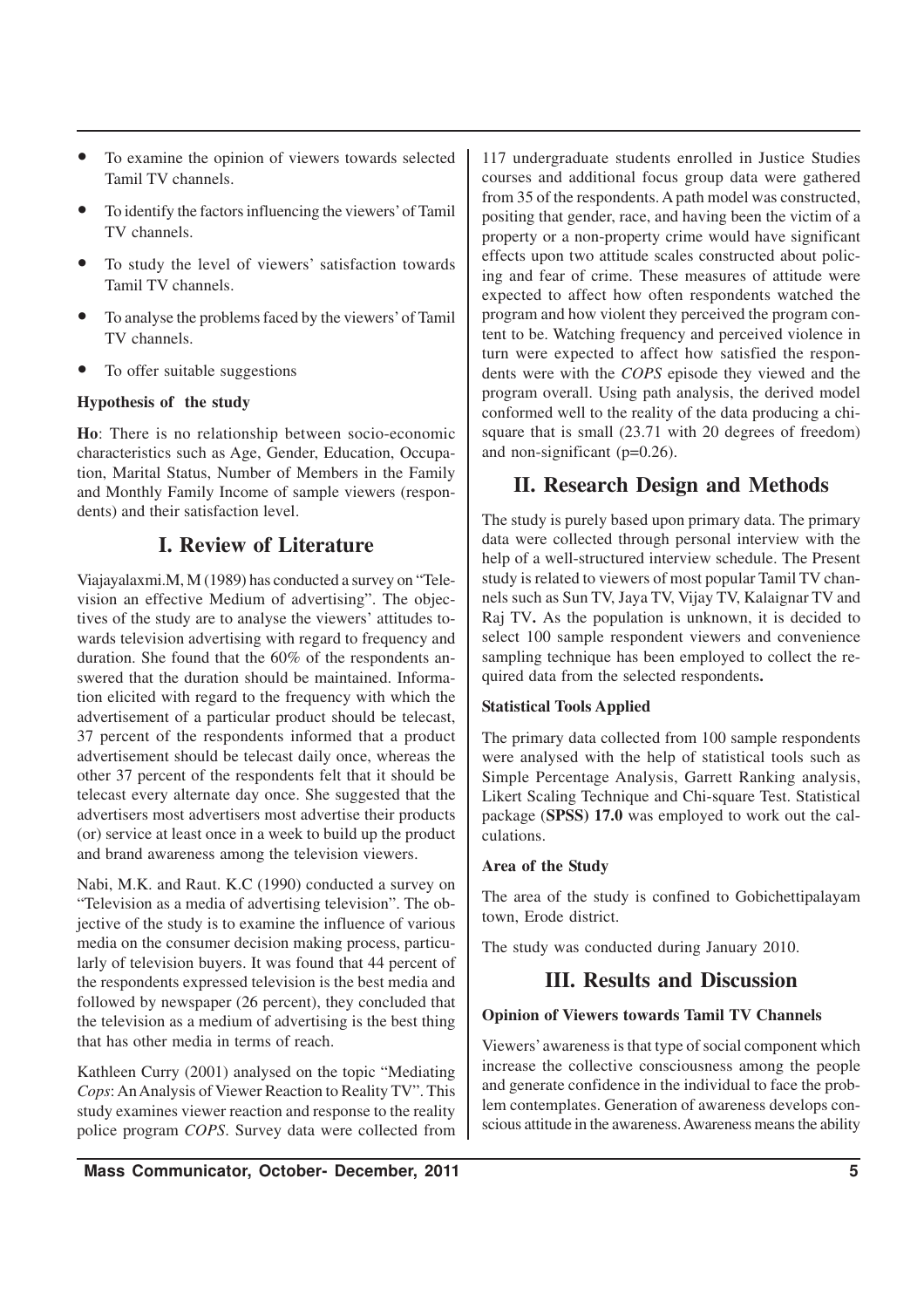of viewers' to recall more or less correctly the various aspects of viewers' movement and viewer rights and the respondents' clarity of understanding of the select aspects. The awareness regarding channels effectiveness has increased in India because of economic and socio development, urbanization state policies and competition among different channels. In this study viewers' opinion as regards Tamil TV channels in various aspects is analyzed by considering channels like Sun TV, Jaya TV, Makkal TV, Podhigai TV, Vijay TV, Raj TV and Kalignar TV.

Table 1 elucidates that majority of the respondents mentioned that they are watching TV for entertainment purpose and it helps to relax themselves at free times, at the time of stress and tiredness.

Table 2 shows that 59% of the viewers' are watching TV channels averagely 2 to 5 hours per day.

Table 3 shows that majority of the respondents are aware about the news time in the TV channels.

Table 4 clearly shows that majority of the viewers' insisted the need of having censor board for TV channels.

Table 5 explains that majority of the viewers' felt that only less importance is given to sports in these channels.

Table 6 clarifies that majority of the viewers' felt only less importance is given to social awareness programs.

Table 7 elucidates that majority of the viewers' were aware of listing of the shares of the TV channels in stock exchanges.

#### **Factors Influencing the Tamil TV Channel Viewers**

In this multi-channel and competitive scenario, selection of channels and programs is not an easy one and for which it must be necessary to consider so many factors. There are various programmes available in various TV channels. Watching a particular channel or a program is not static, as it is subject to change based on various factors. Hence, it is decided to analyse the various factors influencing the viewers while selecting the programmes of various popular Tamil TV channels.

It was seen that majority of the viewers consider TV channels as best entertainers/time passers as it helps for their mental relaxation and enjoyment. Family-oriented serials and films are also attracting the Tamil TV viewers as they ranked it as a second main factor which influences them to see Tamil programs. Also majority of the viewers consider TV channels as best source of information about the world as it has been ranked third. Fourth rank has been given for the factor of opportunity to see cinema stars as they are entertaining and attracting people every day through these TV channels. Almost all the TV channels are telecasting unbiased news and it has been considered as one of the major factors which influencing people to watch Tamil TV channels and given fifth rank followed by other factors such as colourful and informative advertisements, developing our own cultural values and language, more humors, help to see the world in home itself, updated news, new films and reality shows in these Tamil TV channels.

#### **Satisfaction level of Tamil TV channel viewers**

To assess the satisfaction level factors such as TV News, Innovative programmes, Children oriented programmes, Awareness creating programmes, Reality shows, Films, Program timings, Marketing strategies, Entertainment, Creation of Employment Awareness, Stock market information, Interviews with leading industrialists, Festival day special programmes, Business News, Social Responsibility, Business Ethics, Agriculture News, Helping people to expose talents were considered. A Five point Likert's scaling technique was used.

Results revealed that the over-all satisfaction of the sample respondent viewers and it is found that 47% of the viewers are having medium level of satisfaction and 35% of the viewers are highly satisfied. Only 18% of the viewers are less satisfied towards the various aspects of the selected popular Tamil TV channels.

#### **Relationship between the Socio-Economic factors and level of satisfaction:**

To study the level of satisfaction of viewers of Tamil TV channels various socio-economic factors such as Age, Gender, Education, Occupation, Marital Status, No. of Members in the Family and Monthly Family Income were considered in this study.

The findings clearly revealed that all the socio-economic factors such as age, gender, education, occupation, marital status, number of members in the family and monthly family income taken into consideration for the study are not significantly associated with the satisfaction level of Tamil TV channel viewers.

Hence, it can be concluded that though some factors like age, education might have a chance of influencing the satisfaction level of TV channel viewers, this study clearly revealed that there is not at all a significant relationship between these and other socio-economic factors and the viewers' satisfaction in watching TV programs as people used to watch all varieties of programs irrespective of their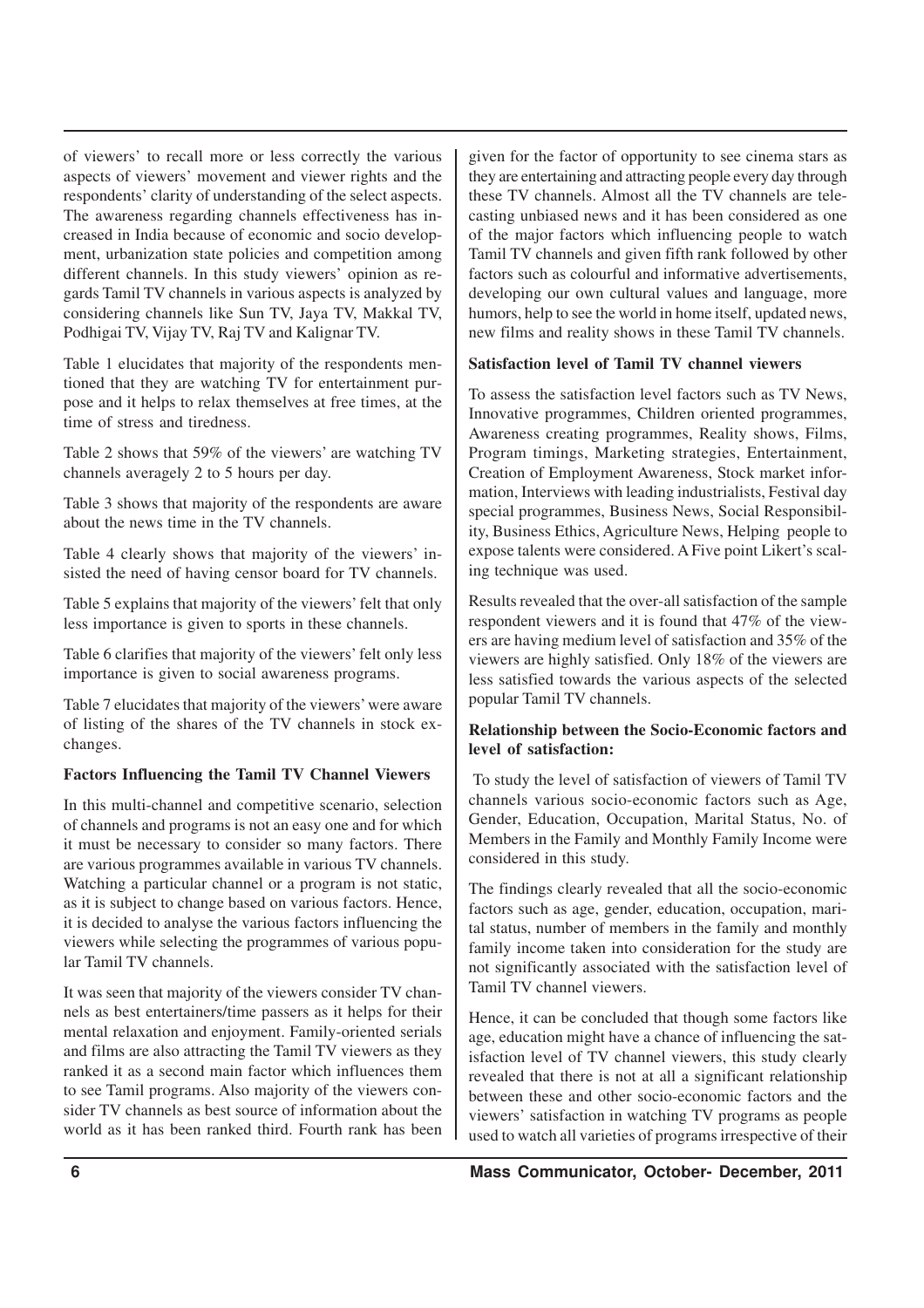age, gender, education, occupation, marital status, number of members in the family and monthly family income and consider it as a major stress buster.

#### **Problems faced by the Tamil TV channel viewers**

It was seen that majority of the viewers felt that some TV channels are more commercial oriented rather than service oriented and it has been considered as their major problem. Viewers felt that, as there is no censor board especially for TV channels, some unwanted and harmful programs/movies which ravage our culture and discipline have been telecasted and almost all the viewers in the present study realised the indispensable need of the TV Censor Board.

Hence, the non-availability of common censor board is considered as another major problem of the viewers and it has been given second rank. Numerous advertisements usually irritate the viewers and it has been ranked third followed by the problem of less chance to know General Knowledge. Program timing is also considered as their problem because viewers might have a chance of missing some of their favourite programs due to its timing which makes it inconvenient to see them. Less innovative programs, number of endless serials and disturbance in their children's' education are considered as their least problems.

#### **SUGGESTIONS**

- In this study it was found that 36% of the viewers are watching TV especially for the purpose of getting knowledge apart from entertainment. Hence, it is suggested to the TV network authorities that numerous knowledge development programmes like Quiz, Discussion on emerging issues like Global Warming, Food Security etc., tips relating to stock market & employment opportunities , health tips, innovative programmes that extracts latent talents of individuals etc. should be given top priority which may feed the knowledge thirst of these kinds of people.
- In this study it is found that telecasting all the programmes only in commercial motive is the first and foremost problem as ranked by the viewers. Hence, it is suggested that the TV network authorities may try to telecast some important programmes which are viewed by almost all the viewers without any or less interruptions/ disturbances such as advertisements of any product, advertisements relating to their channel's other

programmes or scrolling news/ads in a big font size.

- In this study, it is found that the factor best entertainer / time passer has been ranked as an important factor which influencing the viewers to watch Tamil TV channels. Hence, it is suggested to the TV network authorities that, more number of entertaining programs in an innovative and harmless way may be telecasted by which TV channels can be emerged as perfect entertainers.
- As need for special censor board is realized by viewers of all types, it is suggested to the Government that they may launch a Censor Board especially for TV programs for censoring the unwanted, illegal, unethical and culture degrading programmes.

## **IV. Conclusion**

Now-a-days, Televisions have become a very powerful mass communication medium and it is seen as a long run influencer able to shape an individual competences, knowledge, values and beliefs. Televisions continue to dominate as a communication tool primarily because the size of its audience is unrivaled dwarfing that of even the most popular websites. Television is a medium of conservative socialization as it reinforces cultural norms and practices. The present study reveals that majority of the sample viewers realised the impact of some unwanted TV programs/movies which could cause more serious problems to our culture and they also insisted the need of Censor Board.

Television is also deemed to play a role in providing information and imparting knowledge through different types of programme from purely informative broadcasts to much more light-hearted programmes aimed at providing entertainment, but from which new things can be learned and which can arouse curiosity. Viewers in the present study also favour broadcasts which aim to be both informative and entertaining.

On the whole, Television should cultivate or promote knowledge, shape individual competences, strengthen the culture and provide informative entertainments which have become indispensable in modern days.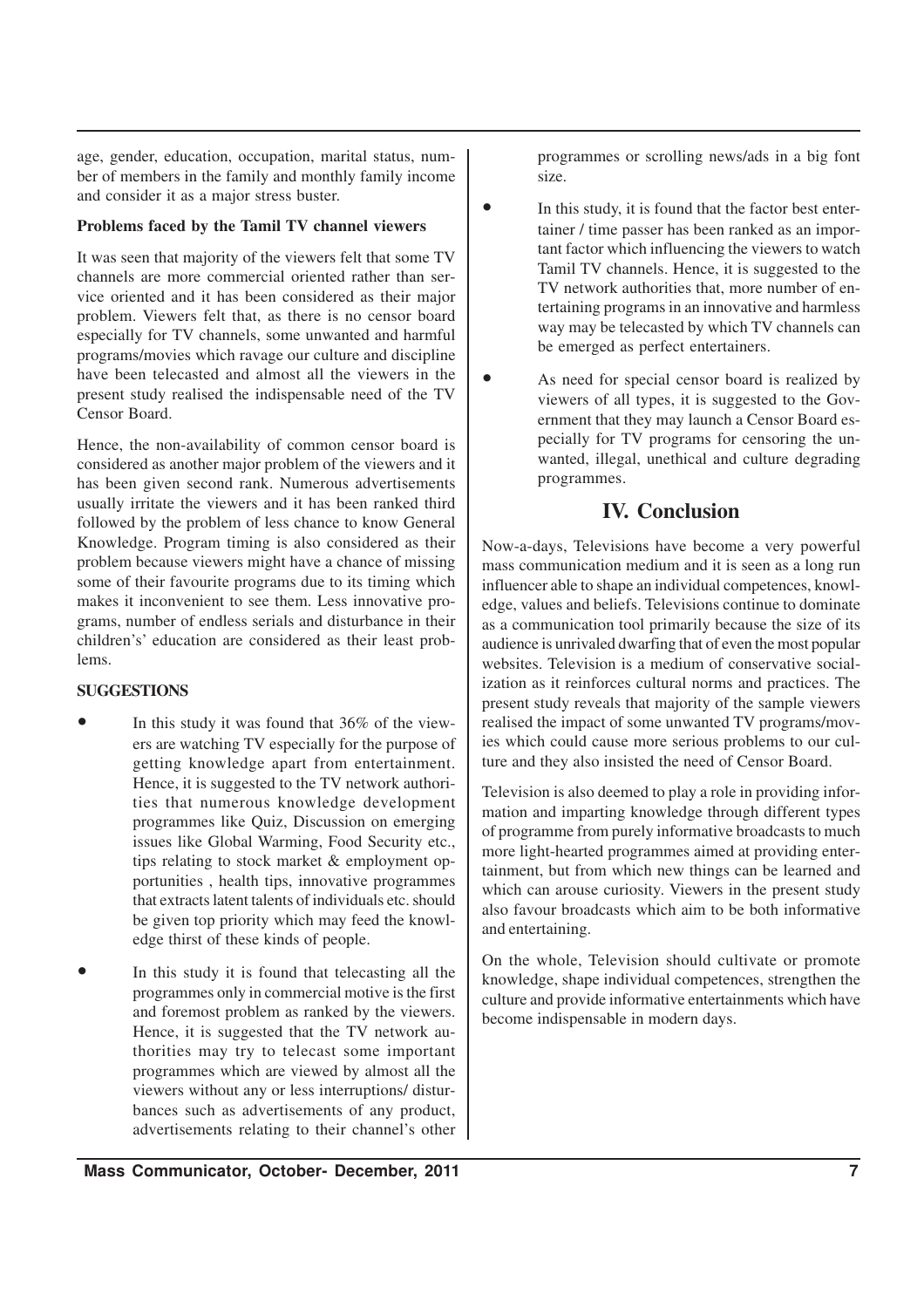## **References**

#### **Journals**

- Kathleen Curry, "Mediating *Cops*: An Analysis of Viewer Reaction to Reality TV", *Journal of Criminal Justice and Popular Culture*, 2001, 8(3), 169-185.
- Nabi, M.K and Raut. K.C, "Television -as a Media of Advertising Television", *Indian Journal of Marketing*, 1990, Vol – XXI, No.1-4, Pp. 21-26
- Viajayalaxmi.M. (1989), "Television- an effective medium of advertising", *Indian Journal of Marketing,* Vol – XIX, No.8-10, Pp 25-27

#### **Books**

- Gupta S.P. (1984), "*Statistical Methods*", New Delhi, Sultan Chand & Sons.
- Kothari C.R. (2004), "*Research Methodology*", New Delhi, New Age International (P) Ltd.

#### **Websites**

www.broadbandforum.in www.google.co.in www.netexpress.co.in www.surfindia.com www.tamilchannel.com

| <b>Table 1</b><br><b>Purpose of Watching TV</b> |                              |      |  |
|-------------------------------------------------|------------------------------|------|--|
| <b>Purpose of</b><br><b>Watching TV</b>         | No. of<br><b>Respondents</b> | $\%$ |  |
| Entertainment                                   | 52                           | 52.0 |  |
| <b>Time Passing</b>                             | 12                           | 12.0 |  |
| Getting Knowledge<br>& Awareness                | 36                           | 36.0 |  |
| <b>Total</b>                                    | 100                          | 100  |  |

**Source**: Primary Data

|                                    | <b>Table 2</b> |  |  |
|------------------------------------|----------------|--|--|
| Time spent for watching TV per day |                |  |  |

| Time spent per<br>day | No. of<br><b>Respondent</b> | $\%$ |
|-----------------------|-----------------------------|------|
| $\vert$ Up to 2 hours | 28                          | 28.0 |
| $2 - 5$ hours         | 58                          | 58.0 |
| More than 5 hours     | 14                          | 14.0 |
| <b>Total</b>          | 100                         | 100  |

**Source**: Primary Data

| Table 3 |  |  |                                       |  |
|---------|--|--|---------------------------------------|--|
|         |  |  | Awareness about news telecasting time |  |

| <b>Awareness</b> | No. of<br><b>Respondent</b> | $\%$ |
|------------------|-----------------------------|------|
| Aware            |                             | 80.0 |
| Unaware          | 20                          | 20.0 |
| <b>Total</b>     | <b>100</b>                  | 100  |

**Source**: Primary Data

**Table 4 Opinion on need of Censor Board for TV channel programmes**

| <b>Need</b>  | No. of<br><b>Respondents</b> | $\mathcal{O}_{\mathcal{D}}$ |
|--------------|------------------------------|-----------------------------|
| Yes          | R9                           | 89.0                        |
| No           |                              | 11.0                        |
| <b>Total</b> | 100                          | 100                         |

**Source**: Primary Data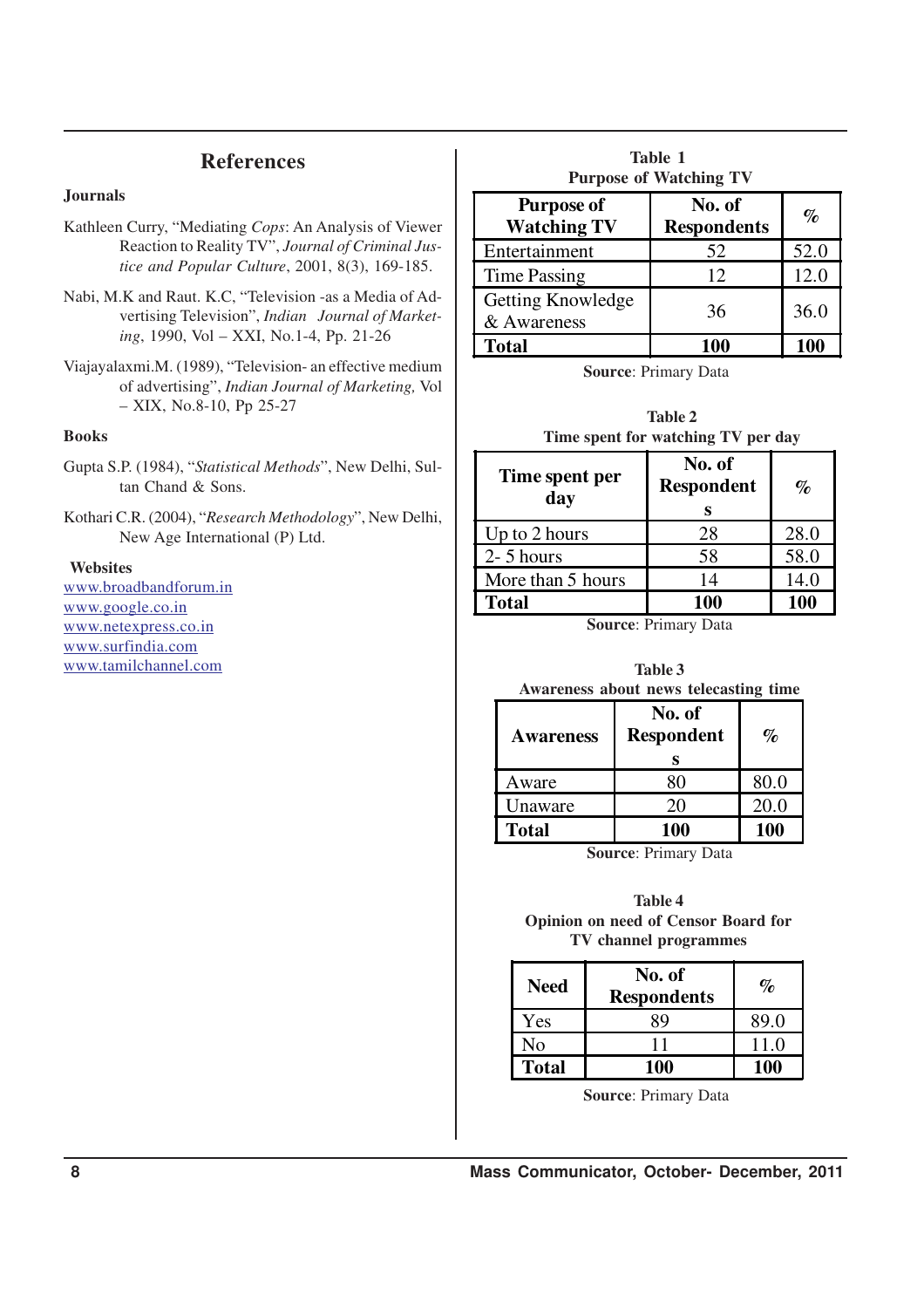| <b>Table 5</b><br>Importance given to sports |                              |      |  |
|----------------------------------------------|------------------------------|------|--|
| <b>Importance</b><br>given to sports         | No. of<br><b>Respondents</b> | $\%$ |  |
| More                                         | 29                           | 29.0 |  |
| Less                                         | 71                           | 71.0 |  |
| <b>Total</b>                                 | 100                          | 100  |  |

**Source**: Primary Data

| Table 6<br>Importance given to social awareness<br>programme        |                                  |      |  |
|---------------------------------------------------------------------|----------------------------------|------|--|
| <b>Importance to</b><br><b>Social Awareness</b><br><b>Programme</b> | No. of<br><b>Respondent</b><br>S | $\%$ |  |
| More                                                                | 37                               | 37.0 |  |
| Less                                                                | 63                               | 63.0 |  |
| <b>Total</b>                                                        | 100                              | 100  |  |
|                                                                     |                                  |      |  |

**Source**: Primary Data

| <b>Table 7</b><br><b>Awareness on listing of Tamil TV channels</b> |                                                                           |  |  |
|--------------------------------------------------------------------|---------------------------------------------------------------------------|--|--|
| <b>Awareness</b>                                                   | No. of<br>$\mathbf{D}_{\alpha\alpha\mathbf{n}}$ and $\alpha\mathbf{n}$ to |  |  |

| <b>Awareness</b> | . <i>.</i><br><b>Respondents</b> | $\%$ |
|------------------|----------------------------------|------|
| Aware            |                                  | 11 0 |
| Unaware          | 30                               | 89 O |
| Total            | 100                              | 100  |

**Source**: Primary Data

#### **Table 8**

**Factors influencing Tamil channel viewers while selecting the programmes of various popular Tamil TV channels - Garrett Ranking Analysis**

| <b>Factors</b>                          | <b>Total</b><br><b>Score</b> | <b>Mean</b><br><b>Score</b> | Rank        |
|-----------------------------------------|------------------------------|-----------------------------|-------------|
| <b>Best Entertainer/Time Passer</b>     | 7119                         | 71.19                       | I           |
| Source of Information                   | 6698                         | 66.98                       | IΙI         |
| Help to see the World in Home itself    | 4375                         | 43.75                       | IX          |
| Opportunity to see Cinema Stars         | 6175                         | 61.75                       | IV          |
| Develops our Cultural values & Language | 4749                         | 47.49                       | VII         |
| New Films                               | 3480                         | 34.80                       | XI          |
| <b>Flash/Updated News</b>               | 3823                         | 38.23                       | X           |
| Colorful& Informative Advertisements    | 5349                         | 53.49                       | VI          |
| More Humors                             | 4705                         | 47.05                       | VIII        |
| Family-Oriented Serials & Films         | 6700                         | 67.00                       | $_{\rm II}$ |
| <b>Reality Shows</b>                    | 2488                         | 24.88                       | XII         |
| <b>Unbiased News</b>                    | 5660                         | 56.60                       | V           |

**Source**: Primary Data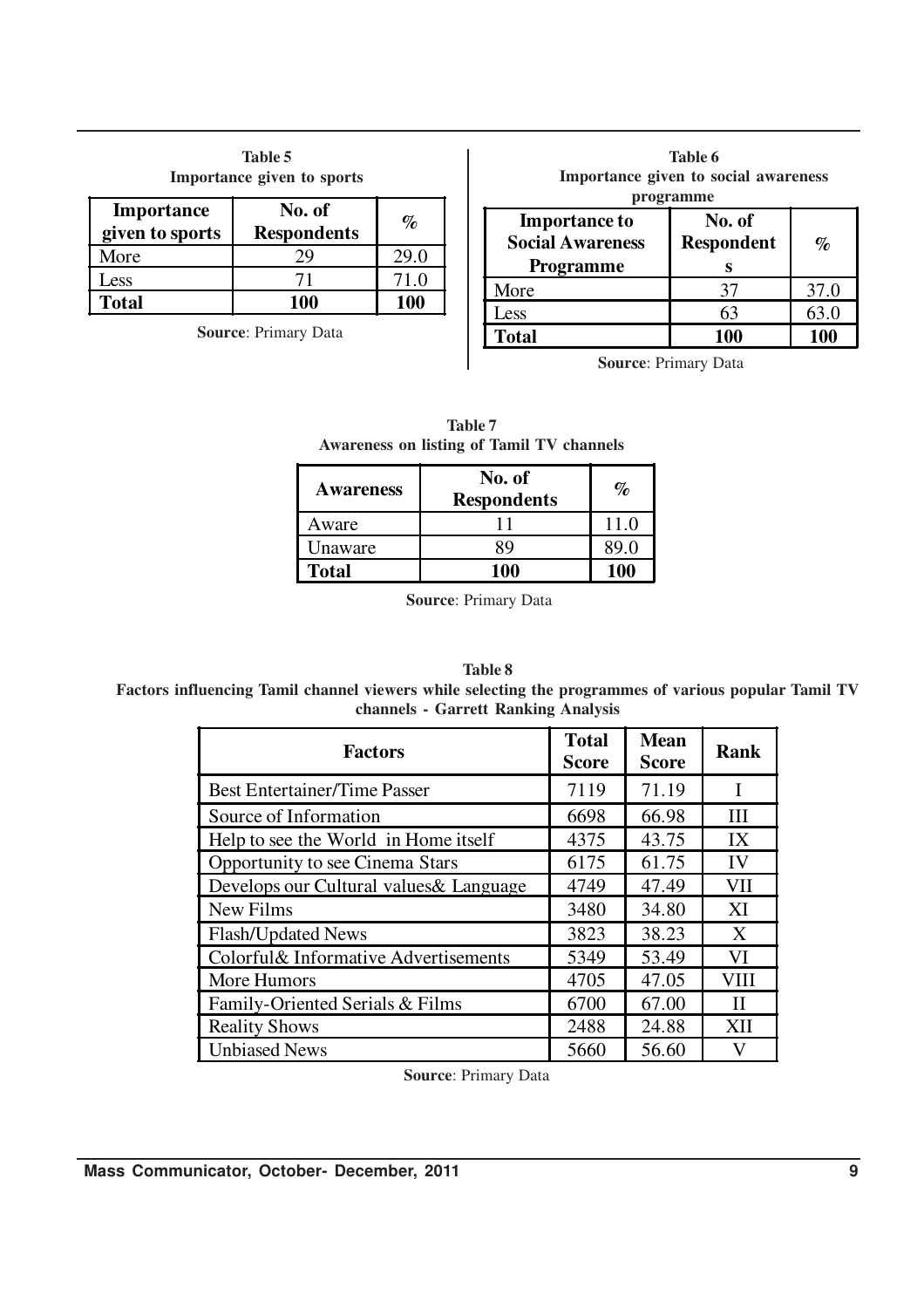# **SLANG EXPRESSIONS AS REFLECTION OF IDENTITY AMONG RESIDENTS OF OF LAGOS STATE, NIGERIA**

#### **Ajibola, Moshood Olawale** ê

*This study examines the use of slang expressions as a reflection of identity among the residents of Agege Local Government of Lagos State, Nigeria. The study looks at who use slang expressions, how slang expressions spread, the dominant communication uses of slang expressions, and ends for which slang users tend to achieve. Field observation method was adopted. The researcher made use of covert observer and/or complete observer. Maximum variation sampling was used to pick the following sites: Alagba, Dopemu, and Agege garages; Dopemu, Asade, Alagba and Agege markets; Isale Oja and Pen Cinema.Findings show that: slang expressions are developed through music and home movies, television and radio independent presenters, and other local languages; slang expressions spread through individual, group, media and community levels, with little variance; slang expressions used as synonyms and those used in communicating anger take dominance and those used in communicating affection are least used; to exclude others from conversations, to avoid the consequences of certain actions, and to be brief, are some of the ends slangstars intend to achieve. Furthermore, it was concluded that sexually related slang expressions are biased against the female folk.*

Communication is basic to human existence. It is to this that Gamble and Gamble (1996) explain that one of the five axioms of communication is "You cannot Not communicate". That is, one cannot do without communicating. Communication can be verbal or non-verbal. In the course of communicating verbally, human beings make use of language. Meanwhile, one major distinguishing factor that differentiates man from other animals is the use of language.

Apart from making use of language, professional bodies such as medicine, pharmacy, marketing, and judiciary make use of jargons. While the organized professions make use of jargons as complement to language, some other groups of people that include commercial motorists, bus conductors, butchers, market men and women, ghetto residents, drug addicts, prostitutes, and social miscreants make use of slang expressions. (All of these groups are referred to as community of trait in this study.)

The word slang was originally an expression for the old French phrase "sale langue" which is translated as "dirty language" (www.wikipedia.org). This means that the vocabulary referred to as slang started having negative connotation. However, this negative connotation is gradually changing in some quarters.

Some slang expressions can lose their status as slang to become formal or standard expressions while others maintain their forms or go into extinction. For instance, the word cool developed as slang. When the word cool is used as slang, it could means to tell somebody to calm down and when used in the standard vocabulary, it could mean somewhat cold (Microsoft Encarta Dictionary, 2006). As such, slang is one of the ways a language goes through changes and/ or development. If this is so, it then means that the study of slang should be given more attention than hitherto given.

In Nigeria, the use of slang did not call for much scholarly attention many years back. However, the rate at which slang expressions spread among groups such as the community of trait, students, government workers, professionals such as advertisers, marketers, media practitioners, and so on across the Western part of the country and especially in the Lagos metropolis makes it worthy of scholarly attention.

ê **University of Ibadan, Ibadan, Nigeria**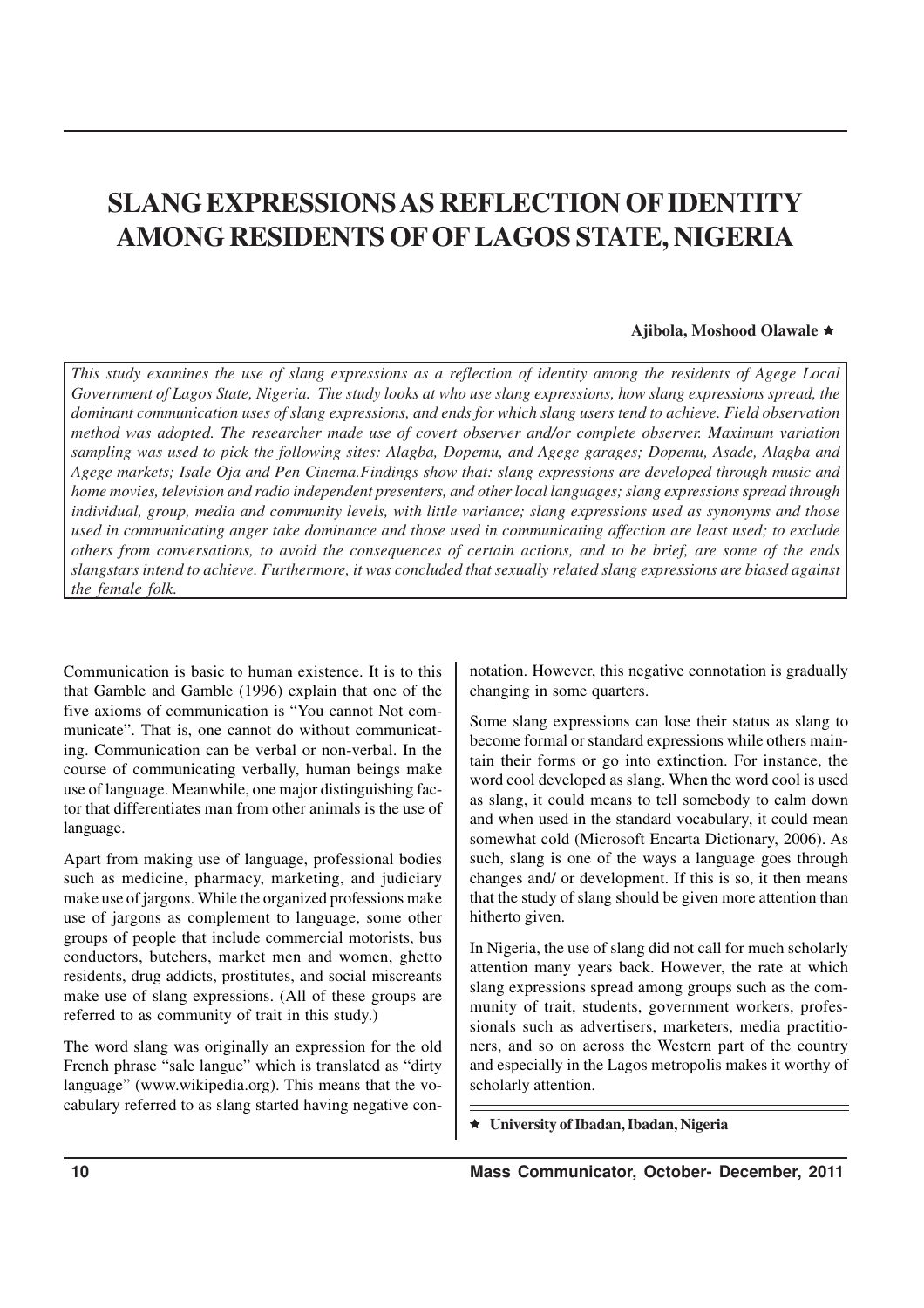This study set out to investigate why slang expressions are gradually becoming more acceptable and/or used among the residents of Agege Local Government of Lagos State. Also, this study is to find out the category of people that make use of slang expressions, how they develop slang expressions, slang expression spread methods, and the end the users intend to achieve.

Therefore this study sets out to address the following research questions.

- Through what means do members of the community of trait acquire slang expressions?
- What are the methods through which slang expressions spread among members of the community of trait?
- What are the dominant communication uses of slang expressions as employed by members of the community of trait?
- For what ends do members of the community of trait use slang expressions?

# **I. Research Design & Methods**

Field observation was used in gathering the data. Field observation was adopted because it was the most suitable methodology for the study.

The six-step method put forward by Wimmer and Dominick (1997) was adopted in carrying out this study.

The six steps are choosing the research site, gaining access, sampling, data collection, data analysis, and exiting. Furthermore, the researcher made use of covert observation method as explained by Wimmer et al (1997) or what Baxter and Babbie (2004) refer to as complete observer.

Maximum variation sampling technique was used. According to Wimmer et al (1997: 94), maximum variation sample is the situation where "settings, activities, events and information are chosen purposefully to yield as many different and varied situation as possible".

As a result, the following sites were picked: Alagba, Dopemu, and Agege garages; Dopemu, Asade, Alagba and Agege markets; and places like Isale Oja and Pen Cinema were also used. The rational for choosing each of these sites was that the categories of people under study are easily accessible. In collecting information, pencil, paper and MP3 Recorder were used. Nominal Level of Measurement was used.

## **II. Results & Discussion**

Through what means do members of the community of trait acquire slang expressions?

Members of the community of trait develop slang expressions or words through various means.

For the purpose of easy presentation of data, the findings are categorized using nominal level of measurement. Slangstars acquire slang expressions through the following means:

1 One major means through which slangstars acquire slang expressions is through music and Home Movies. The musics so referred to here are mainly local musics like Fuji, Juju, Afro Juju, Afro-Beat, Nigerian Hip-Hop, among others. Examples of the musicians are Pasuma, Obesere, Said Osupa, 9ice, Atawewe, and 2Face. Also, it was discovered that actors and actresses come up with slang expressions in order to appeal to their audiences. Movie directors and script writers do the same. Apart from originating slang expressions, they equally help in popularizing them.

2 Some of the slang expressions originate from the television and radio independent presenters. Most of the television and radio presenters are hignly instrumental for the development of slang expressions. For instance, Gbenga Adewusi, popularly known as Baba Itunu, Adegbenro Sulaimon, also known as Consoligbadun, and the late Gbenga Adeboye are/was known for this.

3 Neighbouring local and foreign languages as sources of slang expressions. Some slang expressions are got from other languages within the country. An example of this is gombe from Hausa Language. Examples of slang expressions from foreign languages are askari, from Arabic Language which means police.

4 Slang Expressions that cannot be traced to Particular Sources. They emanate either from individuals or groups that cannot be easily traced and such words or expressions have been accepted for use. An example of this is ojo which means police.

## **Research question two:**

What are the methods through which slang expressions spread among members of the community of trait?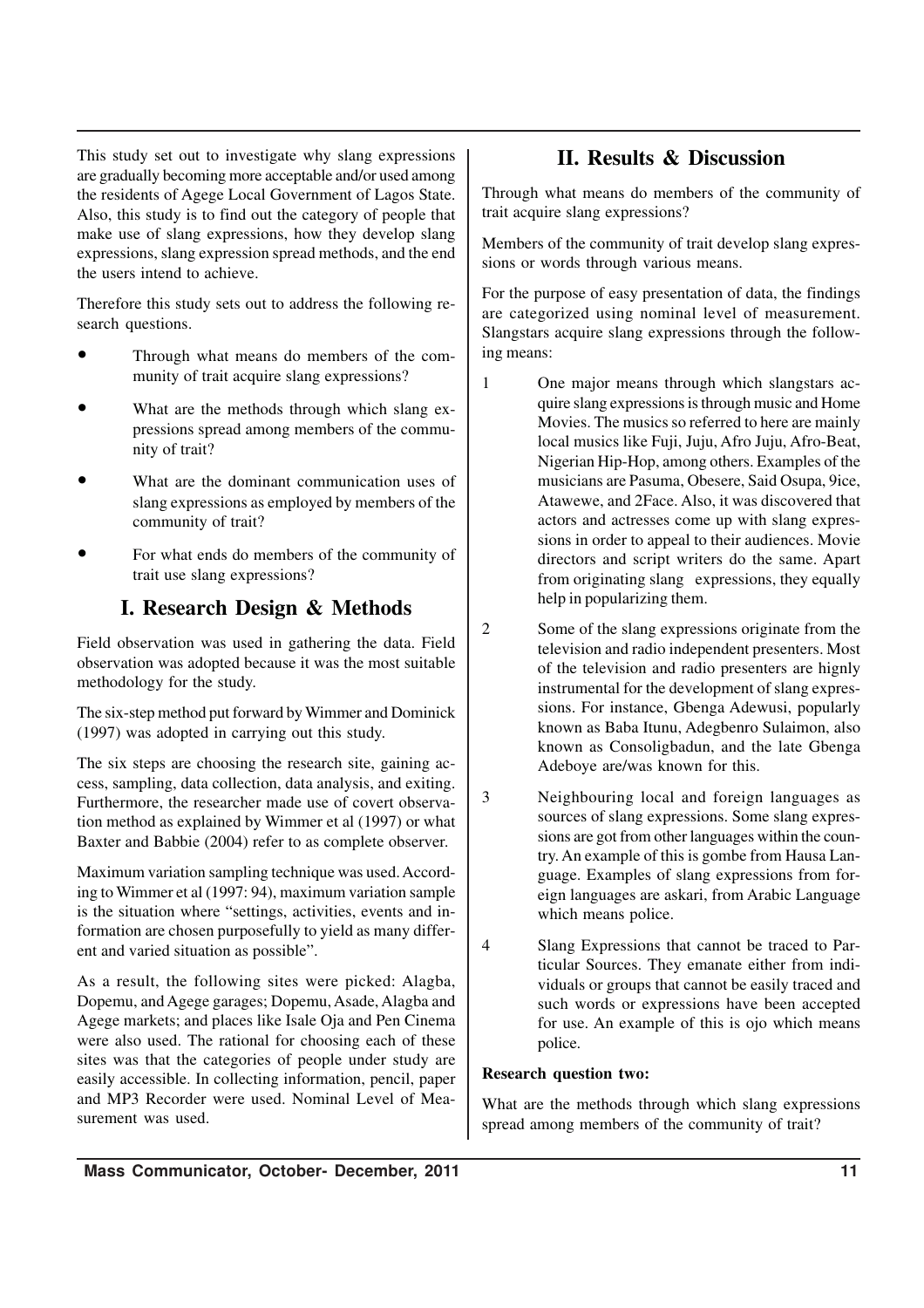The methods through which slang expressions spread among the slangstars in Agege Local Government vary. Three of such have been recognized. For the purpose of clarity, the findings are presented in models and explanations are provided.

Figure 1 explains four different levels through which slang expressions spread among the community of trait. It starts from an individual who conceives the idea (of slang). Various stimuli can be responsible for this. It could be a deliberate thought or unconscious conception. The second level is the interpersonal. At this level, the idea has transcended the stage of mere thought to a discussion. The next level is group. At this point, the expression or word so conceived is gradually gaining more attention.

At the first two stages (individual and interpersonal levels), the idea so conceived cannot be referred to as slang. This is because it has not been generally acceptable. Even at the third stage (group level), the expression may not be considered as a slang expression depending on some factors among which are the number of the people who make up the group and the kind of group it is (secret or open). The last level is the community and that is when the expression can be properly referred to as slang. This is due to the fact that it has become spread and generally acceptable. Not all slang get to this stage.

Figure 2 explains the same idea but in a different method.

Figure 3 shows a three stage model in the spread of slang expressions among the community of trait. The first level is the individual. This is similar to the individual level in figures 1 and 2. The individual, having conceived the idea of slang, he or she has access to the media. The media, being a powerful instrument for information spread broadcast the expression to become a community affair.

The media at this point refers to electronic (broadcast (television and radio) and narrowcast) and print (newspaper, magazine and other outdoor) media. Usually, the person(s) at the individual level are independent presenters, directors, musicians, actors and actresses, among others.

The individual, sometimes, may not fall into any of these categories, but just someone who could find his/her way to the reach of the media, though this is rare.

Figure four is similar to figure three. The main difference is that there is the group level. In this method of slang spread, the slang conceived by the individual does not go straight to the media stage, but first passes through the group level.

### **Research question three:**

What are the dominant communication uses of slang expressions as employed by members of the community of trait?

This aspect is based on the accessible slang and not on the available list of slang expressions.

A list of available slang is not realistic, especially for a study of this nature. More so, new slang expressions are developed nearly everyday. In order to avoid clumsiness and to ensure easy presentation of data, the findings are categorized.

From the findings presented above, data gathered for Slang Belonging to Other Category has the highest occurrence with 25. This was followed by Expressions Used as Synonyms, and Expressions Used to Communicate Anger and/ or Violence with 22 and 19. It should be noted that Expressions Used to Communicate Friendship or Affection has the lowest with 6. For proper visualization, the data is presented in chart below.

## **Research question four:**

For what ends do members of the community of trait use slang expressions?

Members of the community of trait make use of slang expressions in order to achieve or attain certain ends. This was examined by paying keen attention to the circumstances surrounding the usage of slang expressions.

This also aided the psychological analysis of ends the slangstars intend to accomplish. Some of the ends they intend to achieve are presented below.

- 1 Exclusion: The study reveals that one of the ends that members of the community of trait intend to achieve through the use of slang is to exclude others from their conversation. For instance, a slangstar who wishes to buy marijuana may tell the dealer that he wants to buy eja (meaning "fish"). By so doing, he/ she has excluded others around from knowing the exact thing he wants to buy.
- 2 To feel among: It was also revealed that some people make use of slang in order to feel among. Such a person either has mastery of the slang expressions or is just trying to understand them. One who is not familiar with the slang expressions is likely to misuse them. A typical example was a boy who wanted to buy N5 rice and told the food vendor that he wanted to buy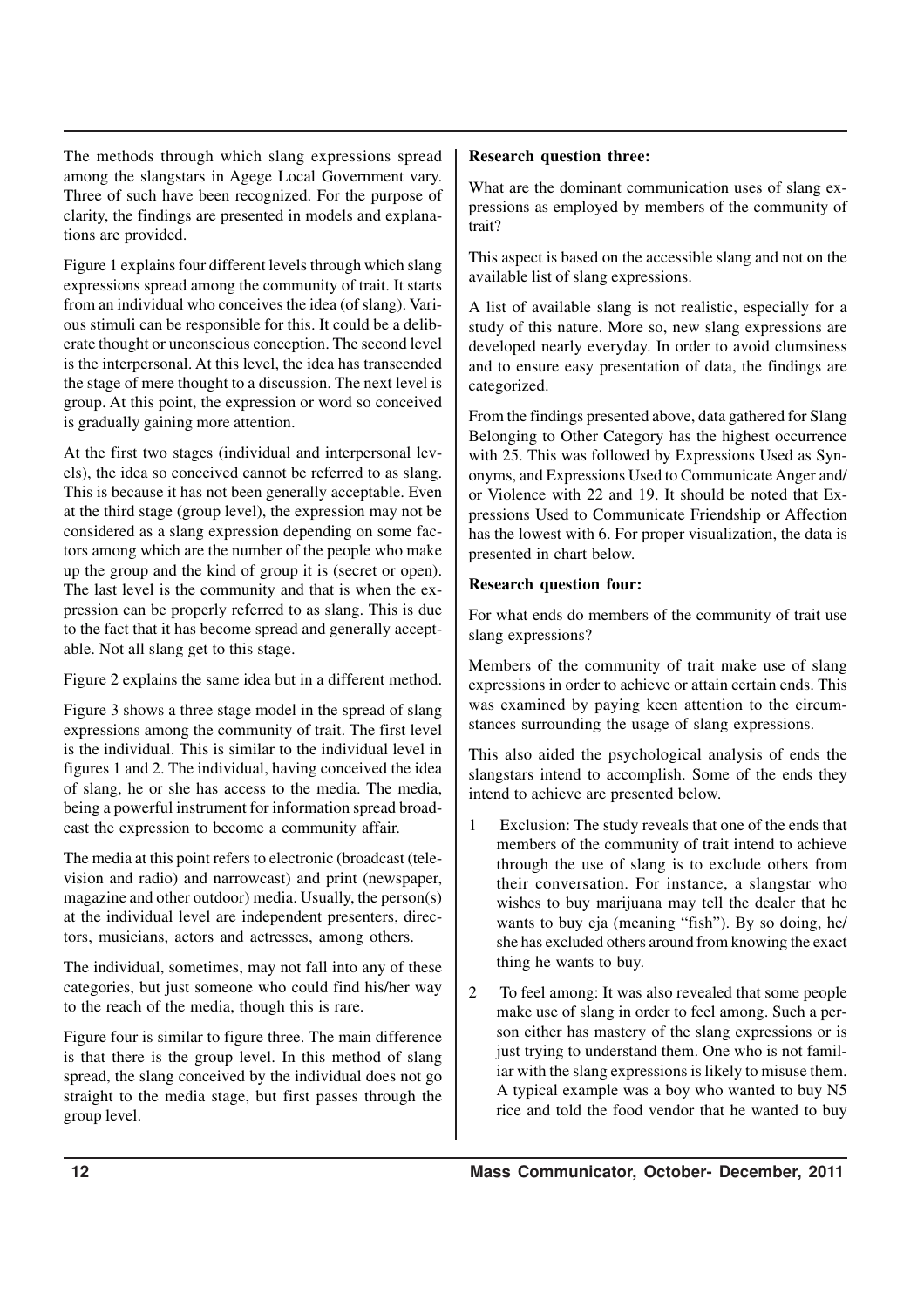rice of faiba. Meanwhile, faiba means N10. The food vendor followed what the boy told him and sold N10 rice. It was another story when the boy handed N5 to the food vendor.

- 3. To avoid certain consequences and/or to scare others: Those who are usually successful with this have mastery of slang expressions. They use slang expressions skillfully and accompany them with effective paralanguage and non-verbal cues. An example was a bus conductor who injected fear, with the use of slanguage, in a passenger who was reluctant to pay the transport fare. The aim could also be to avoid the consequences of some actions as in the case of a passenger who spoke slangishly in order to avoid the consequence of his inability to pay the transport fare.
- 4. To shorten some expressions: Some slanguage help users to avoid long expressions. For instance, instead of saying Fifty Naira (which is made up of two words), it can be shortened by referring to it as White.
- 5. To circumvent social taboos: This may be responsible for why the slang vocabulary is rich in areas such as drugs, sex, crime and violence. For instance, it seems not to carry much weight if one should utter an expression like Moti fo ri which has been translated to mean I once had sex with her, unlike when the actual language is used to express the same.

## **III. Conclusion**

So far, certain conclusions can be made. First, it can be concluded that the media play important roles both as source or means through which members of the community of rait develop their slang expressions and in how slang expressions spread among the community of trait.

Second, it can be concluded that the dominant communication uses of slang by the community of trait are expressions belonging to other categories, expressions used as synonyms and expressions used to communicate anger or violence.

Third, it can be concluded that the ends that the community of trait tend to achieve are generally to protect themselves and to maintain their privacy.

Finally, a sensitive conclusion is the fact that expressions used to communicate sexual relationships are biased against female. This, to some extent, might have been influenced by the social structure that places male at an advantage in such sexual matters.

## **References**

- Baxter, L.A. and Babbie, E. (2004). The Basics of Communication Research. Belmont: Thomson Wadsworth
- Gamble, T. and Gamble, M. (1996). Communication Works. 5th edition, New York: The McGraw-hill Companies, Inc.
- Slang, http://en.wikipedia.org/wiki/Slang Retrieved on March 30 2008
- Slang, Microsoft Encarta Dictionary, 2006
- Wimmer, R.D. and Dominick, J.R. (1997). Mass Media Research: An Introduction. Califonia: Wadsworth Publishing Company
- David Wharton and Jeremy Grant, Teaching Auteur Study, London: British Film Institute, 2005. p58.
- David Bordwell and Kristin Thompson, Film Art: An Introduction, New York: McGraw Hill, 2004, p183.
- Saibal Chatterjee, The Life and Cinema of Gulzar: Echoes and Eloquences. New Delhi: Rupa and Co., 2007, p136.
- Meghna Gulzar, because he is…, New Delhi: Rupa & Co., 2004, p31.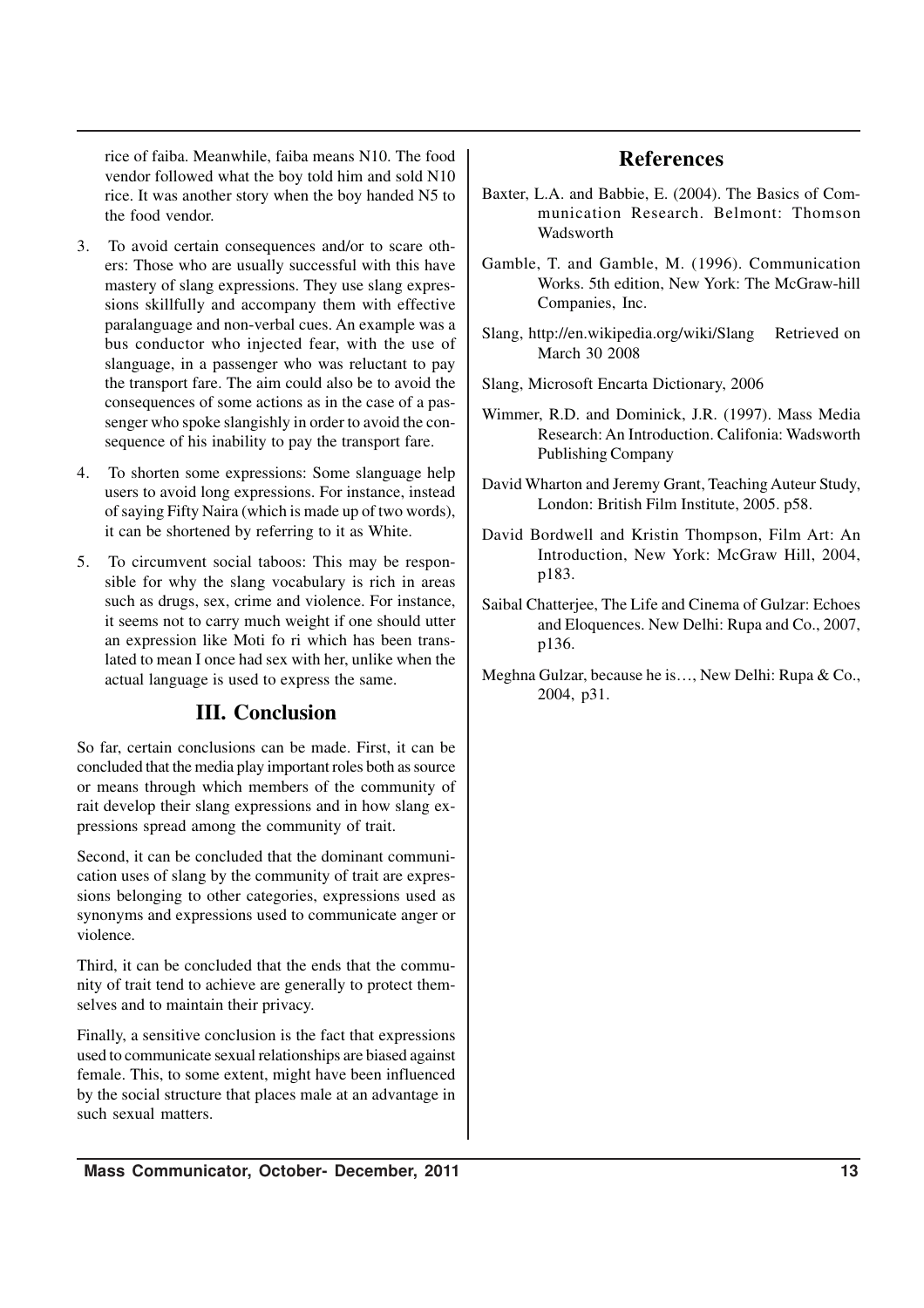|  | <b>Figure 1</b>                                               |  |  |
|--|---------------------------------------------------------------|--|--|
|  | <b>Expressions Used to Communicate Anger and/or Violence:</b> |  |  |

| <b>Slang</b>         | <b>Direct Translation</b>                  | <b>Correct Translation</b>        |
|----------------------|--------------------------------------------|-----------------------------------|
| Din agbara ku        | Reduce your power                          | Do it gently                      |
| Matojue mole         | I will step on your eyes                   | I'll have no mercy on you         |
| Majego lorie         | I will eat bottle on your head             | I'll hit bottle on your head      |
| Isan lopa Bruce Lee  | It was muscle that killed Bruce Lee        | Do it gently                      |
| Oju eje              | Eyes of blood                              | Very angry                        |
| Orie ti ya           | Your head has torn                         | You are stupid                    |
| On show              | You are showing                            | You are acting to please yourself |
| On se laulau         | You are doing laulau                       | You are rude                      |
| Kosi orie nibe       | Your head is not there                     | You are not worth it              |
| O lon gbemu          | You are lifting your nose                  | You are behaving rudely           |
| Ike nimu             | The nose is made of plastic                | Be careful                        |
| Olon funmi lowun esu | You are using the tone of the devil for me |                                   |
| Olon saya bi'yin     | You're faking your chest like back         | You are behaving rudely           |
| Olon sapa bi'tan     | While faking your hand like lap            |                                   |
| Gobe                 | Tomorrow                                   | Trouble                           |
| Matasimi jo          | Don't splash on me                         | Don't interact with me            |
| Lami                 | Cut me                                     | Hit me                            |
| Fi owun sile         | Drop your voice on the ground              | Saying what you like              |
| Kilagbe-ki-le ju     |                                            | What sort of reaction?            |

**Figure 2 Expressions Used to Communicate Respect:**

| <b>Slang</b>   | <b>Direct Translation</b>  | <b>Correct Translation</b> |
|----------------|----------------------------|----------------------------|
| Tuale          |                            | Respect                    |
| <b>Bros</b>    | <b>Brother</b>             | <b>Brother</b>             |
| Baba           | Father                     | The respected              |
| Egbon          | <b>Brother</b>             | <b>Brother</b>             |
| Alaye          | Owner of the world         | The respected              |
| Chairman       | Chairman                   | The respected              |
| Agbalagbi      | The elder                  | The respected              |
| Agbalamo       | The elder                  | The respected              |
| Orie foka sibe | Your head got broken there | You have influence         |
| Tasansan       | To smell nice              | To be in town              |
| Olenu          | You have mouth             | To have influence          |

 $\frac{1}{2}$ 

|  | <b>Figure 3</b>                                      |  |  |
|--|------------------------------------------------------|--|--|
|  | <b>Expressions Used to Communicate Friendship or</b> |  |  |
|  | <b>Affection</b>                                     |  |  |

| <b>Slang</b> | <b>Direct Translation</b> | <b>Correct Translation</b> |
|--------------|---------------------------|----------------------------|
| Padi         |                           | Friend                     |
| Paro         |                           | Friend                     |
| Ajo lepo     | We are glued together     | We are together            |
| Moje dodo e  | I ate your plantain       | I like you                 |
| Mogbadun e   | I enjoy you               | I like you                 |
| Gbesunmo     | To move it close          | To woo                     |

|  | Figure 4                                      |  |
|--|-----------------------------------------------|--|
|  | <b>Expressions Used to Communicate Abuses</b> |  |

| <b>Slang</b> | <b>Direct Translation</b> | <b>Correct Translation</b> |
|--------------|---------------------------|----------------------------|
| Bebeto       |                           | Wayward/Loud person        |
| Oya          | Bush-pig                  | Wayward person             |
| Mugun        |                           | A dense person             |
| Olose        | Seller/Owner of soap      | A dense person             |
| Ajebota      | one who eats butter       | One not too strong         |
| Judiciary    |                           | To twist waste around      |
| Solo         |                           | To backbite                |

 $\bar{\beta}$ 

l.

 $\hat{\mathcal{L}}$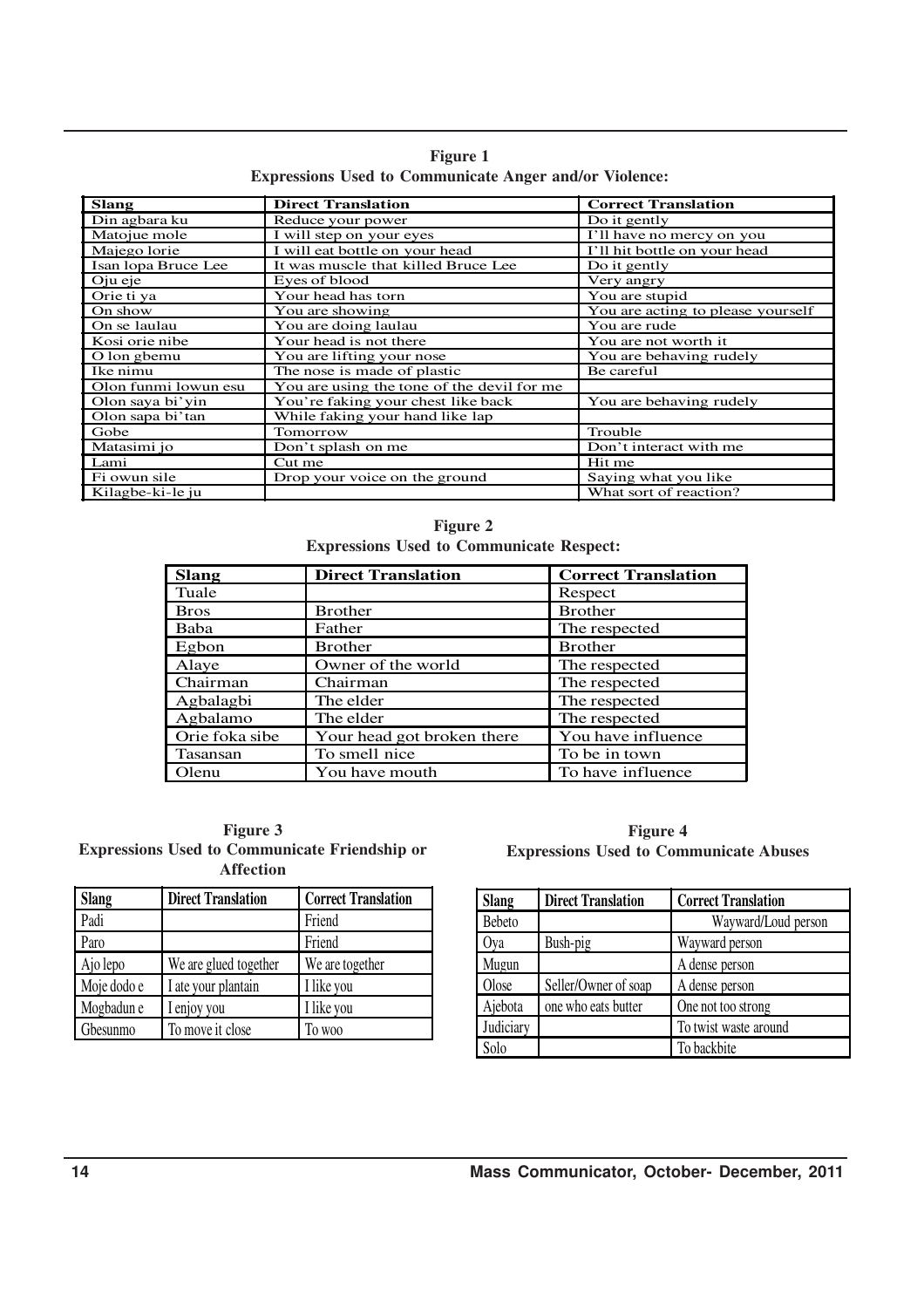| <b>Slang</b>       | <b>Direct Translation</b>    | <b>Correct Translation</b> |
|--------------------|------------------------------|----------------------------|
| Moti gun ri        | I once stabbed her           | I once had sex with her    |
| Moti ba ri         | I once touched her           | I once had sex with her    |
| Moti fo ri         | I once washed her            | I once had sex with her    |
| Moti toto e ri     | I once "toto" her            | I once had sex with her    |
| Moti tosibe ri     | I once urinated there        | I once had sex with her    |
| Moti "kerewa" e ri | I once did "kerewa" with her | I once had sex with her    |
| Moti gbon ri       | I once drawn from her        | I once had sex with her    |
| Moti runri         | I once squeezed her          | I once had sex with her    |
| Moti jogodo e ri   |                              | I once had sex with her    |
| Goodie goodie      |                              | Sexual relationship        |
| Ragabu             |                              | To rape                    |
| Yata               |                              | To enjoy sex               |

**Figure 5 Expressions Used to Communicate Sexual Relationship**

| <b>Slang</b>     | <b>Direct Translation</b> | <b>Correct Translation</b>     |
|------------------|---------------------------|--------------------------------|
| Omo yati         | The child of yati         | Prostitute                     |
| Sandi            |                           | <b>Twenty Naira</b>            |
| Kala             |                           | Five Naira                     |
| Faiba            |                           | Ten Naira                      |
| Eja/Payan/wiwi   | Fish                      | Marijuana                      |
| Ase              |                           | Innocent                       |
| White/Waso       |                           | <b>Fifty Naira</b>             |
| Owokan           | One hand                  | One thousand Naira             |
| Ten faiba        |                           | One hundred Naire              |
| Egun/Panpa/Orijo | Masquerade                | <b>Examination malpractice</b> |
| One M            |                           | One million Naira              |
| Maga             |                           | Victim/Accoplice               |
| Yahooyahoo       |                           | Internet scam                  |
| Lepa             |                           | A slim lady                    |
| Saje             | To bite it                | Prostitute                     |
| Oge              | Fashion                   | A beautiful lady               |
| Orobo            |                           | A plump/fat woman              |
| Osodi-Oke        |                           | Woman breast                   |
| Sawa             |                           | To clap                        |
| Epa              | Groundnut                 | <b>Bullet</b>                  |
| Irin tutu        | Cold iron                 | Gun                            |

**Figure 6 Expressions Used as Synonyms**

 $\hat{\boldsymbol{\beta}}$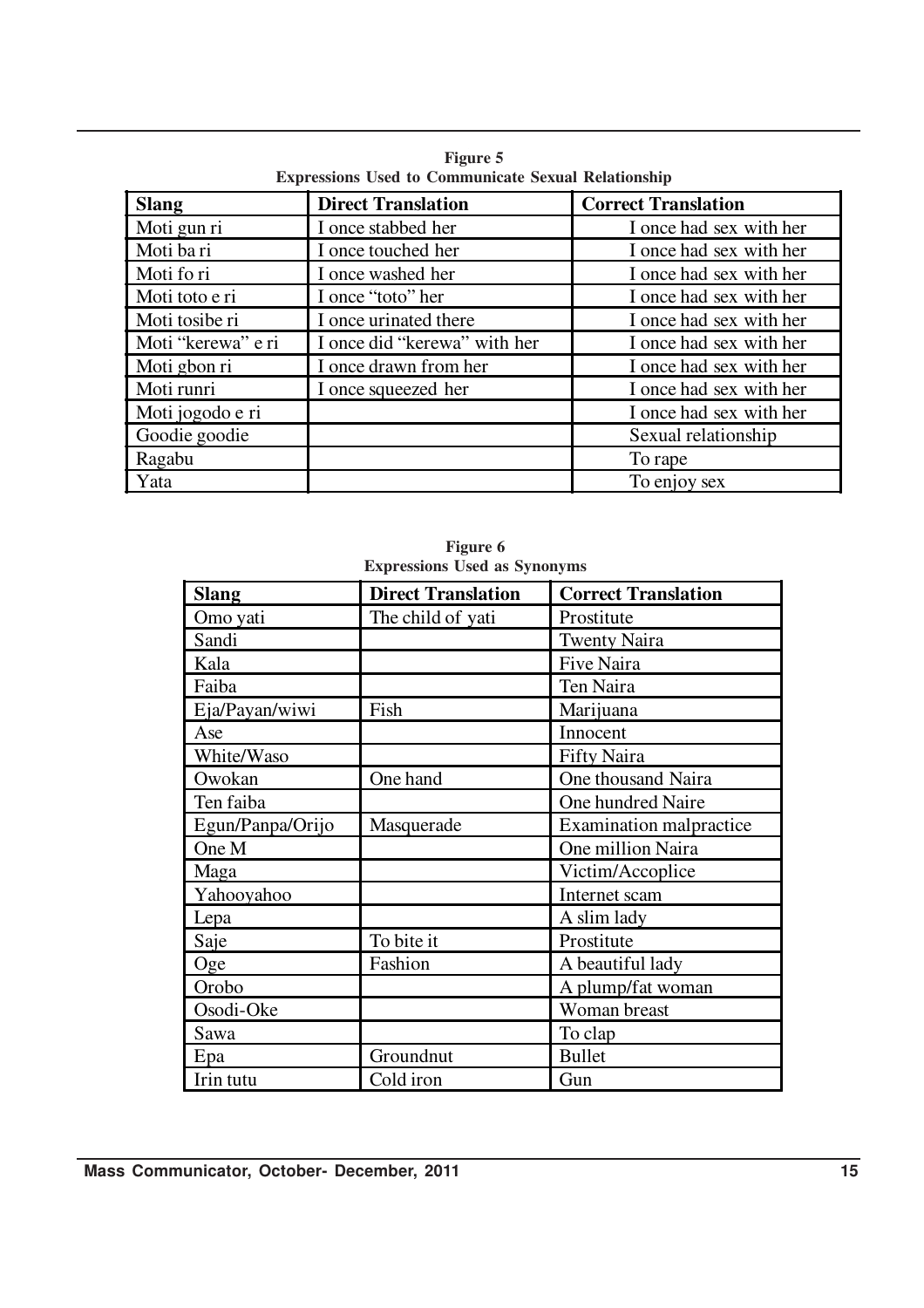# **EMERGENCE OF CROSS MEDIA OWNERSHIP & ITS IMPACT ON INDIAN MEDIA INDUSTRY**

#### **Arulchelvan Sriram** ê

*Media industry is facing tremendous changes, adopting new technologies and new business strategies. Media is no more a social institution which is a business organisation started already spreading its wing everywhere. Many Indian media groups have entered into the Cross Media Ownership (CMO). They are buying existing media organisations and starting additional media constantly. They own television/ radio channels, newspapers, magazines and online media. Some media groups are expanding their businesses into various platforms. Due to the expansion, the groups monopolized the industry. Media critics, policy makers, social activists are surprised on the emergence and style of operation. Media industry is now organized and has developed the corporate model. It provides more freedom to the journalists to produce better output and can easily adopt new technologies and machineries. Staff members are enjoying with good salary and welfare schemes. The news reaches the entire audience through various media and production cost is reduced. They can use same news content to the entire network and advertising revenue is increased. On the other hand numbers of unhealthy issues are promoted. Availability of news is limited, so audience watch TV, listen to Radio, read newspaper where the content is mostly the same. It becomes boring and they will never know the other news. CMO uses its network properly to popularise its media. Small organizations face difficulties due to the dominance. Some older companies voluntarily sell their media as they cannot withstand the competition. CMO is created a complex situation in the Indian media industry.*

Mass media, the fourth pillar of democracy has spread all over the world. The latest advancement in the communication technology provides a huge scope for development to the media sector. The modern media and new media are converging together which offers a wonderful commercial platform. Media is no more an exclusive social institution. Commercial viability decides on the fate of media organisations. Profit becomes the ultimate motive. Person who finances the media will have an upper hand. In simple terms, we can say that media owners are dancing to the tunes of advertisers, politicians and other revenue providers.

Especially after globalising our economy, foreign direct investments started pouring in different sector. Media industry is also open to FDI up to 49 Per cent. It created a major change in the sector. Corporate companies have also started trying their hands in Media industry. Political parties believe that if they own a channel then, they can have better reach among the people. In India name a prominent political party, one can name the Television channel it owns.

As Noam Chomsky says in his propaganda model, there are five classes of 'filters' in society which determine what is 'news'- in other words, what gets printed in newspapers or broadcast by radio and television. According to him reporters are in fact highly dependent upon the pronouncements of 'the Prime Minister's personal spokesperson' for government-related news. Business corporations and trade organisations are also trusted sources of stories considered newsworthy. Editors and journalists who offend these powerful news sources, perhaps by questioning the veracity or bias of the furnished material, can be threatened with the denial of access to their media life-blood - fresh news.

It is true that the media industry has been corporatized at a large scale. Not only the political parties had even the corporate people started establishing their own media organisations. Media organisations are not getting complacent to their holdings. Spreading the wings to the

ê **Assistant Professor, Department of Media Sciences, Anna University, Chennai, Tamil Nadu, India**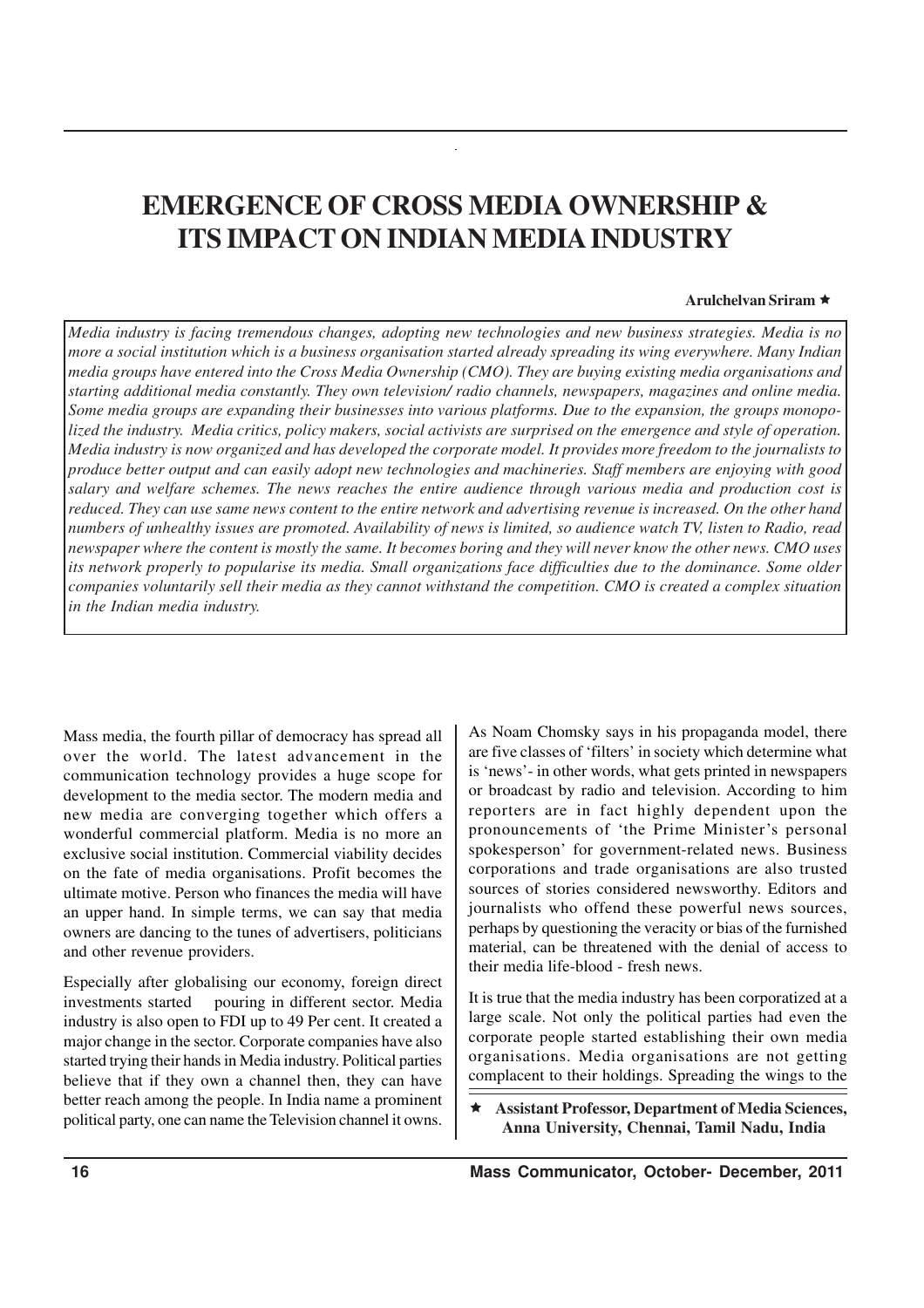maximum extent is the current trend. Heavy competition at the global as well as local level and a commercial outlook invariably keep the media away from social responsibility. Political leniency/ leaning and an elite mind set often result in biased information and affect the objectivity of the news. These factors compromise media's role as a tool for democracy and convert it into mere commercial institutions. According to Denis McQuail (2005), the influences on media organisations can be studied at different levels, both from within the organisation and without. While social, political economic, cultural pressures are external, the communicator, his perception of his duties, the ownership and its policy and goals from the internal sources of pressure.

Ownership and its policy definitely will have a major impact on the editorial content. The policy of the editorial board filters most of the news as well as promotes most of the unworthy news. If an owner owns more than one Media Company ultimately the same view point is going to reflect in all the media products. A section of experts consider this as a threat to democracy, another section feels that this is an ongoing development of media industry like other industries.

In India, media companies can own any number of media houses. There is no restriction. Many larger groups are playing well in the media industry. Times of India, India Today, Zee, Eenadu, Sun Network, etc. have joined in the list. Bennet and coleman & co Ltd is owning 12 newspapers including Times of India, two leading magazines, 30 special magazines, 32 radio stations, two television channels, and websites. This is the largest media group in India, which owns all kinds of medialike print, radio, TV, internet, etc. Zee group is also one of the largest media conglomerates in India. It has 15 television news channels, 30 entertainment television channels, two production companies, cable and dish service companies,

Zee Entertainment Enterprises Limited: It is one of India's leading television, media and entertainment companies. It is amongst the largest producers and aggregators of Hindi programming in the world, with an extensive library housing over 80,000 hours of television content. With rights to more than 3,000 movie titles from foremost studios and of iconic film stars, Zee houses the world's largest Hindi film library. Through its strong presence worldwide, Zee entertains over 500 million viewers across 167 countries. Pioneer of television entertainment industry in India, Zee's well known brands include Zee TV, Zee Cinema, Zee Premier, Zee Action, Zee Classic, Ten Sports, Ten Cricket, Ten Action+, Zee Cafe, Zee Studio, Zee Trendz, Zee Khana Khazana, Zee Salaam, Zee Jagran, Zing, ETC Music and ETC Punjabi. The company also has a strong offering in the regional language domain with channels such as Zee Marathi, Zee Bangla, Zee Telugu, Zee Kannada, Zee Talkies and Zee Cinemalu. It was establishes in the year 1992 in the country. Subhash Chandra, one of India's leading entrepreneurs, who sought to create a revolution by facilitating the convergence of media and communication with a mirror into the common man's life and ways, created Zee Telefilms Limited in October 1992. In 2010, it acquired stakes from Ten Sports and later launched Ten Cricket and Ten Action+. Its registered headquarters is at Worli, Mumbai.

The Times Group: The Times Group is one of the most respected business houses in India. The 168-year-old group is a market driver across all media platforms. It is headed by brothers Samir and Vineet Jain. It is a flagship company of Bennett Coleman & Co. Ltd. (BCCL). The group's brands include: The Times of India - World's largest broadsheet English daily; The Economic Times - India's largest and world's second largest financial daily; Navbharat Times – Popular Hindi daily newspaper; Mumbai Mirror – Leading morning newspaper in Mumbai; Radio Mirchi - India's largest FM radio network; Planet M - India's largest chain of music stores; Zoom - Lifestyle television channel; Times Now - Television News channel (in association with Reuters); Femina - India's largest women's magazine (published in association with BBC); Times Jobs – India's leading job portal; SimplyMarry – India's leading matrimonial portal; Magic Bricks – India's premier real estate portal; Its other recent ventures include ET NOW, Times of India's Coimbatore's edition and a Kannada magazine.

Hindustan Times (HT): HT Media found its beginning in 1924 when its flagship newspaper, Hindustan Times was inaugurated by Mahatma Gandhi. Hindustan Times (English newspaper) and Hindustan (Hindi newspaper through a subsidiary Hindustan Media Ventures Limited), have a combined daily readership base of 12.7 million (based on round 2 of Indian Readership Survey 2009) to their credit. Shobana Bhartia is its current Chairperson and Rajiv Verma is the CEO. HT Media also publishes a national business newspaper, Mint. Mint has an exclusive agreement with the Wall Street Journal to publish Journal-branded news and information in India. Mint is today the second-largest business newspaper in India which has got a sizable share in the markets of Delhi, Mumbai, Chennai, Bengaluru, Chandigarh, Pune, Kolkata and Ahmedabad. HT Media has also made its foray into electronic media. Diversifying its ambit of operations, the company in a consulting partnership with Virgin Radio, has launched the FM radio channel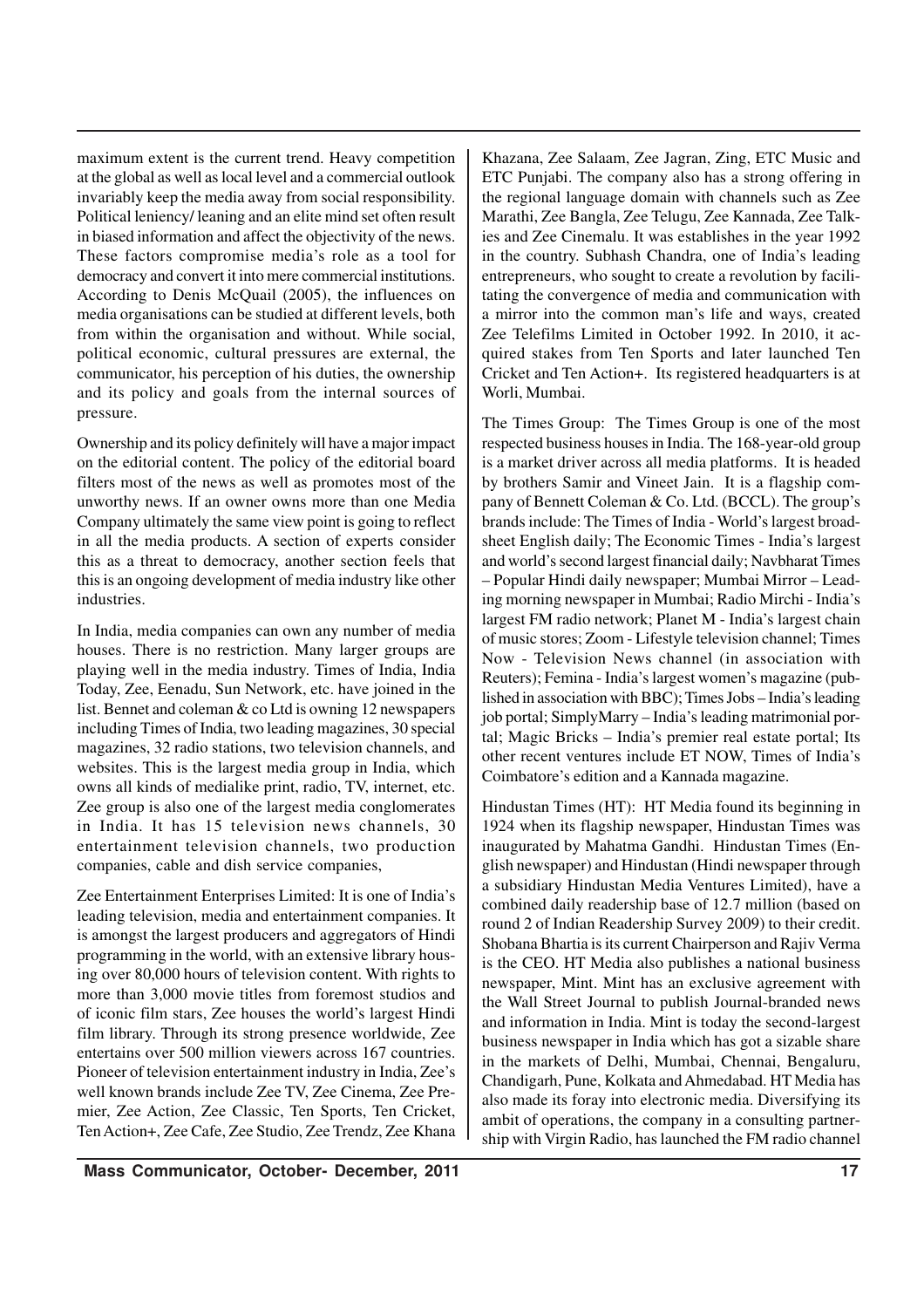- Fever 104. Currently is available in Delhi, Mumbai, Bengaluru and Kolkata. Internet businesses of HT Media incorporated under Firefly e-ventures; operate leading web portals Hindustantimes.com and livemint.com in the general and business news categories respectively. The company's job portal Shine.com which has received high appreciation from consumers and industry for its innovative design and usability crossed 5 million registrations. Desimartini.com - a social networking site is growing phenomenally. The company has recently launched an education portal www.HTCampus.com aimed at students passing out of school and college to help them take the right decision about their higher education.

LMI (Living Media India): It was founded in 1975 and its first publication was India Today International which was a fortnightly news magazine. Aroon Purie is the Chairman and Editor-in-Chief and Ashish Bagga is the CEO. It was launched in 1975. It has goteditions in five languages, with a circulation of 1.1 million every week and a readership of more than 15 million. Its publications include: Reader's Digest, Cosmopolitan, Business Today, Chartered Accountant, Money Today, Design Today, Golf Digest India and TIME.

Music Today, a division of The India Today Group, since its inception in 1990, is a popular label for Classical Indian music. Aaj Tak, a 24 hour television channel was launched in the year 2000 followed by Headlines Today in the year 2003. Meow FM is a talk-based FM Radio Channel currently broadcasting in major cities Delhi and Mumbai and Kolkata. It is an India Today Group venture. Its broadcast frequency is 104.8 MHz FM. It has been noticed for its catchy advertisement on the BEST buses which clearly catches attention. It has also introduced "Meri Meow", a social networking site for its fans.

Star India Private Limited: Star India is a fully owned subsidiary of News Corporation. It is, beaming to over 168 million people every week across India and over 65 countries across the globe which is the highest among the country's broadcasters. Its portfolio includes 32 channels in eight languages spanning the household brands STAR Plus, STAR One, STAR Gold, Channel [V], STAR Jalsha, STAR Pravah, STAR World, STAR Movies, STAR Utsav; along with the joint venture channels Asianet, Asianet Plus, STAR Vijay, Suvarna, STAR News, ESPN and STAR Sports. STAR India also manages a portfolio of business ventures including DTH operator Tata Sky; cable system Hathway, channel distributor STAR Den, news channel operator MCCS, the film production and distribution business Fox STAR Studios India and STAR CJ Home Shopping. startv.in, the definitive online video entertainment platform, is the company's very own video player, Star Player.

Network18: Network 18 is one of India's leading full play media conglomerates with interests in television, print, internet, filmed entertainment, mobile content and allied businesses. Through its holding in Television Eighteen India Ltd (TV18), Network18 operates India's leading business news television channels, CNBC-TV18 and CNBC Awaaz. It also runs one of India's largest Internet players - Web18, as well as one of India's leading real time financial information and news terminals - Newswire18. TV18 has expanded into print with Infomedia18, an entity following the acquisition of Infomedia, India's leading player in the special interest publishing and printing operations space. Through its holding in ibn18 Broadcast Ltd (ibn18), Network18 operates in the general news and entertainment space with leading general news channels CNN-IBN and IBN7 and has launched IBN-Lokmat, a Marathi news channel in partnership with the Lokmat group. IBN18 also operates a joint venture with Viacom, called Viacom18 which houses the MTV, VH1 and Nickelodeon channels in India - as also Studio18, the Group's filmed entertainment operation and 'Colors', the country's leading Hindi general entertainment channel. Additionally, Network18 holds the Group's online & on-air home shopping venture, HomeShop18, its full spectrum events management venture, E18 and its sports management & marketing division, Sport18.The group recently launched Forbes India, the nation's first local edition of a foreign news magazine title and the world's most influential business brand, in collaboration with Forbes Media. In a pioneering foray into television distribution, the group has recently announced a strategic alliance with Sun Group, SUN18, the first truly Pan-India distribution company and slated to be one of the biggest distribution entities in the market. CNN-IBN is India's first and very own world class English news channel, headed by one of the most credible faces of news journalism, Rajdeep Sardesai.

Sun Group: Sun Group, India's largest media conglomerate has power packed 20 TV Channels with the reach of more than 95 million households in India. Sun Group's channels can be viewed in 27 countries including U.S.A, Canada, Europe, Singapore, Malaysia, Srilanka, South Africa, Australia and New Zealand. It also has Forty Eight FM Radio Stations –Suryan FM in Tamil Nadu and Red FM in other states, both at a frequency of 93.5, Two Daily News Papers – Dinakaran, morning tamil daily, Tamil Murasu, evening tamil daily, Four Magazines- Kungumam, Vanathirai, etc, Sun Direct, DTH (Direct To Home Satel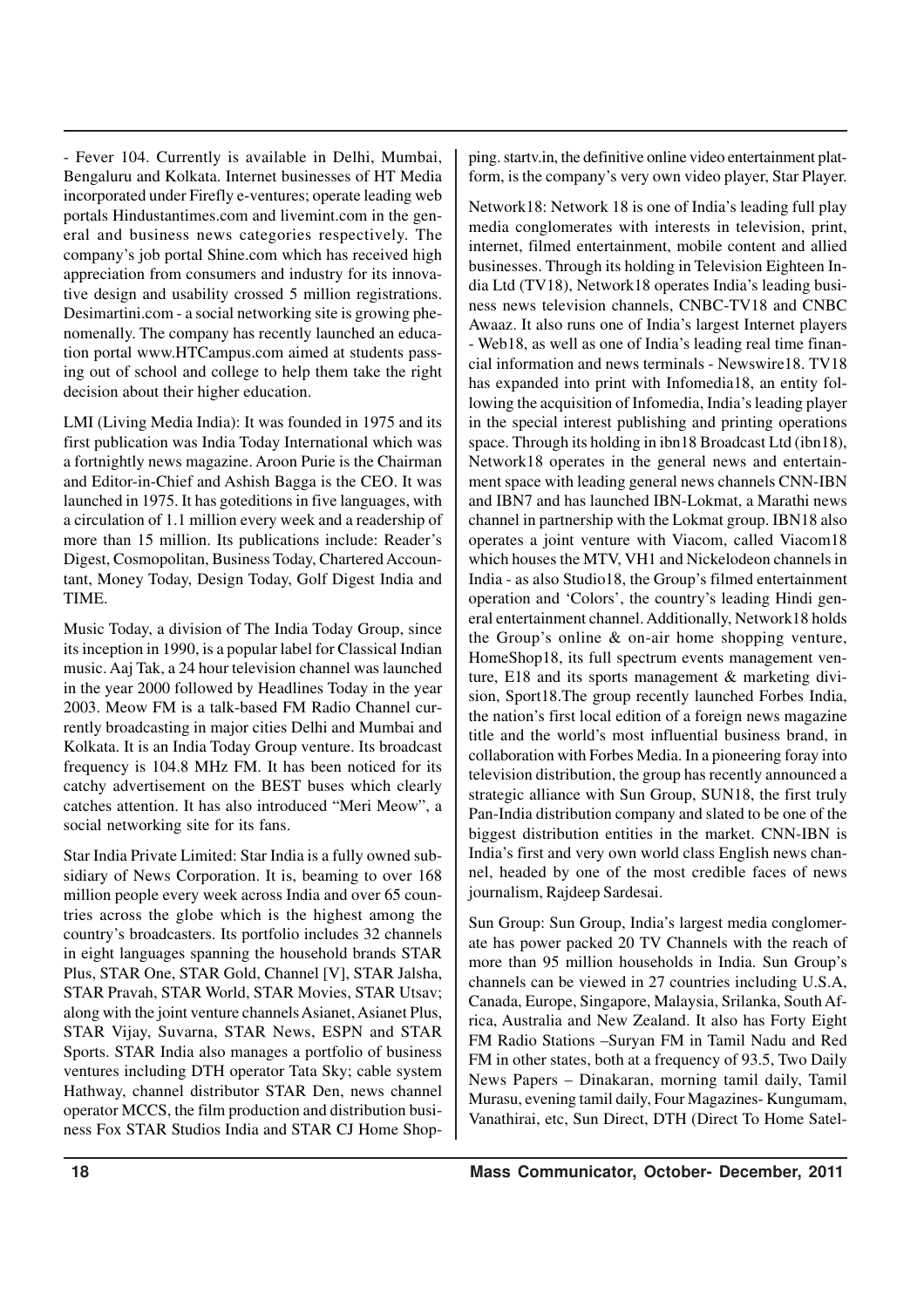lite TV service) service provider in India having more than 6.7 million subscribers, Sun Pictures the film division of Sun Group which produces / releases at least 8 movies every year and SpiceJet India's most preferred Airline. Sun Net work pioneer in the cable television channel owns 20 television channels. It is the largest media conglomeration. Other media houses have also started following the trend. The extended cross media ownership of the Sun Network will definitely reflect on its various media content it produces.

Eenadu is one of the largest regional media in the southern India. Sakshi is a newly originated company owning television channel and newspapers. In the state of Tamil Nadu, many media group developed recently. Sun group is the leader in Tamil Nadu. Jaya TV group has three television channel and one newspaper. Kalaignar TV also has four television channels and two newspapers. Makkal TV group has one channel and one newspaper. Daily Thanthi has one morning newspaper, one evening newspaper, two magazines, one cable television and few FM radio channels. Dinamalar has some websites and eagerly waiting for start a TV channel. Kumudham group has few FM radio channels, web media and web TV. Some other media groups are preparing to start and acquire additional cross media. This trend is growing every day.

It is also true that because of the monopolization other small media companies found great barriers to entry. Media companies which are in crisis have opted to merge with the bigger companies. Mergers and acquisitions are taking place at a larger level. Media companies are spreading their wings to the maximum. Though many say that it provides scope for sharing resources and infrastructure, it may not always allow each media house to act independently. Cross media ownership has got its own advantages as well as disadvantages. This paper aims to analyse the pros and cons of the cross media ownership in India.

## **I. Review of Literature**

Various studies have been conducted by the researchers to assess ownership related issues in different countries throughout the world. The cross media ownership is an important issue now. Wang (2003) conducted a study to examine whether the different types of ownership will affect the degree of objectivity of newspaper coverage of 2000 presidential election.

He also mentioned about the Shoemaker's news content theory which says that publicly-owned newspaper is more objective than privately-owned newspaper. The researcher has done a content analysis of 238 news stories and eight editorials from publicly-owned the Boston Globe and privately-owned the Boston Herald. The study supports the shoemaker's theory.

Chandra and Wexler (2009) studied about the effects of mergers in two-sided markets in the Canadian newspaper industry. They studied the spate of mergers in the late 1990s especially the prices for both circulation and advertising to understand the impact that these mergers had on consumers. Results revealed that the greater concentration did not lead to higher prices. This does not bring any change in the prices for either newspaper subscribers or advertisers.

Fan (2010) developed a structural model of newspaper markets. It helps us to analyse the effect of ownership consolidation. It is a study on U.S. daily newspaper market which shows how the welfare effects of mergers differ from market to market. One cannot ignore the adjustment of product characteristics otherwise it will cause a major difference in the effect of merger.

Milyo (2007) studied the effects of cross-ownership on the local content and political slant of local television news. He recorded the late evening local news broadcasts for three nights for every cross-owned station and for other major stations affiliated to main stations in the same market. The study revealed that the television network of the cross-owned broadcasts local news for more than 1-2 minutes than the non-cross owned. Cross-owned newspaper also provides significantly more local news coverage than the non-cross owned newspaper.

Zelaski (2010) in this thesis mentioned, "The corporate expansion into journalism has taken the priority away from honest journalism and placed it on the bottom line. A select few corporations are now controlling a large portion of the news message American people receives. Many Americans consider television personalities and political pundits to be actual journalists".

Various studies quoted above analyse the pros and cons of the different patterns of media ownership. In those lines, this study will also provide an evidence for those arguments.

The broad aim of this study is to analyze the effect of cross media ownership in the Indian media. The specific objective of the study is, analyse the changes caused by the cross media ownership in the industry and know the opinion of journalists about the cross media ownership and its impact within the industry.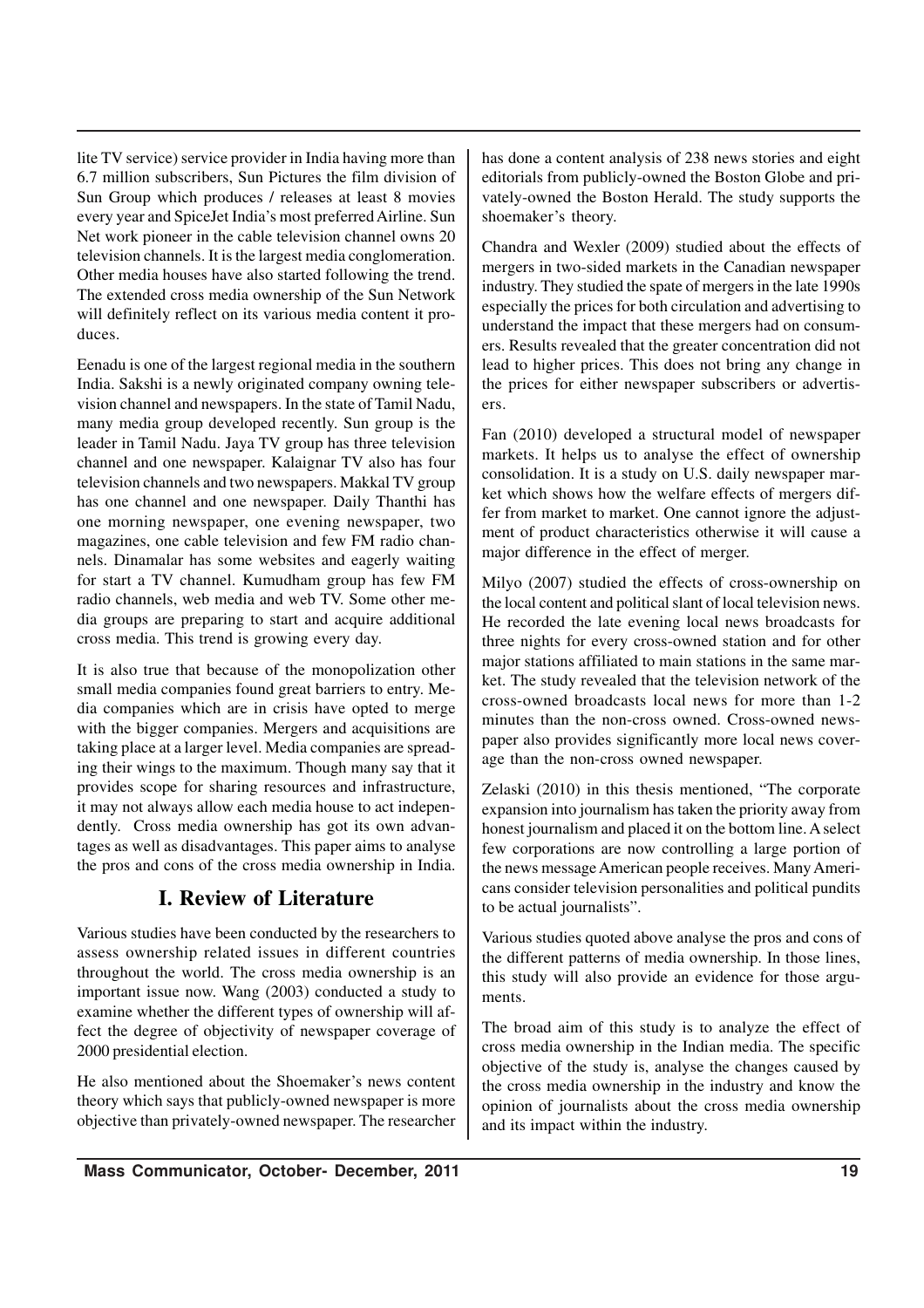# **II. Research Design & Methods**

In this study the researcher used interview method through the self administered questionnaire. Interview method has been adopted to analyse the cross media ownership trends. Interview is considered to be one of the best methods in the quantitative cum qualitative study which gives the experience and opinion of various persons.

One to one interview will fetch various opinions on the same issue. 53 journalists from different media houses were interviewed with the same set of questions. The study was conducted during the period of July and September 2010.

## **III. Results and Discussion**

The outcomes from the structured interview are tabulated and analyzed based on some simple statistical methods. The data are presented in the form of tables, charts and discussed in this chapter.

1. Number of Media Owned by the groups

Among the respondents, 62% said their organisations own more than one media houses (see the figure 1). And 38% of the respondents said that the media organisations which they belong to do not own more than one media houses.

2. New Acquisitions by the Media Groups

Data from the figure 2 shows that, 9% of the journalists said that their organisations acquired some media companies recently and 91% said that they did not acquire anything recently. Though not many media companies have started buying other companies the trend is picking up gradually.

3. New Ventures in the Media Groups

According to the data (see the figure 3), 17 per cent of the journalists say that their organisations have ventured into launching additional media houses recently and 83 per cent say that they have not ventured into it recently.

4. Salary Hike for the Journalists by the Media Group

This new trend gives huge hike in the journalist salary. About 21% of the journalists said that cross media ownership got their salary hike and 79% said that cross media ownership did not bring any change in their salary amount (see the figure 4).

Some of the valid reasons for the salary hike; one is getting more work and productivity for the group, second one is to avoid of staff shifting from their groups.

5. Satisfaction on the Cross Media Ownership by the Journalists

Majority of the journalists are not happy with the cross media ownership which is coming up in the media industry. They also say that the news productivity was also not improved. The statistics say that 58 per cent are not happy with the trend and there is no change in the amount of work they do. Instead of that their working hours increased (refer the figure 5). 42 per cent are happy with the trend and their job has been made easy.

6. Venturing into other Businesses by the Media Groups

Horizontal expansion in the media industry is becoming very common as many corporate companies are trying their hands into media business as well as established media companies also venturing into corporate business. Even though the percentage is low the trend is picking up (see the figure 6).

7. Opinion on the New Trend of CMO

Regarding to the new trend the respondents have different kind of opinion and feelings (see the figure 7). About 8% of the journalists say that olden days were good and 17 % of the journalists say that there is a lot of scope for improvement. 19% of the journalists say that the trend is really doing well to them. 30% of the journalists say that they do not have any idea about the trend. 26% of the journalists say that the trend is not doing any good to them.

8. New CMO Ventures by the Media Groups

The findings revealed about 21% of the journalists are aware of the newly launched media organisations by other companies and they also say that because of cross media ownership the journalists are being shifted to other media houses. 79% of the journalists are not aware of the newly launched media organisations by other companies and they also say that they are not being shifted to other media houses.

# **IV. Conclusion**

The overall picture emerging out of the above study is that the trend of cross media ownership is slowly picking up and one fourth of the media houses are cross owned. A majority of respondents agreed their organizations own more than one media and ventured into the cross media ownership. Only one of ten respondents said that their organizations acquired some media companies recently. Slowly the trend of buying other media companies is picking up gradually. One fifth of the respondents said that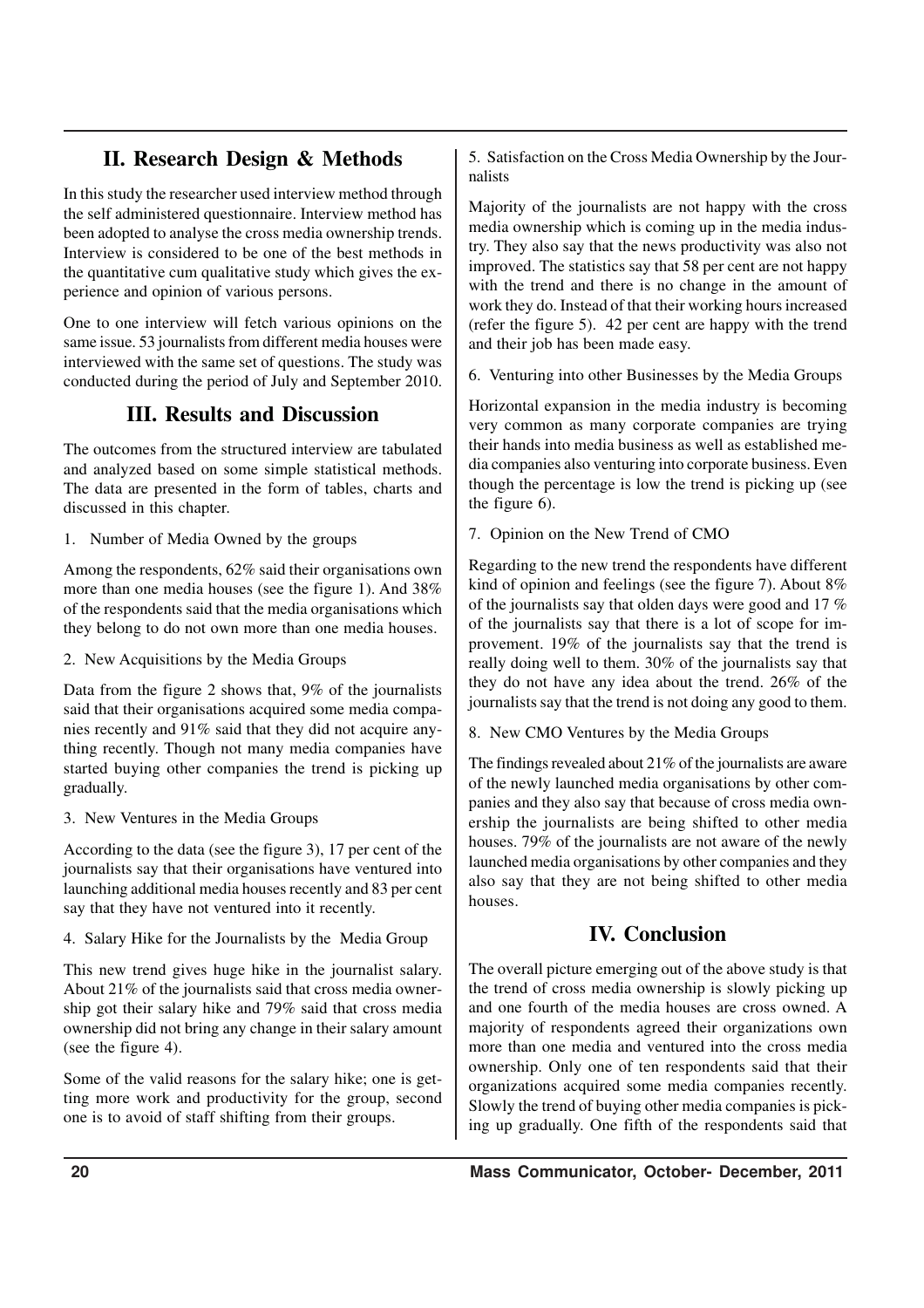their organizations have ventured into launching additional media houses recently. This new trend gives huge salary hike. About 21% of the journalists said benefitted in terms of salary due to the cross media ownership. The valid reason for the salary hike is getting more work and productivity from the journalists for newly started media and to avoid of staff shifting.

A majority of journalists are not happy with the cross media ownership because of productivity is not improved and there is no change in the amount of work. Horizontal expansion in the media industry is becoming very common as many corporate companies are trying their hands into media business as well as established media companies also venturing into corporate business and the trend is picking up. Journalists have different kind of opinion and mixed feelings about the new trend. One fifth of the respondents are aware of the newly launched cross media organizations.

They also said, because of cross media ownership the journalists are being shifted to other media houses. This new trend of cross media ownership is creating a boom to the media field along with few transition period problems.

## **References**

- Allen, M., & D'Alessio, D. (2000). Media bias in presidential elections: A Meta - analysis. Journal of Communication, 50 (4), 133-156.
- Altschull, J. H. (1984). Agents of Power: The Role of the News Media in Human Affairs. New York: Longman.
- Armstrong, M. (2006). Competition in two-sided markets. RAND Journal of Economics 37(3), 668–691.
- Denis McQuail, (2005). McQuail's Mass Communication Theory, 5th edition, Vistaar Publications, New Delhi.
- Gal-Or, E. and A. Dukes (2006). On the profitability of media mergers. Journal of Business 79(2), 489– 526.
- Kris Kaszuba, (1998). News Bias and the Sandinistas: A Content Analysis of Coverage by The New York Times and the Miami Herald of the 1990 And 1996 Nicaraguan Elections, Paper presented at AEJMC Conventions 1998, Baltimore, Maryland, August 5 to 8, Indiana University, http://www. aejmc.org /\_ events/ convention/abstracts/1998/news.php.
- McManus, J. H. (1994). Market-driven Journalism: Let the Citizen Beware? Thousand Oaks, C.A.: Sage.
- Michael K. McLendon and Marvin W. Peterson, Michigan, (1998). Analyzing Bias in Press Coverage of State Policymaking for Higher Education, paper presented at AEJMC Conventions 1998, Baltimore, Maryland, August 5 to 8, http://www.aejmc.org/ \_events /convention /abstracts/1998/news.php.
- Wang Xingkun (2003). Media Ownership and Objectivity. A Thesis Submitted to the Graduate Faculty of the Louisiana State University and Agricultural and Mechanical College Master of Mass Communication, http: //etd.lsu.edu/docs/available/etd-0818103-153127/unrestricted/ Wang\_ thesis. pdf.
- Chandra Ambarish and Allan Collard Wexler (2009). Mergers in Two – Sided Markets: An application to the Canadian Newspaper Industry. http:// pages.stern.nyu.edu/~acollard/ Mergers%20in%20Two-Sided%20 Mark ets. Pdf.
- Ying Fan (2010). Ownership Consolidation and Product Quality: A study of the U.S. Daily Newspaper Market. http://www.wcas.northwestern.edu/ csio/ Conferences/FanPaper.pdf.
- Zelaski Edward O (2010). The State of American Media: Media Conglomeration in the United States and What can be done to fix the media. A thesis submitted to the Honors tutorial college, Ohio University. http: //etd.ohiolink.edu/view.cgi/ Zelaski%20Edward.pdf?ouhonors1275599442.
- Jeffrey Milyo (2007). The Effects of Cross-Ownership on The Local Content And Political Slant of Local Television News. http://mediaresearchhub. Ssrc.org/the-effects-of-cross-ownership-on-thelocal-content-and-politicalslant of-local-televisionnews/resource view.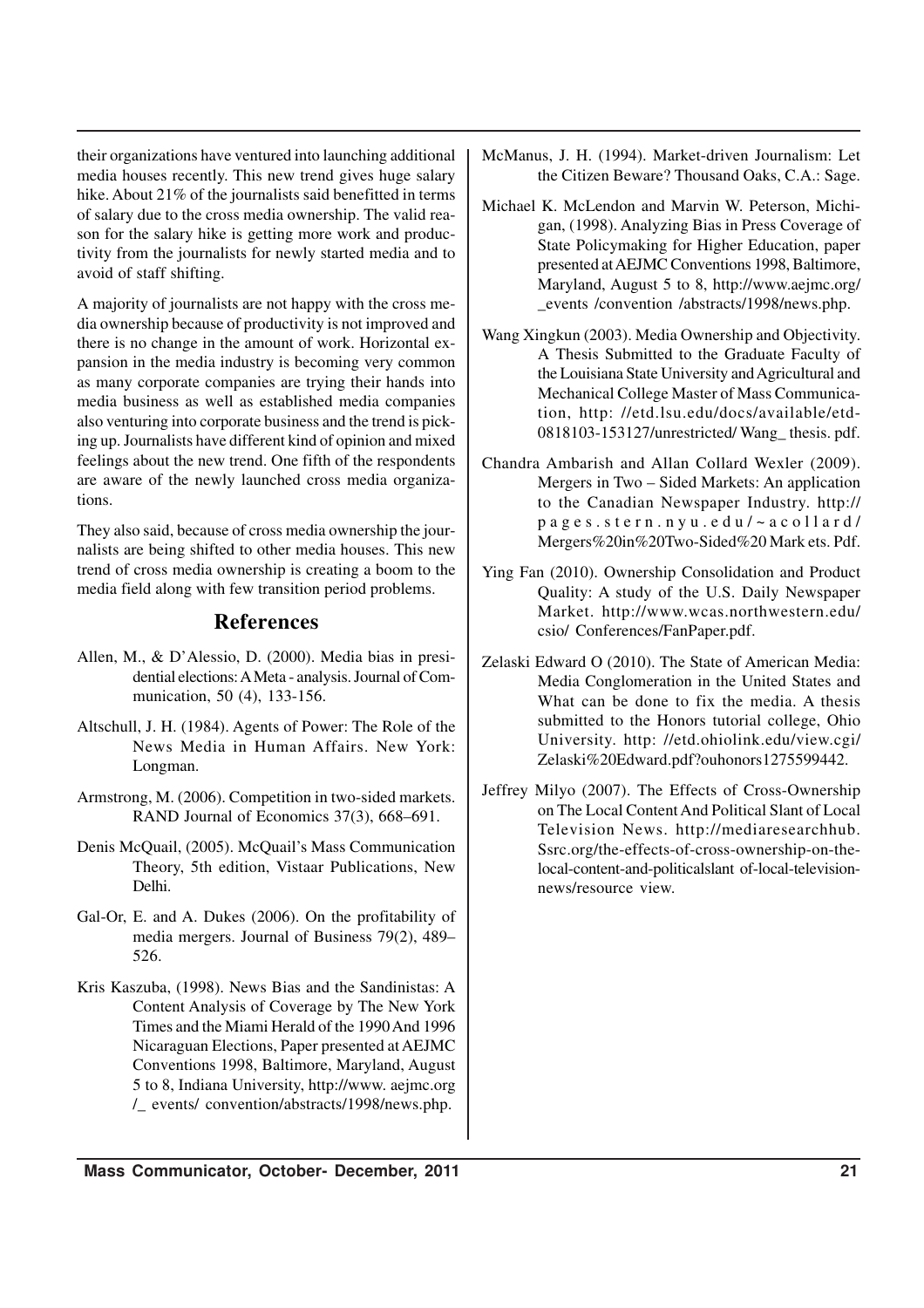

 **22 Mass Communicator, October- December, 2011**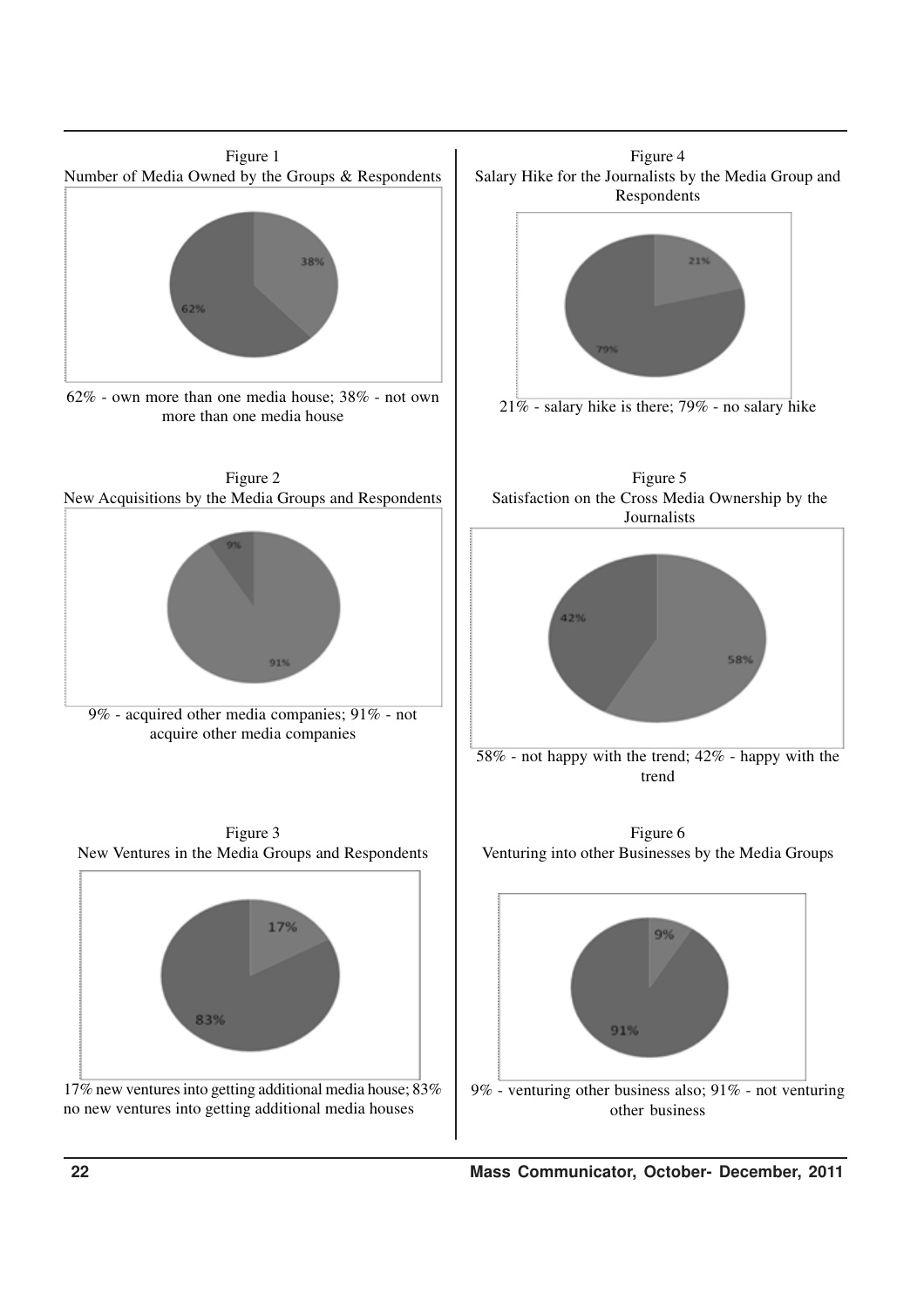# **LIBERALIZATION OFTELECOMMUNICATION SECTOR IN NIGERIA : A STUDY OF GLOBAL SYSTEM OF MOBILE COMMUNICATION**

**Church S. Akpan** ★ **Barry Nnaane** ★ ★

*This study examined the liberalization of the telecommunication sector in Nigeria, with a focus on the Global System of Mobile Communications (GSM). The quantitative research method was used, while survey was the research design. Three hundred copies of the questionnaire were administered on the respondents in Benin, which was the study area, while 288 copies, representing 96% response rate were retrieved. Both cluster and systematic random sampling techniques were adopted. Apart from some preliminary questions, two hypotheses were tested using a one-sample chi-square test. The results of the findings showed that there is a significant relationship between the liberalization of the telecommunication sector and the marginal growth and development recorded in the economy since then. The findings also showed that the use of mobile phone(s) contribute(s) to the reduction of uncertainty on the information needs of the people. The study recommended among others, that telecommunications companies should adopt the strategy of colocation, which would make them to share certain facilities like masts and booster stations, in order to reduce the costs of operation.*

One of the advantages of the industrial revolution which started in Britain in 1760, despite its historical antecedents, was that it spawned an avalanche of scientific and technological developments in many spheres of human endeavour. As this epochal phase was undergoing its dynamism, another dimension was added by Alexander Graham Bell in 1876, when he invented the telephone. The telephone, which is the precursor to the mobile phones we have today, was the first technological device for pointto-point communication. Between 1877 to 1906, telephone became rented for business, its directory published, its first pay-phone station opened in some districts in New York and the first coin telephone installed in Connecticut in the United States of America (Akpan: 75).

Thus, the laying of the transatlantic telephone cables in 1955 was to ensure that submarine repeaters were of high quality to last two years, before replacement would be required. Akpan noted further that the mobile phone as we know it today, was an improvement upon the telephone. But the difference is that while the telephone could not be carried about, the mobile phone as the name implies, could be carried about, and today it has gone beyond being a medium of point-to-point communication to a medium of group and mass communication.

In a seeming corroboration of the influence of the indus-

trial era on Information and Communication Technologies (ICTs), Chapman and Slaymaker (2002: v), argues that the: "Industrial society has moved into an era of advanced technological innovation, affecting the way developed countries run their businesses, their institutions and lead their lives. One of the areas in which these technological advances are dramatically influencing people's lives is information technology and telecommunications hence the claim that we are in the midst of a "digital revolution".

It is worthy to note however that the origin of the Global System of Mobile Communication (GSM), could be traced to 1982, when the Conference of European Post and Telecommunications (CEPT) formed a committee called the Group Special Mobile to workout the modalities on how to develop a standard for mobile phone that would use radio spectrum effectively, provide international roaming service, give satisfactory voice quality, have low equipment costs, be compatible with other systems such as Integrated Service Digital Network (ISDN) and be ready to support new services as they would evolve (Akpan,

- ê **Senior Lecturer/Head, Department Of Mass Communication, University Of Nigeria, Nsukka, Nigeria**
- **★★** Lecturer, Department Of Mass Communication, **Benson Idahosa University, Benin City, Nigeria**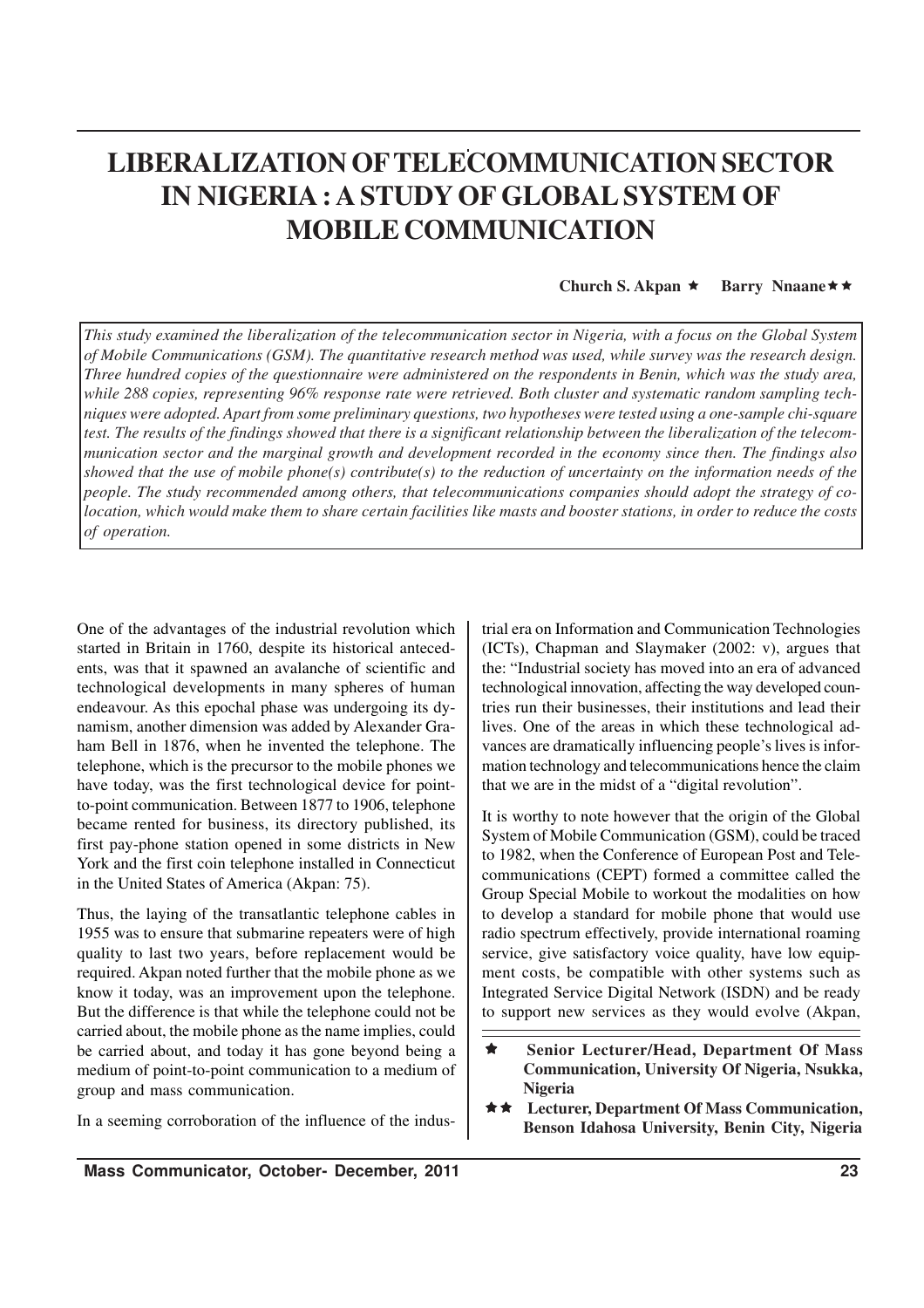2005: 76). By 1985, the European Commission endorsed the GSM project. Furthermore, between 1986 and 1987, the European Commission endorsed the basic parameters of GSM standard. Specifically by 1987, a Memorandum of Understanding (MoU) was drawn and signed in Copenhagen in Denmark by members from 13 countries which were committed to deploying GSM. By 1988, the first set of detailed GSM specification for infrastructure tendering purposes was made (www.cellular.com.za/ gsmhistory.htm).

By 1989, the Group Special Mobile transferred to a technical committee. It was this committee that defined the GSM standard as an internationally-accepted digital cellular telephony standard. By 1991, the first GSM call was made by radio in Finland, the home of Nokia phones. Furthermore, by 1992, the first international roaming agreement was signed between Telecom Finland and Vodafone.

Also in that 1992, the first Short Message Service (SMS), otherwise known as "text message" was sent. By 1993, the first truly hand portable terminals were launched commercially. By 1994, GSM MoU membership consisted of more than 100 operators. In the same 1994, GSM subscribers hit one million. By 1995, the subscriber base exceeded 10 million (www.cellular.com.za/gsmhistory/htm).

In 1996, prepaid GSM Subscriber Identification Module (SIM) cards were launched. Moreover, GSM MoU membership got to almost 200 operators from nearly 100 countries, while 167 networks were in existence in 94 countries. In the same 1996, GSM subscribers hit 50 million. By 1997, 100 countries were hooked to the GSM service, while the first set of handsets was launched. By 1998, GSM subscribers increased and passed the 100 million mark. The Global Packet Radio Service (GPRS) was introduced and contracts were placed for GPRS systems. By the year 2000, the first commercial GPRS service was launched; following this was the launching of the first set of GPRS- enabled handsets. In addition, five billion SMS were sent in a month. (www.cellular.com.za/gsmhistory/ htm).

### **An Overview of the Evolution of Telecommunications in Nigeria**

The history of the telecommunications sector in Nigeria has been a chequered one. Telecommunications infrastructure came into Nigeria in 1886 through the colonial administration. As at independence in 1960, the country had about 18,724 lines to a population of about 40 million. Between 1960 and 1985, the telecommunications sector comprised of the Department of Post and Telecommunications (P&T),

which was saddled with the duty of internal network; while the Nigerian External Telecommunications (NET) limited, was responsible for external communications service. NET provided the gateway to the world. The installed switching capacity at the end of 1985 was about 200,000 lines, as opposed to the planned target of 460,000 (www.ncc.gov.ng).

During this era, all the exchanges were analogue. The teledensity was abysmal and it was virtually one telephone line to 440 people, a far cry from the target of one telephone line to 100 people as recommended by the International Telecommunication Union (ITU) for developing countries. The deplorable state of telecommunications in Nigeria then, which contributed immensely to low socioeconomic growth and development, as well as a parlous state of the economy, has been examined by Akpabio (2005: 133) as well as Okoro and Nnaane (2006: 21).

Arising from the poor service delivery status of the defunct P&T, hallmarked by corruption, bureaucracy and administrative redtapism, by January 1985, P&T was split into postal and telecommunications divisions. The telecommunications division later merged with NET to form the Nigerian Telecommunications Limited (NITEL).

The main purpose of establishing NITEL was to harmonize the planning and coordination of the internal and external telecommunications service. But between 1985 and 2001, when the telecommunications sector was liberalized by the government of former President Olusegun Obasanjo, NITEL's services were epileptic, with a poor tele-density of 400,000 lines to a population of over 100 million people.

It follows therefore that the liberalization of the telecommunications sector by the Obasanjo administration, will go down in history as one of its landmark achievements. There is no doubting the fact that no modern economy can thrive without on integral information technology and telecommunications infrastructure. This is because ICTS provide the veritable platform for development across all sectors, if well-harnessed. ICTs are an enabler of broad based social and economic development of education, health, governance and sustainable human development, amongst others. Ndukwe (2004:5) underscores this as follows:

There were debates over choosing between ICTs and other development needs with respect to developing countries. Opinions had it that investments in ICTs were tantamount to diverting resources from more pressing needs. There is no doubt that availability of ICTs, cannot eliminate the need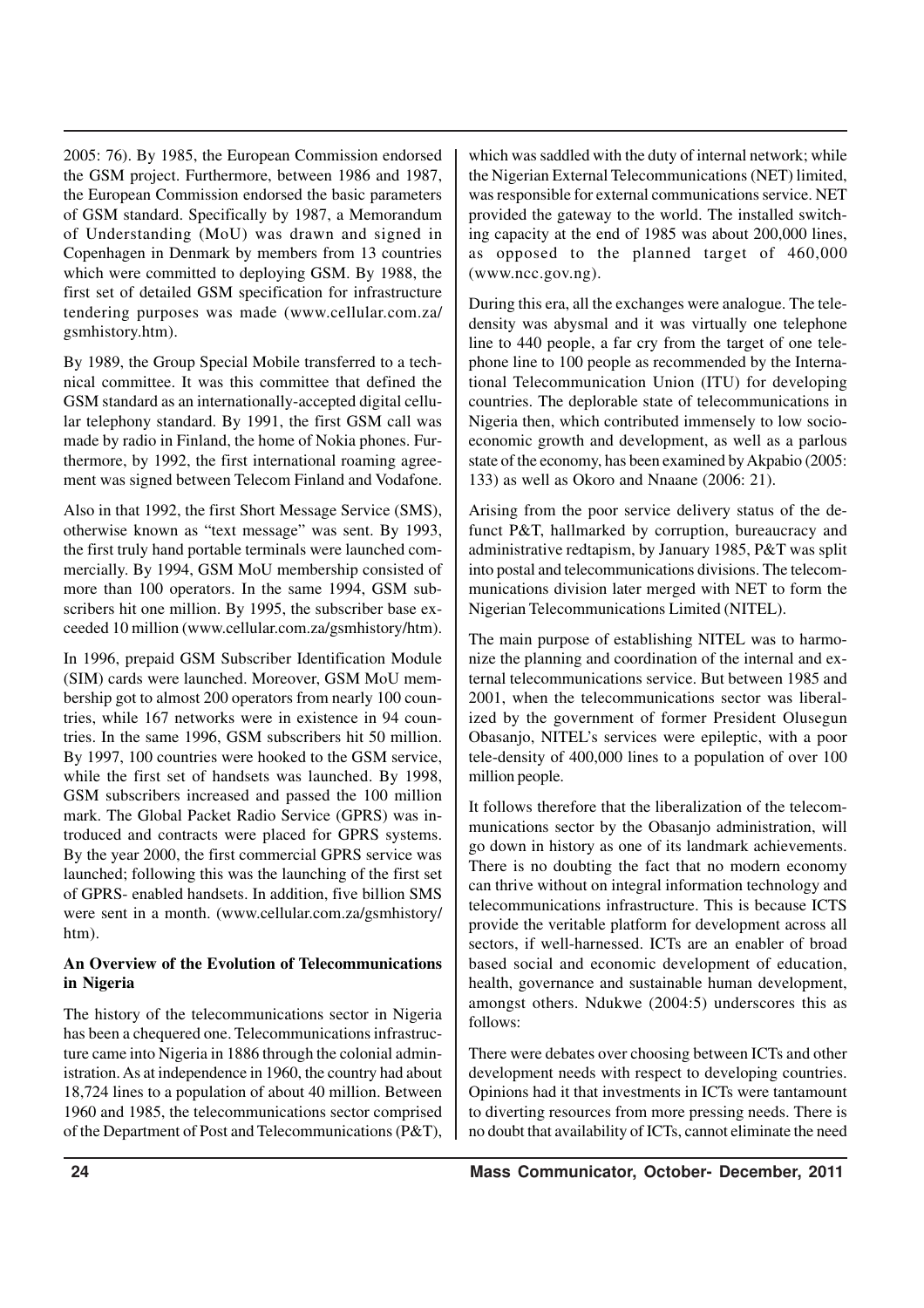for good health care system, good educational facilities, clean and portable water, sufficient food, good roads and transport system etc. however, ICTs have a critical role to play even in improving the performance of these sectors.

Be that as it may, the Nigerian Communications Commission (NCC), the government agency that cautioned the Digital Mobile License, was established in 1992 through Decree No.75, but the Decree became replaced with the Nigerian Communications Act (NCA), which was passed into law in 2003. However, between 1992 and 1999, when Nigeria transited to democracy, nothing much was done in the telecommunications sector. It was the return of democracy that revived and transformed NCC, which led to the blossoming of that sector.

By April 2000, the Board of NCC was inaugurated by President Obasanjo. In that same year, the government released a new National Telecommunications Policy (NTP), which set the blueprint for the liberalization of the telecommunications sector and also provided a short to medium-term objectives. The government further charged the NCC to ensure effective service delivery in the country. Its duty was akin to the cleansing of the Augean stable.

Appointed as the Chairman of the Board was Ahmed Joda, Ernest Ndukwe as Executive Vice-Chairman (just stepped down after serving for two tenure of five years each), Steve Bello and Bashir Gwandu, both as Executive Commissioners. Others are Patrick Kentebbe, Olawole Ige, Muhtari Zimit, Michael Onyia and Bayo Atoyebi, all as Non-Executive Commissioners (Bilewomo, 2002: 5).

In line with its mandates, NCC auctioned the Digital Mobile Licenses in 2001, which led to the emergence of three mobile networks. Econet Wireless (now Zain), Mobile Telecommunications Network (MTN) and M-Tel. The then Econet Wireless was given the license on august 11, 2001, while MTN was given the license on August 23, 2001. The bidding process was described as one of the best both locally and internationally because of its high level of transparency. By October 2003, NCC added to the number of mobile digital licenses. When it issued a fourth license to Globacom, as the Second National Operator (SNO), to strengthen and increase the telecommunications backbone infrastructure in the country. It is important to point that Globacom was a reincarnation of Communications Investment Limited (CIL), wholly-owned by a Nigerian, Otunba Mike Adenuga.

This company took part in the bidding process in 2001, but was refused license on "technical grounds", after paying a non-refundable fee of \$20 million into NCC's account in Chase Manhanttan Bank in New York, United States of America (Okoro & Nnaane, 2006:92-93). Also important to note is that fact that both the then Econet Wireless and MTN paid the sum of \$285 million each into the coffers of NCC for the license, while Globacom paid \$200million for the SNO license, Glomobile, being just its mobile arms. Today, the telecommunication industry boasts of GSM national operators, such as MTN communications limited, Globacom limited, Zain Nigeria limited, M-Tel limited and EMTS limited (Etisalat). Other operators in the industry using the GSM platform include Starcomms, plc, Visafone limited, Multi-links-Telllem and Reliance Telecommunication (Neltel/Zoom). In addition, there are other operators which are on the Code Division Multiple Access (CDMA) mobile platform. These are Starcomms plc, Visafone limited, Multilinks-Telkom, Reltel/Zoom, Intercellular Nigeria limited, VGC/MTN, 21st Century Technologies, O'Net (O'dua Telecom), among others.

This is the face of the telecommunications industry in Nigeria today, a revolution which has spawned a lot of job opportunities and also created tremendous impact on virtually all sectors of the economy. There is no gainsaying the fact that apart from land, labour, capital and entrepreneur, which elementary economics says are the factors of production, ICTs, especially telecommunications have emerged as a factor of production in this 21st century.

The thrust of this study therefore, is to evaluate the evolution, growth and impact of GSM in Nigeria and show how it has contributed to the socio-economic growth and development of the country including how it has revolutionized mediated interpersonal communication.

#### **Statement of Problem**

From the chequered history of telecommunication in Nigeria, it is quite glaring that the government of President Obasanjo, 1999 – 2007, took the initiative by leveraging on the potentials of ICTs, especially telecommunications to drive the economy. This contributed to making Nigeria a player in an emerging knowledge economy, where information holds the ace to groundbreaking socio-economic growth and development.

It is almost ten years now that the telecommunications sector was liberalized. The contributions of GSM to the socio-economic growth and development of Nigeria is not in doubt. According to Adebayo, as cited by Eni (2007: 27), telecommunications has empowered many Nigerians than any other sector of the economy has done, and has also reduced the level of unemployment in the country. He argues that some of the youths who were hitherto jobless,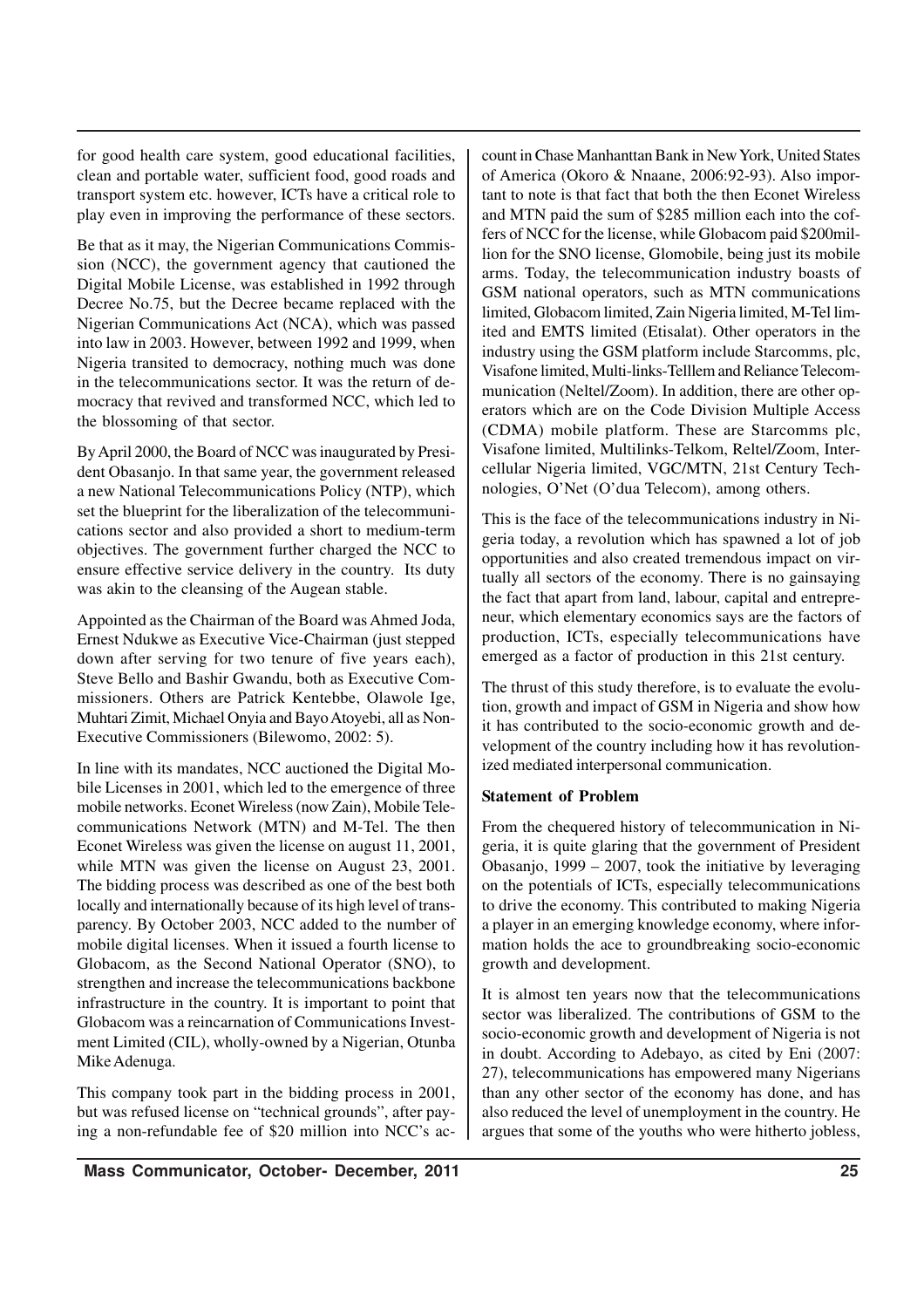now have jobs, both direct and indirect, thereby contributing to the human capital development and growth of the country. Furthermore, Ndukwe (2007: 16), argues that the impact of GSM on the lives of Nigerians has been quite phenomenal and that this has contributed the Gross Domestic Product (GDP) of the country, since telecommunications is an infrastructure of all infrastructure.

Following the above, it becomes quite pertinent to interrogate some issues in this regard: how has GSM contributed to the socio-economic growth and development of Nigeria; to what extent has GSM contributed to mediated interpersonal communication; and how has GSM contributed to the reduction of uncertainty of human information needs. This forms the kernel of the research.

## **Objectives of the Study**

In broad terms, this study seeks to appraise the liberalization of the telecommunications sector in Nigeria particularly the Global System of Mobile Communication (GSM), but in specific term, it aims;

- 1. To evaluate the contributions of GSM to the socioeconomic growth and development of Nigeria.
- 2. To determine if GSM is a major means of mediated interpersonal communication.
- 3. To find out if GSM contributes to the reduction of uncertainty on human information needs.

#### **Research Questions**

The following are the research questions guiding the study:

- 1. How has GSM contributed to the socio-economic growth and development of Nigeria?
- 2. Does GSM constitute a major means of mediated interpersonal communication?
- 3. How does GSM contribute to the reduction of uncertainty on human information needs?

#### **Hypotheses**

The following are the hypotheses which guide this study:

HO1: There is no significant relationship between the use of GSM and an improvement in the socio-economic development of Nigeria.

H02: There is no significant relationship between the use of GSM and the reduction of uncertainty on the people's information needs.

## **I. Review of Literature**

The tenuous link between ICTs, especially telecommunications and sustainable human development as well as other forms of socio-economic growth and development has been sufficiently appreciated in many extant literature. The most dramatic impact of GSM has been remarkably economic and it has become indisputable that the productivity and competitiveness in the economic sector and its capability to be innovative in terms of products, services and processes, are hinged on ICTs, telecommunications particularly, Ndukwe (2004: 4) corroborates this by arguing thus:

The availability of an efficient, reliable and affordable telecommunications systems is a key ingredient for promoting rapid socio-economic and political development of any nation. Such a system must be universally accessible and cost effective. Telecoms is a vital engine of any economy; it is an essential infrastructure that promotes the development of other sector such as agriculture, education, industry, health, banking, defense, transportation and tourism. It considerably reduces the risks and rigours of travel and rural-urban migration.

Melkotes and Steeves (2001:266) as well as Ojo (2004: 147), equally argue that ICTs have the potential of accelerating development in the developing countries, provided there are drastic changes in socio-economic and legal structures. For Atojoko (2007: 7) and Eni (2007: 27), the boom in the telecommunications sector has sparked a chain of reactions as telecommunications firms provide direct and indirect jobs to mostly the youths. Apart from the GSM service providers and other telecommunications firms that provide direct jobs in the region of 150,000 to 200,000 to the youths, there are more than 200 dealers that also employ several thousands as well, not to talk of the ubiquitous "umbrella phone centres", as well as thousands of youths including teenagers hawking recharge cards and other accessories. This point has also been supported by Joda (2007:13) and Ndukwe (2007: 16). Furthermore, Ndukwe as cited by Opara (2007: 47), argues that the deepening of the telecommunications sector in Nigeria, has contributed immensely to the growth of the economy; and that "this has had direct impact on sustainable development of other key industries, such as financial services, oil and gas, agriculture, maritime/shipping, trade and industry, among others."

According to Utomi (2007: 21) the liberalization of the telecommunications sector in Nigeria has radicalized the economy. He argued that the poor telecommunications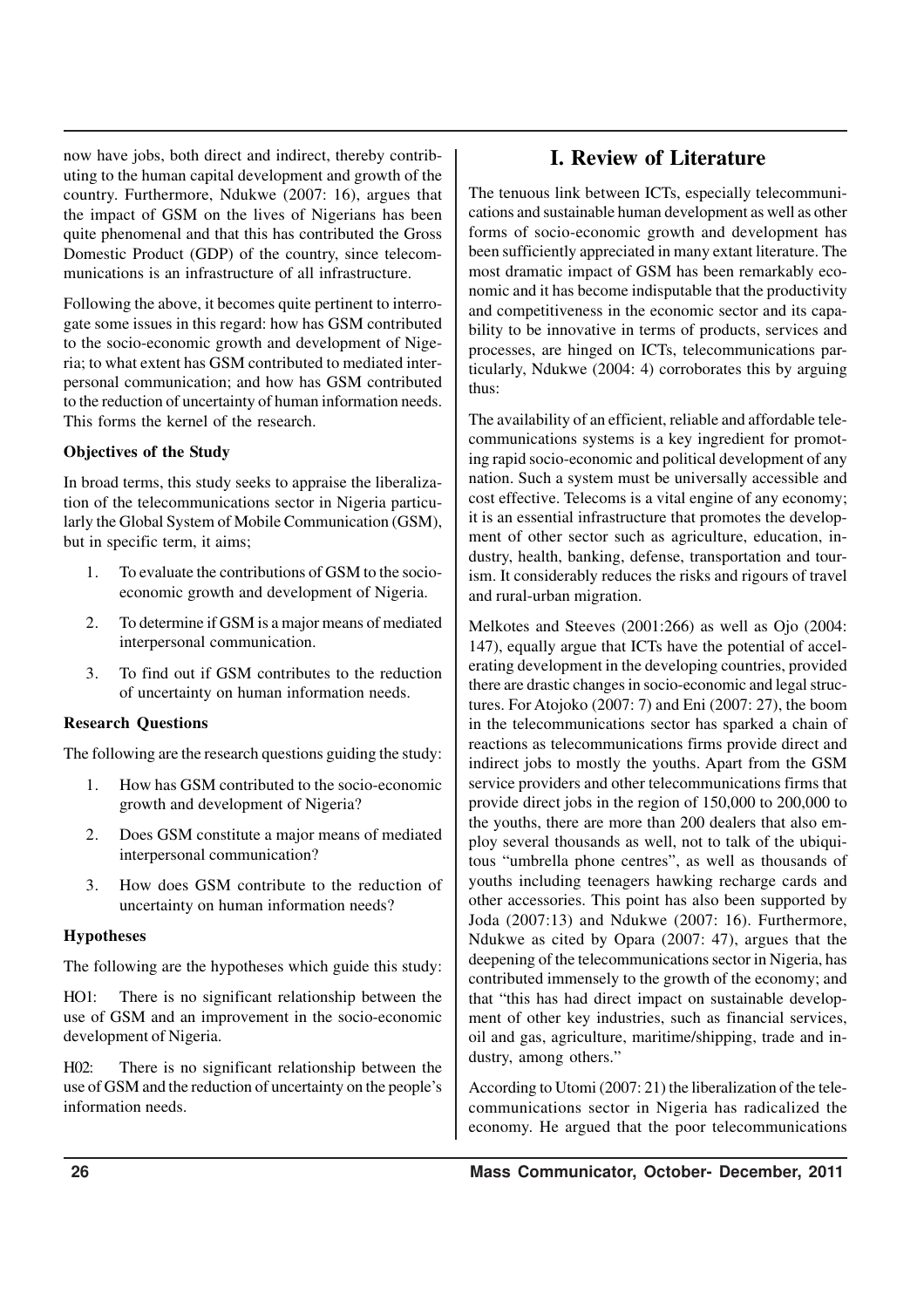systems in the country cost Nigerians so much and that with the revolution it was now clear to every discerning Nigerian that telecommunications is at the heart of human relationships and businesses. He stated explicitly that "telecoms is one of the basic things that people need. You could fix many problems and get many things done by just making a call, many people do not travel to the villages again at the slighted opportunity because they now have an alternative reaching their relations on phone."

Utomi revealed further that one of the factors that impeded the growth of the capital market in Nigeria was because information did not spread quickly about the opportunities in the market, Utomi's position is very true, given that in the stock market today, trade alerts which are enabled by telecommunications, has engendered openness and transparency in the market. Any person buying and selling shares in the market, is sent an alert to intimate him or her of the quantity, value and type of stock bought or sold.

According to Pyramid Research, a telecommunications research group based in London, as cited by Amaefule (2010: 314), the liberalization of the telecommunications sector in Nigeria has exerted phenomenal impact. The research group stated specifically that: Mobile services has ample reach in Nigeria and will continue to post rapid growth… Due to intense competition and constant innovation from mobile service providers, a greater number of people will see value in it and be in a position to use mobile services in the near future. We project that Nigeria's mobile subscription will surpass128 million by 2014, creating a substantial user base for the development of the mobile applications market.

The research group also noted that apart from about 3 million indirect jobs created in the telecommunications sector, the use of mobile phones has positively influenced every aspect of life, connecting people to clients, relatives and friends, thus helping them to have access to information, business opportunities and lowering the costs of transaction, while also enhancing social interactions. Okonta (2009: 29), also added that GSM has enhanced human relationships and mediated communication.

In addition, the Pyramid Research Group also noted the investments which have been made in the telecommunications sector in 2001. It argued that as March 2010, a total figure of \$18 billion had been invested in the telecommunications sector, with \$16 billion of this amount going into its mobile telephony unit. The massive inflow of both domestic and Foreign Direct Investment (FDI) into the telecommunications sector has also been appreciated by Okereocha (2007: 14) and Akwaja (2007: 1).

As at the time of carrying out this research, the subscriber base of GSM grew to 78.5 million, over 52%. This means that over 52% of Nigerians cutting across class and geographic boundaries now have access to GSM. This is a phenomenal feat no doubt, looking at Nigeria's chequered pedigree in telecommunications (Anofi, 2010:31). Furthermore, GSM has equally exerted tremendous impact on other sectors. In the area of health, the development and deployment of mobile communications, teleconferencing and other multimedia gadgets of ICTs have been of immense benefits. For instance, doctors on call can easily be reached on their mobile phones, in case of emergency. Also, with broadband facilities and video conferencing, doctors in any part of the country or globe, can consult with their counterparts in Nigeria on any case of interest.

In the sphere of education, the impact of the telecommunications revolution has been pervasive, since telecommunications is a major enabler of the Internet, which provides for universal and virtual library, where e-books, ejournals and other materials can be sourced right within the confines of one's home. In addition, the contributions of mobile phones to the development of the rural areas cannot be over-stressed. The use of mobile phones by the rural dwellers, who constitute majority of the county's population, bear an eloquent testimony to the importance of telecommunications in Nigeria. This access to mobile phones by rural dwellers has led to improvement in their living conditions, because some of them now sell recharge cards and other mobile phone accessories, while also operating call centres. Apart from these, mobile phones enable rural dwellers to communicate easily with their relations, friends and business associates in the urban areas.

Other benefits include better access to agricultural extension services, such as prompt information on availability of fertilizers, health services and the reduction of rural / urban migration, among others. Related to the above, in a study carried out by Ozor, Alumona and Mbam (2008:17), entitled "Rural Women's Access and Use of Information Communication Technologies (ICTs) in Nsukka Agricultural Zone of Enugu State", they discovered that only GSM (mobile phones) was mostly available in the study area, out of 11 other ICTs. They equally noted that the availability of GSM made the rural women to exchange and transfer messages and ideas to another.

Mohammed Yunus, Professor of Economics, 2006 Nobel Peace Prize Winner and founder of Grameen Bank (a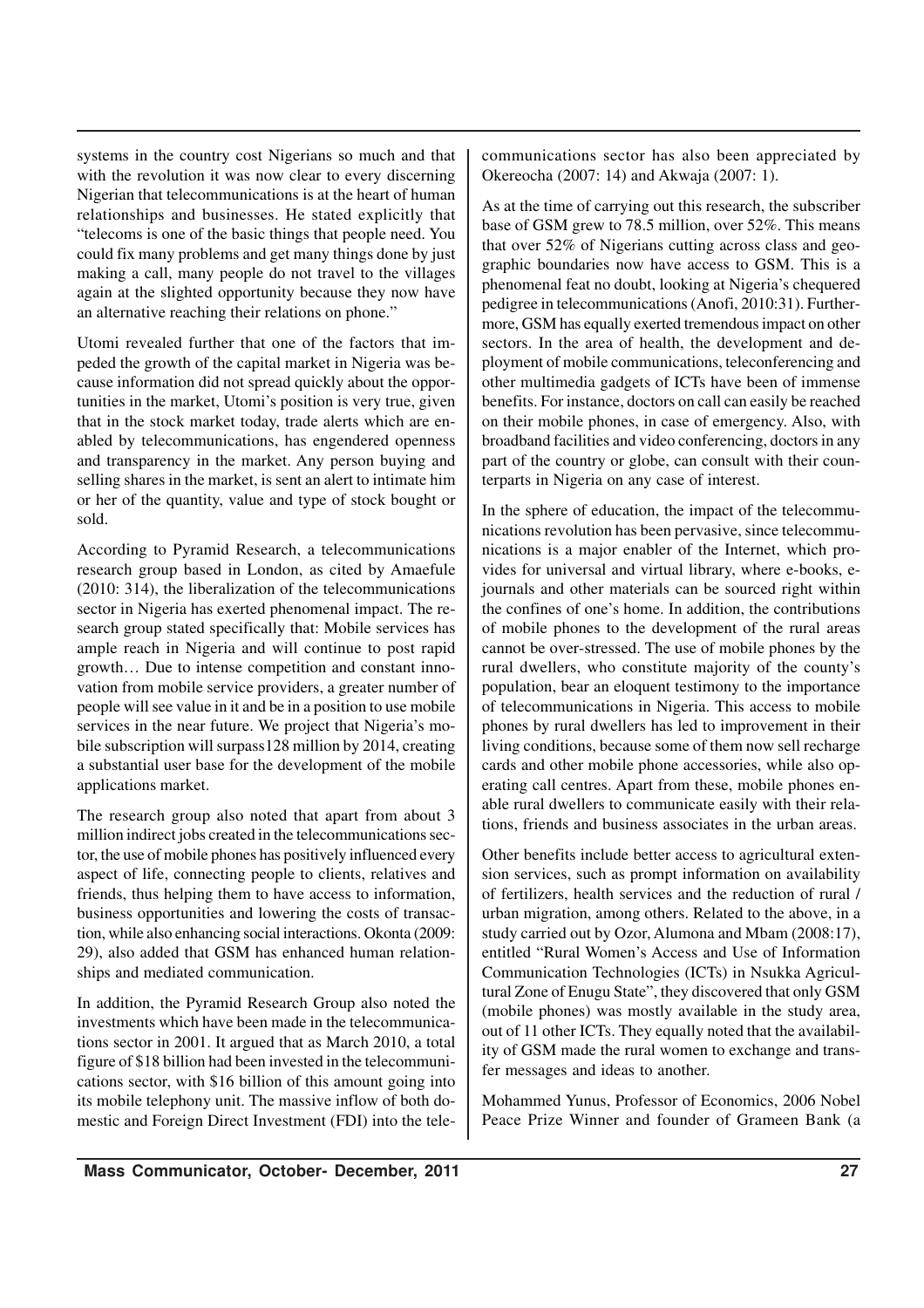Microcredit Bank) in Bangladesh, has underscored the above by arguing that: "we must see that information technology and telecommunications get there (to rural areas) very fast. If we are interested in eliminating poverty, you have the best chance ever in human history through telecommunications, through information". (Chapman and Slaymaker, 2002:13). Furthermore, the impact of the telecommunications revolution has also been quite substantial in the banking sector. In fact, telecommunications has redefined the way banking is done in the 21st century. It has at least contributed to faster service delivery and information flow. With the mobile phones that are enabled by Wireless Application Protocol (WAP) and laptops that are filled with Internet data cards from GSM service providers, people can now transact businesses with their respective banks from the comfort of their homes. Edwards, as cited by Akwaja (2007: 46), supports this by saying that there is even huge unsatisfied demand for mobile banking services in Nigeria.

In a survey conducted by Akpan (2005:78), entitled "A Comparative Analysis of the Uses and Gratification of GSM and Landlines phones among students of the University of Nigeria, Nsukka", he found out that out of the 192 respondents, 158, representing 82.2%, said they preferred GSM to landlines. The respondents gave their reasons for such preference to include the fact that GSM is clearer than conventional landline and it is also cheaper. In another research by Akpabio (2005: 135), he noted that GSM has led to more information dissemination in the society. Other advantages are socialization, motivation, debate and discussion, education, cultural promotion, entertainment and integration.

It therefore follows that since 2001, there has been a plethora of empowerment and development agenda occasioned by the telecommunications revolution. As a matter of fact, the telecommunications industry, especially GSM, has experienced exponential growth and rapid progress in policy as well as technology development and deployment, resulting in an increasingly competitive industry which is striving to reduce the country's digital divide. Moreover, the growth and transformation within the period of almost 10 years, have led to improved tele-density and phenomenal contributions to the country's Gross Domestic Production (GDP), making Nigeria to be described as one of the world's fastest growing telecommunications market in Africa.

## **II. Theoretical Framework**

Theories provide the benchmark with which certain phe-

nomena can be pigeon-holed. They also contribute the yardstick with which certain hypothetical issues can be explained. Therefore, the theory for this is technological determinism. Baran (2009:22), Griffin (2000:33) as well as West and Turner (2000; 96) argue that technological determinism presupposes the notion that it is machines and their development that drive economic and cultural change. Enunciated and popularized by Marshal McLuhan in 1962 in his ground breaking work, entitled The Gutenberg Galaxy, technological determinism, according to McLuhan, refers to the way media technology shapes how individuals in the society think, feel, act, and how the society as it moves from one technological epoch to another (tribal, literate/print, electronic and digital).

It therefore stands to reason that since GSM is a product of technology, it has redefined the way most people in the country communicate. Even those in the rural areas have been affected because they now use GSM to reach out to their relations, friends and business associates who live in the city, thereby making them to stay in touch. Moreover, it is can obvious fact that because of the economic and cultural change which information technology has brought into the society, GSM has contributed to some level of economic activities in the country in terms of the sale of mobile phones and its artifacts and also getting information on agricultural matters like fertilizers, its availability and variety, among others.

Furthermore, the man hours that used to be lost due to traffic hold ups for instance, has been reduced because with GSM, some problem can be fixed without living one's office or home. What about the banking sector; transactions can be done from one's home or office. With teleconferencing facilities, organization with branches in parts of the country can still hold Board meetings without the personnel meeting physically. So this theory which assumes that it is technology that drives economic and cultural change in the society will be used to study the GSM revolution in Nigeria.

## **III. Research Design & Methods**

This research used the quantitative method, which Wimmer and Dominick (2000:431), described as a "description or analysis of a phenomenon that involves specific measurement of variables." Hence the research design was survey. Osuala (2005:244), states that survey is used to study both large and small population by selecting and studying samples hosen from such population.

As a result, the residents of Benin constituted the popula-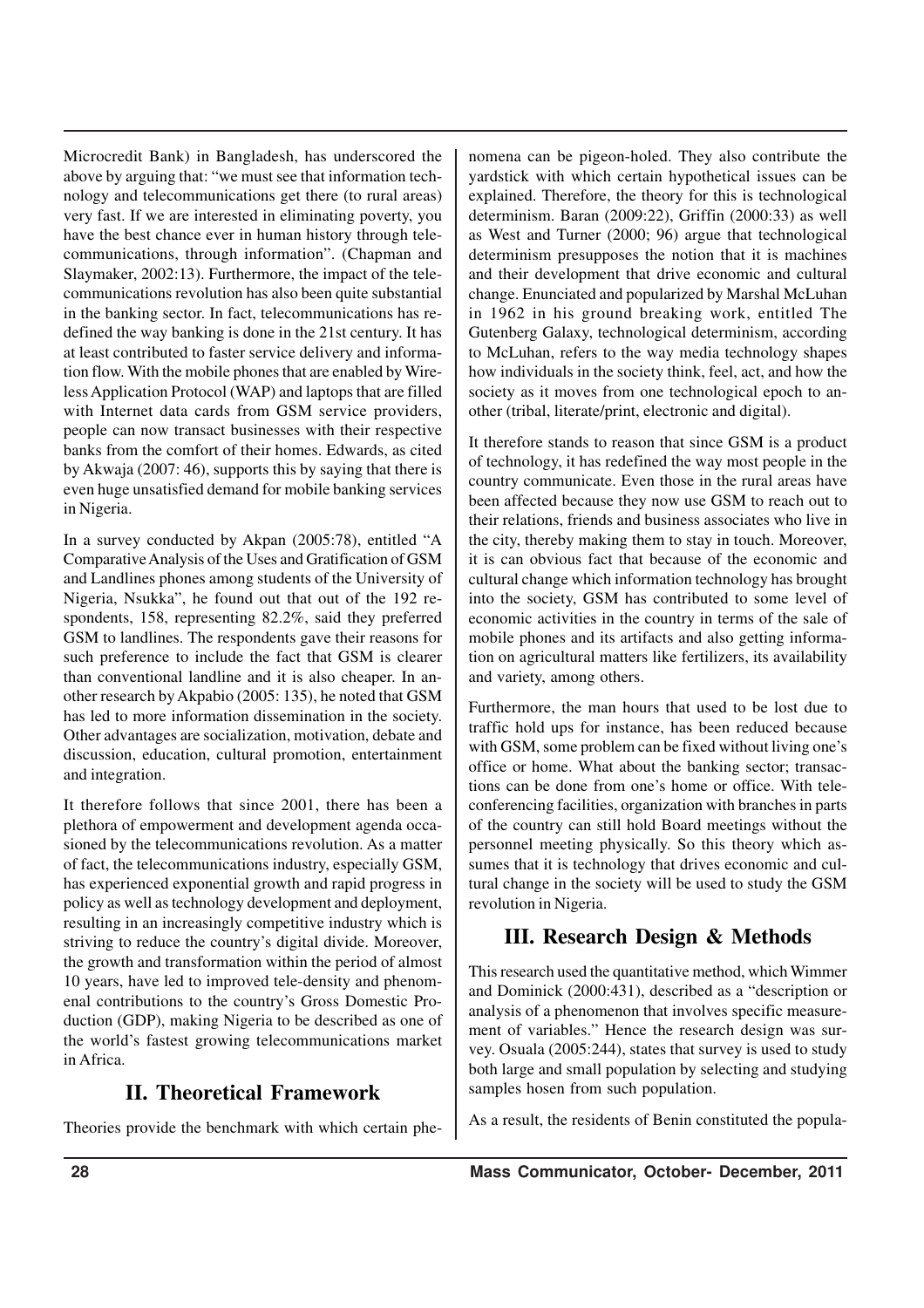tion of the study, while the sample was drawn from three areas which constitute Benin metropolis – Ugbor, Ugbowo and New Benin. Benin has a population of 374, 515, from the 2006 census retrieved from the website of the National Population Commission.

Furthermore, from the records obtained from Oredo Local Government Area, there are 120 registered streets in Benin. Ugbor has 47 streets, Ugbowo has 40 streets while New Benin has 33 streets. Firstly, cluster sampling technique was used to divide Benin into the three areas; afterwards, the systematic random technique was adopted to select the streets.

The streets were listed alphabetically, then the systematic random sampling technique was used to pick 10 streets, choosing every fifth element, after the first.

In addition, the questionnaire was the instrument for data collection. Concerning the validity and reliability of the instrument, the questionnaire was pre-tested on a group of subjects chosen from the population. This actually helped to ensure stability and internal consistency of the instrument. While the research questions were analyzed, using simple percentages, the hypotheses were tested using a non-sample chi-square test.

## **IV. Results and Discussion**

Before going into the hypotheses, the respondents were asked some preliminary questions on the liberalization of the telecommunications sector in Nigeria. The findings are represented in the table below:

From the table 1, the respondents were asked if they owned a mobile phone; all of them (288), representing 100% said 'yes'.

From the table 2, the respondents were asked if they subscribed to more than one network. Sixty six of them, representing 22.9% said 'yes'; while 222 (77.1%) said 'no'.

Table 3 shows respondents who subscribe to only one network. MTN has 111, representing 50%; Glo 86 (38.7%); Zain 47 (21.2%); M-Tel 0 (0%); Etisalat 18 (81%); Zoom 17 (7.7%); Visafone (94.1%); while others 0 (0%). MTN, having the highest number of subscribers among the respondents, tend to support the claim that the GSM service provider has the highest number of subscribers in Nigeria, with a subscriber base of 40 million (See: Echenim, 2010, p.19).

From the table 4, out of the 66 respondents who subscribed to more than one network, subscribers to MTN/ Glo were 20, representing 30.3%; MTN/Zain, 16(24.2%); MTN/Etisalat, 10 (15.2%); Glo/Zain, 14 (21.2%); MTN/ Visafone, 4 (6.1%); MTN/Zoom, 2 (3.0%).

From the table 5, the respondents who use more than one network were asked their reason(s) for that, 28 of them, representing 42.2% said for convenience; 20 (30.3%), said for effective reach; while 18 (27.5%) said for business.

From the table 6, the respondents were asked which among the mobile phone and wallet they could afford to forget at home; 280 (97.2%), said they could not afford to forget their mobile phones at home; while 8 (2.8%), said they could not afford to forget their wallets at home.

From the table 7, the respondents gave the following reasons for mobile preference. (a)  $136$  (48.6%); (b) 47  $(16.5\%)$ ; (c) 63 (22.5%) and (d) 34 (12.1%).

## **Testing of Hypotheses**

The Likert scale was designed to elicit the responses of the respondents, which were used to test the hypotheses. As stated earlier, the hypotheses were stated in the null, and a one sample chi-square test was adopted.

Hypothesis 1: There is no significant relationship between the use of GSM and an improvement in the socio-economic development of Nigeria.

Decision Rule: Reject Ho1, if Ho1, if  $x_{cal}^2$   $x_{lab}^2$  > and accept if otherwise.

$$
x_{cal}^2 = 43.6
$$
, df=3, r  $\boldsymbol{C} = 0.05$ ,  $x_{tab}^2 = 7.82$ 

A one sample chi-square test at 0.05 level of significance  $(4 = 0.05)$  and three degree of freedom  $(df = 3)$ , where the calculated chi-square ( $x_{cal}^2$  = 43.6) is greater than the critical value ( $x_{tab}^2 = 7.82$ ), invalidates the null hypothesis. We therefore conclude that there is a significant relationship between the use of GSM and improvement in the socioeconomic development of Nigeria. This position has justi-

fied the views of Ndukwe (2004:4); Ndukwe (2007:16); Utomi (2007:21); Ekuwem (2007:25); Eni (2007:27) and Kalu (2007: 30).

Hypothesis 2: There is no significant relationship between the use of GSM and the reduction of uncertainty on the people's information needs.

Decision Rule: Reject H02 if  $x_{cal}^2$   $x_{tab}^2$  > and accept if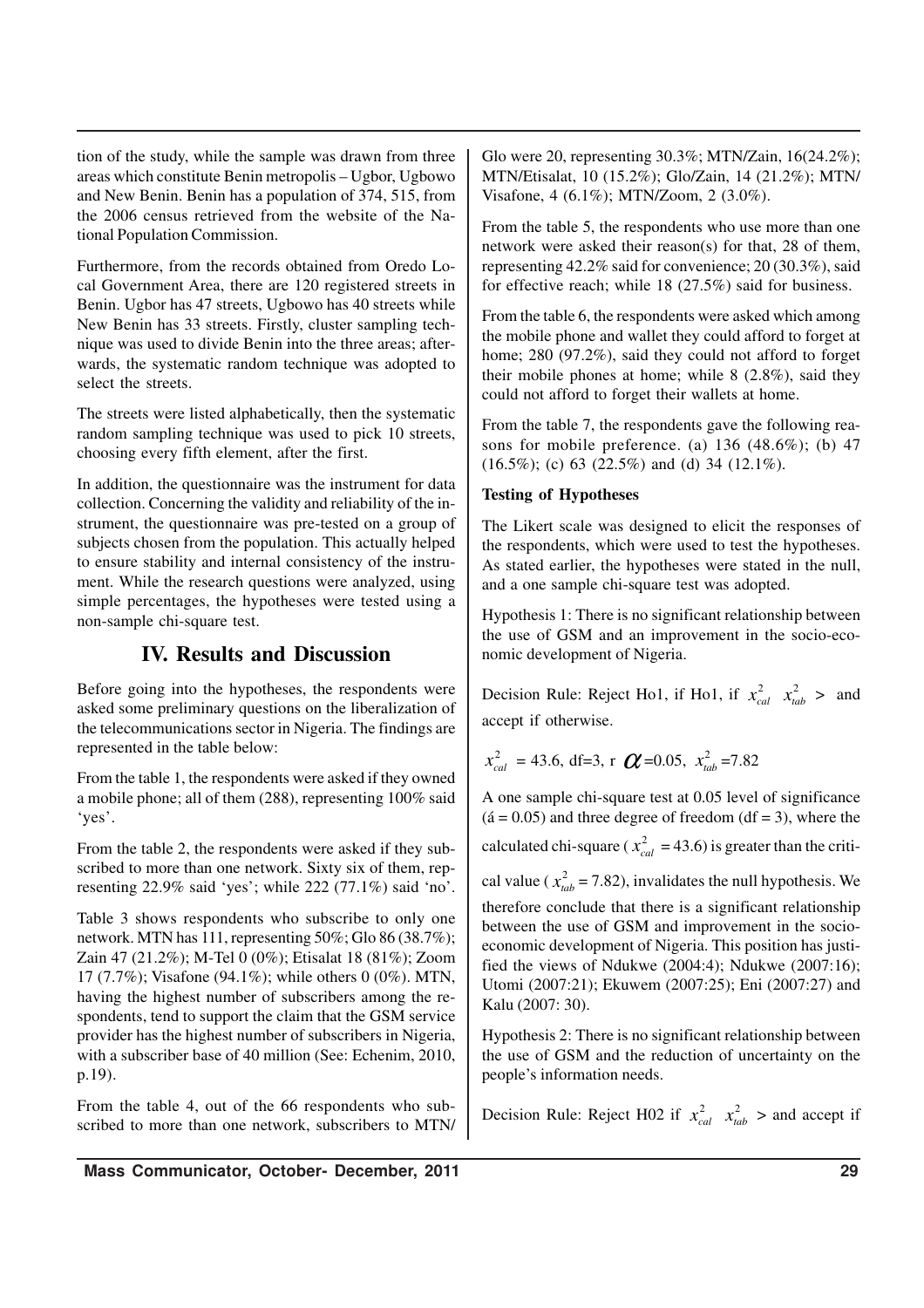otherwise.

A one-sample chi-square test at 0.05 level of significance  $(4 = 0.05)$  and three degrees of freedom (df-3), where the calculated chi-square ( $x_{cal}^2$  = 43.6) is greater than the critical value ( $x_{\text{tab}}^2 = 7.82$ ), invalidates the null hypothesis. We therefore reject the null hypothesis, accept the alternative and conclude that there is a significant relationship between the use of GSM and the reduction of uncertainty on the people's information needs.

## **V. Conclusion**

This study appraised critically the liberalization of the telecommunications sector in Nigeria, using GSM as a case study. It traced the dynamics and the trajectory of telecommunications to forces that shaped human civilization after the industrial revolution which began in Britain in 1760.

The researcher noted that the invention of telephones by Alexander Graham Bell, was the precursor to the wave of telecommunications revolution which swept across the world. We also noted the historical antecedents of telecommunications in Nigeria from the colonial era to the present day, and discovered that the history has indeed being a chequered one.

With the comatose NITEL, having a mere 400,000 lines to over 100 million people, prior to 2001, the story has changed radically that mobile phones are no longer seen as status symbol as Nigerians were meant to believe. Now, with 78.5 million subscribers (over 52%) and an installed capacity of  $145.74$  million (GSM = 121.78 million; CDMA – 14.92 million; and fixed wired/wireless – 9.36 million, all amounting to a tele-density of over 80%. There is no doubt that the telecommunications sector, apart from oil and gas, is going to be a major contributor to the country's GDP, socio-economic development and mediated interpersonal communication.

It therefore stands to reason that the importance and impact of GSM cannot be glossed over; it has empowered a lot of Nigerians. We therefore posit that Nigeria is emerging as a recognized player in a knowledge economy where ICTs will be leveraged to contribute to the development of the country in all ramifications. Arising form the above, we therefore recommend the following:

1. The regulatory agency as represented by NCC, should continue to ensure that quality services are rendered to the people.

- 2. The Telecommunications Consumer Parliament (TCP), should be further decentralized from the structure of the six geo-political zones, to the states and Local Government Area (LGAs) level, so that more Nigerians, including the rural dwellers can discuss their problems, thereby contributing to efficiency in telecommunications service delivery.
- 3. The government should solve the perennial problem of power and provide good infrastructure, so that the cost of these will not be transferred to consumers. A situation where service providers, provide their own power, security and other logistics will only make them to transfer the costs arising there from to the consumers.
- 4. Telecommunications Engineering should be introduced as a department in Nigeria Universities and Polytechnics, and not be subsumed under Electronic Engineering, in order toe boost the technical man power needs of the sector.
- 5. Telecommunications service providers should adopt the strategy of co-location, which would make them to share certain telecommunications facilities like masts, booster stations, among others, in order to reduce the costs of operation.

## References

- Akpabio, E. (2005). "The Medium and Its Impact: Overview of GSM Service in Nigeria". International Journal of Communication. No.3, Pp.132-137.
- Akpan, C.S. (2005). "A Comparative Analysis of the Uses and Gratifications of GSM and Landline Phones Among Students of University of Nigeria, Nsukka". International Journal of Communication. No.32, Pp.74-80.
- Amaefule, E. (2010, March 28). "Scorecard of a Decade in Telecommunications". Sunday Punch, P.34.
- Anofi, D. (2010, April 17). "Ndukwe Bows out of NCC As Subscribers Hit 78m". The Nation, p.31.
- Atojoko, S. (October, 2007). "The Revolution and the Glory". TELL, Pp. 6-11.
- Baran, S.J. (2009). Introduction to Mass Communication: Media Literacy and Culture (6th ed.) New York: McGraw Hill Companies Inc.
- Bilewomo, A. (October, 2007). "NCC, Its Mandates, Its Vision". TELL, p.5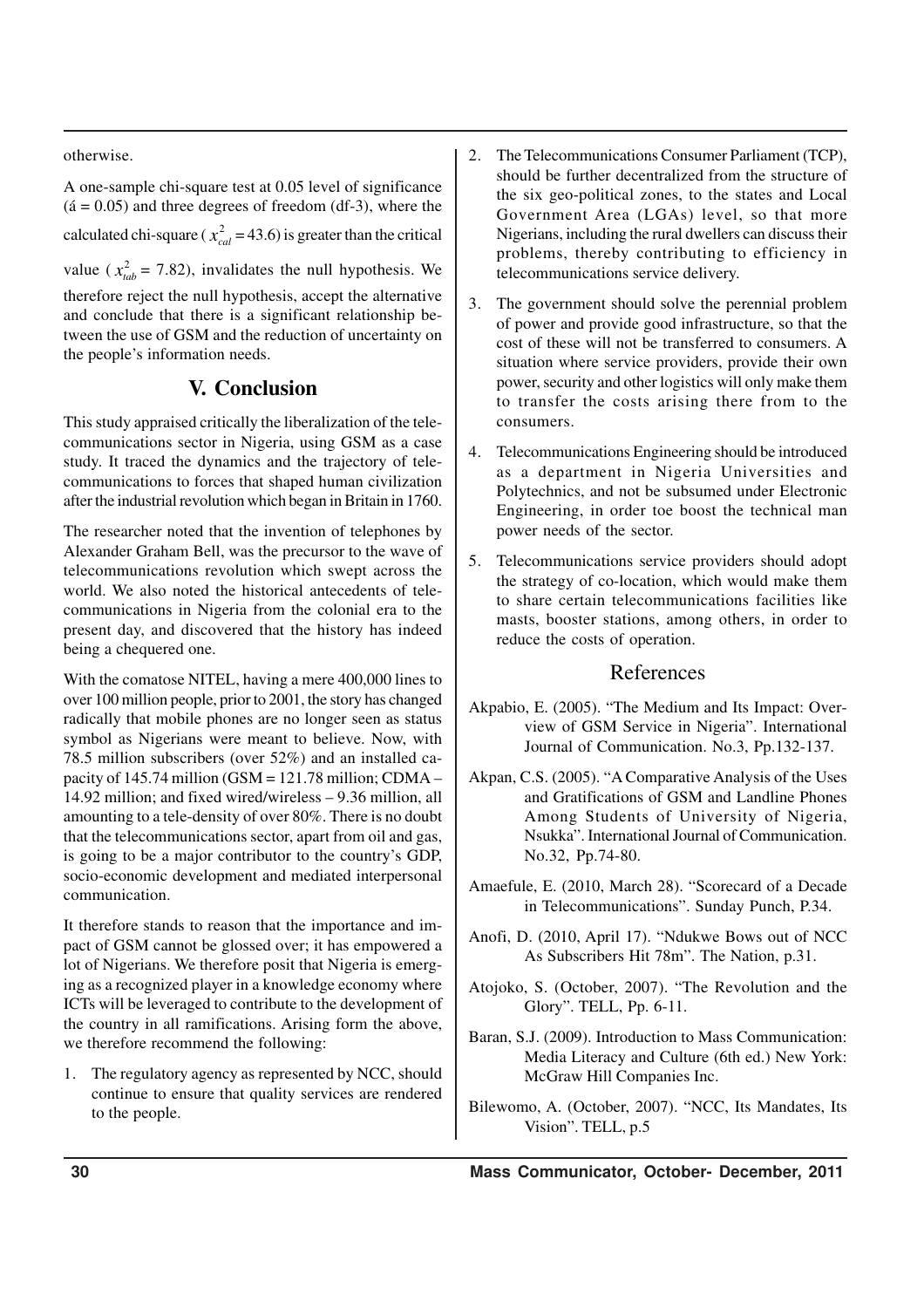Chapman, R & Slaymaker, T. (2002). ICTs and Rural Development: Review of the Literature, Current Interventions and Opportunities for Action. London: Overseas Development Institute.

- Echenim, S. (2010, April 23). "MTN Seeks \$5bn to Acquire Orascom Telecoms". The Punch, P.19.
- Ekuwem, E. (October, 2007). "NCC is a Success Story, But …" Tell, p.28.
- Eni, H. (October, 2007). "One Reform and Its Many Jobs". TELL, Pp.26-27.
- (2007, October). "Our Telecoms Revolution has changed Nigeria," TELL, Pp.16-20.
- Griffin, E. (2000). A First Look at Communication Theory. Boston, Massachusetts: McGraw-Hill.
- Joda, A. (2007). "We Have Created The Enabling Environment for Growth," TELL, Pp.12-13.
- Melkote, S.R. & Steeves, H.L. (2001). Communication for Development in the Third World: Theory and Practice for Employment. New Delhi: Sage.
- Ndukwe, E.C.A. (2004, July 22). "The Imperative of Accelerating the Deployment of Information and Communication Technologies (ICTs) for Social and Economic Development". A Paper Presented at the 11th Herbert Macaulay Memorial Lecture. July 22, 2004.
- Ojo, T. (2004). "Old Paradigm and Information & Communication Technologies for Development Agenda in Africa: Modernization as Context". Journal of Information Technology Impact. Vol.4, No.3, Pp.139-150.
- Okereocha, C. (2007, October). "An Investors' Haven". TELL, Pp.14-15.
- Okonta, C.U. (2009, December). "2009: Events That Shaped ICT industry". The Nation. P.29.
- Okoro, N. & Nnaane, B., (2006). "A Historical Analysis of the Communication Patterns / strategies of GSM Service providers in Nigeria". International Journal of Communication. No.5, Pp.90-106.
- Ozor, N. Alumona, B., & Mbam, B. (2008). "Rural Women's Access and Use of Information Communication Technologies (ICTs) in Nsukka Agricultural Zone of Enugu State". International Journal of Communication. Pp.312-322.
- Utomi, P. (2007, October). "Telecoms Has Radicalized the Economy," TELL, Pp.21-22.
- West, R. & Turner, L.H. (2006). Introducing Communication Theory: Analysis and Application. Mountain View, CA: May Field.
- Wimmer, R.D. & Dominick, J.R. (2000). Mass Media Research: An Introduction. Belmont, CA: Wadsworth Publishing Company.

Internet Sources

- www.cellular.com.za/gsmhistory.htm. Accessed May 7, 2010.
- www.ncc.gov.ng/powerpoint\_presentation/engr\_fashola/ Nitel.pdf. Accessed May 7, 2010.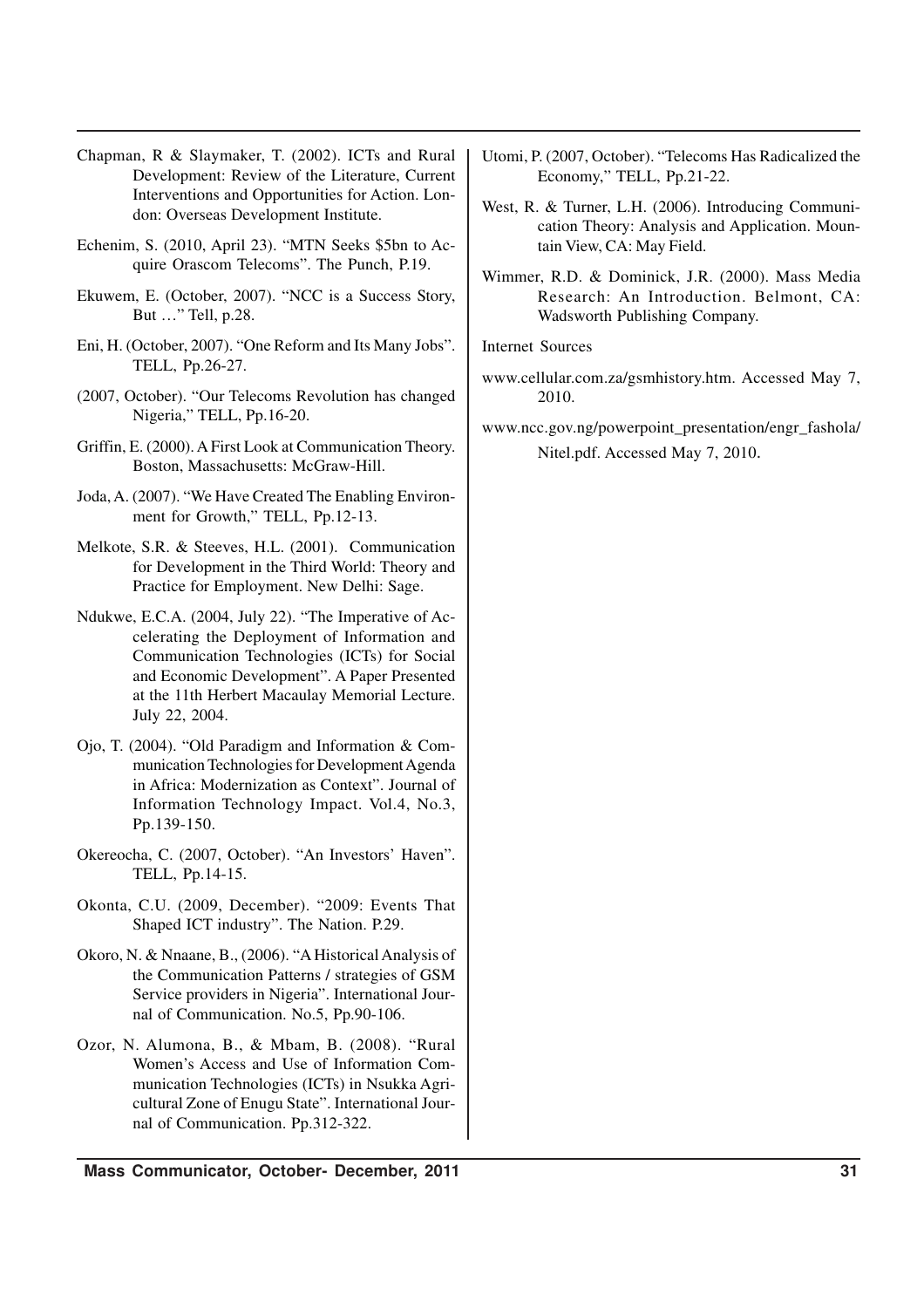| <b>Table 1</b>                      |
|-------------------------------------|
| <b>Ownership of Mobile Phone(s)</b> |

| <b>Respondents</b> | <b>Frequency</b> | $%$ age    |
|--------------------|------------------|------------|
| Yes                | 288              | 100        |
| No                 |                  |            |
| <b>Total</b>       | 288              | <b>100</b> |

**Table 4 Usage of More Than One Network**

| <b>S.N.</b> | <b>Respondents</b> | <b>Frequency</b> | $%$ age |
|-------------|--------------------|------------------|---------|
| a           | MTN/Glo            | 20               | 30.3    |
| h           | MTN / Zain         | 16               | 24.2    |
| $\mathbf c$ | MTN/Etisalat       | 10               | 15.2    |
| d           | Glo/Zain           | 14               | 21.2    |
| e           | MTN/Visafone       |                  | 6.1     |
|             | MTN/Zoom           | $\mathfrak{D}$   | 3.0     |
|             | <b>Total</b>       | 66               | 100     |

**Table 2 Usage of More than one Network**

| <b>Respondents</b> | Frequency | $%$ age |
|--------------------|-----------|---------|
| Yes                | 66        | 22.9    |
| No                 | 222       | 77.1    |
| <b>Total</b>       | 288       | 100     |

## **Table 3 Usage of one Network**

| $\overline{\textbf{S}.\textbf{N}}$ . | <b>Respondents</b> | <b>Frequency</b> | $%$ age |
|--------------------------------------|--------------------|------------------|---------|
| a                                    | <b>MTN</b>         | 111              | 50      |
| $\mathbf b$                          | Glo                | 86               | 38.7    |
| $\mathbf{c}$                         | Zain               | 47               | 21.2    |
| d                                    | M-Tel              |                  | 0       |
| e                                    | Etisalat           | 18               | 8.1     |
| $\mathbf f$                          | Zoom               | 17               | 7.7     |
| g                                    | Visafone           | 9                | 4.1     |
| h                                    | Others             | 0                | 0       |
|                                      | <b>Total</b>       | 222              | 100     |

**Table 5 Reasons for Using More Than one Network**

| S.N. | <b>Respondents</b>  | <b>Frequency</b> | $%$ age |
|------|---------------------|------------------|---------|
| a    | For convenience     | 28               | 42.2    |
|      | For effective reach | 20               | 30.3    |
|      | For business        | 18               | 27.5    |
|      | <b>Total</b>        | 66               | 100     |

**Table 6 Preference of Mobile Phone to Wallet**

l.

| <b>S.N.</b> | <b>Respondents</b> | <b>Frequency</b> | $%$ age |
|-------------|--------------------|------------------|---------|
| a           | Mobile phone       | 280              | 97.2    |
|             | Wallet             |                  | 2.8     |
|             | <b>Total</b>       | 288              | 100     |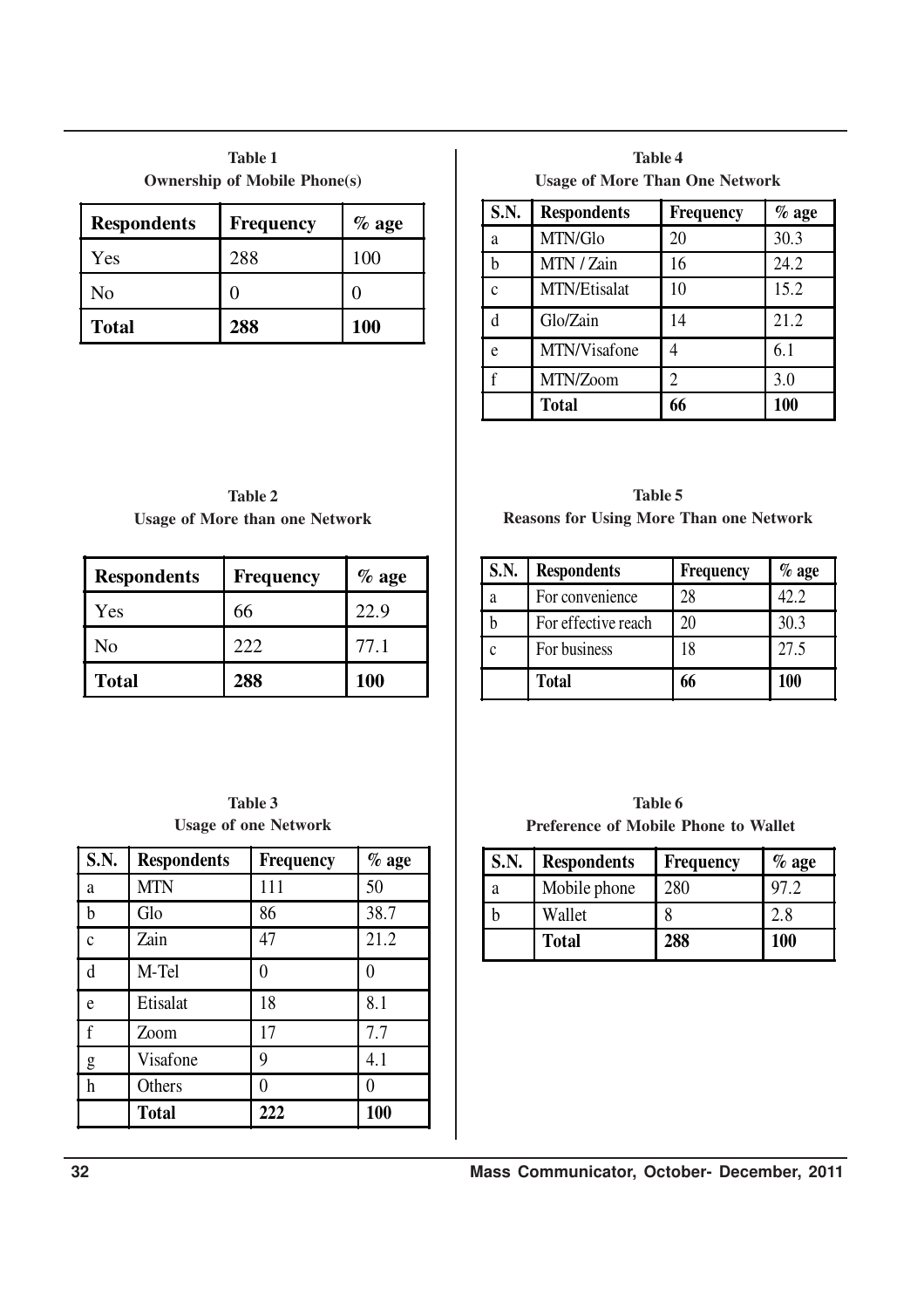**Table 7 Reasons for Mobile Phone Preference**

| S.No. | <b>Respondents</b>                                                  | <b>Frequency</b> | Percentage |
|-------|---------------------------------------------------------------------|------------------|------------|
| a     | My mobile phone(s) help(s) me stay in touch                         | 136              | 48.6       |
| b     | Without my mobile phone(s), I could lose business<br>opportunities. | 47               | 16.8       |
| C     | Without my mobile phone(s), I will feel incomplete.                 | 63               | 22.5       |
|       | Without my mobile phone(s), I could lose valuable<br>information    |                  |            |
|       | <b>Total</b>                                                        | 280              | 100        |

## **Tables 8**

| <i><u><b>Issues</b></u></i>                   | <b>Strongly</b><br>agree | Agree | <b>Disagree</b> | <b>Strongly</b><br>disagree |
|-----------------------------------------------|--------------------------|-------|-----------------|-----------------------------|
| The use of GSM has resulted in an improvement | 200                      | 88    |                 |                             |
| in the socio-economic development of Nigeria  |                          |       |                 |                             |

**Table 9**

| <i><b>Issues</b></i>                           | <b>Strongly</b><br>agree | Agree | <b>Disagree</b> | <b>Strongly</b><br>disagree |
|------------------------------------------------|--------------------------|-------|-----------------|-----------------------------|
| The use of GSM contributes to the reduction of | 200                      | 88    |                 |                             |
| uncertainty on the people's information needs  |                          |       |                 |                             |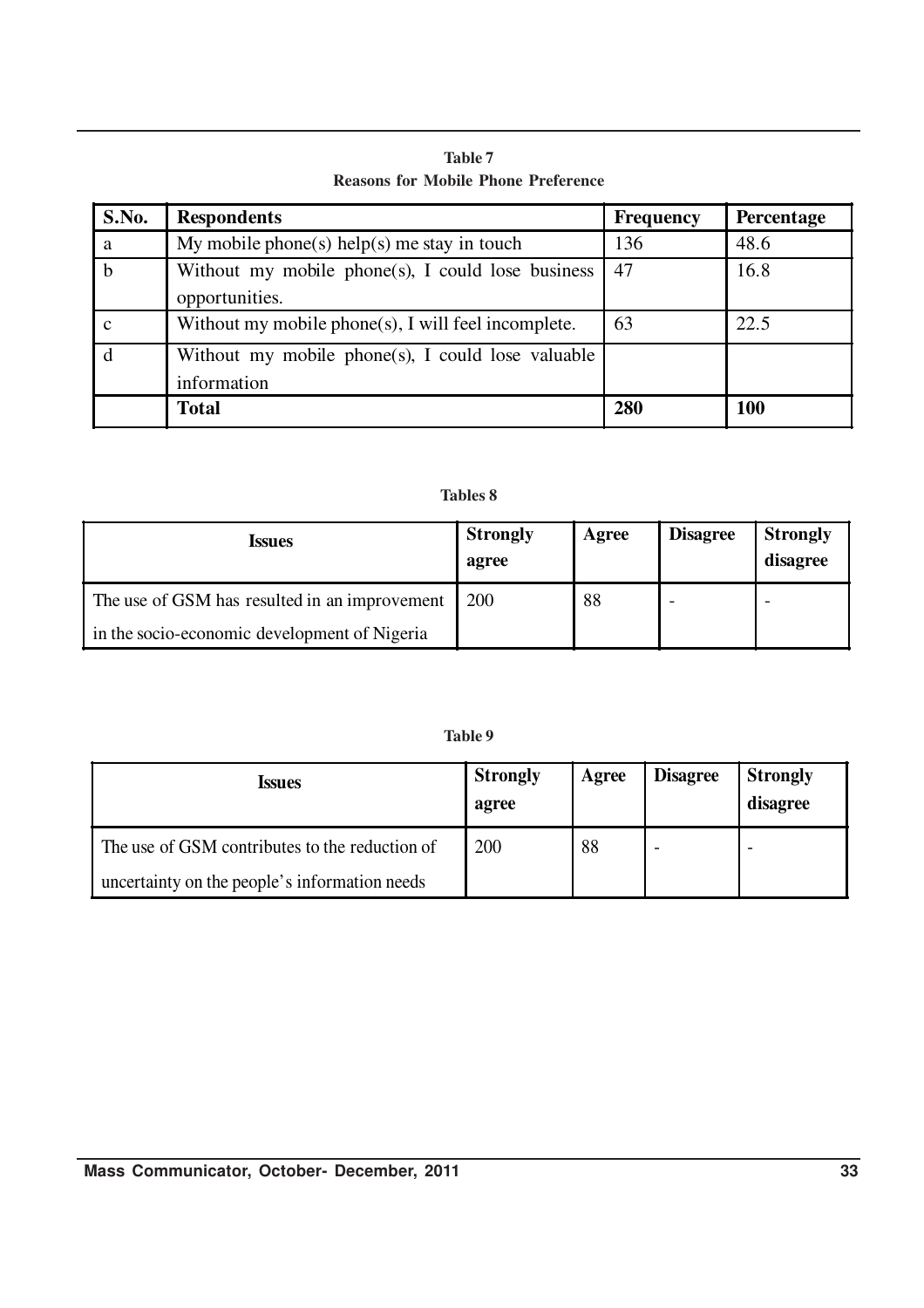# *PERSPECTIVE*

# **VIOLENCE IN THE NEWS MEDIA BLEEDING IS LEADING**

#### **Tarjeet Sabharwal**

Each one of us thinks that we know the term 'violence' because 'we know it when we see it '.When we have to write a definition, it is difficult to translate our understanding into words. Violence in the media has been a topic of controversy for long. Its definition has been debated and there is no single commonly accepted definition of violence in research literature. Potter (1999) states that violence is a violation of a characters' physical or emotional well-being. It includes two key elements—intentionality and harm—at least one of which must be present.

However, many researchers do not share this view of violence.The definitions of the term violence are also affected by questions of how violence is represented (NTVS 1972). Representation of violence in the media has been found in everything from cartoons to prime-time programs, commercials, news broadcasts, films and video games. Given the multiple definitions—or lack there of—of violence it is not surprising that every aspect of the media has been identified as containing some sort of violence. But not all media violence is equal; some of this violence elicits more outcry than others.

It is then in this background that it becomes pertinent to raise some questions regarding media violence. Firstly, why is there so much violence in the media? Is it because the societies are becoming more violent and if so, is this partly because the mass media portray violence as inevitable and even sometimes as desirable? Is it something of a journalistic cliché that if something 'bleeds, it leads'?

Historically speaking, Hartley (2000) suggests western journalism has been a 'profession of violence', its occupational ideology based on the pre-supposition that 'truth is violence, reality is war, news is conflict.........Journalism is combat'. New York Times columnist Michael Wolff argues that some journalists responded with much enthusiasm to the 2001 campaign in Afghanistan, primarily because it provided them with something 'serious to report'. In his view journalists were thinking...........a war.......it's a real story. It`s real journalism. If this true, is it possible to discern patterns or trends in the ways media cover violence? Violence in news demonstrates power. It portrays victims as well as victimizers. It intimidates more than it incites. It paralyses more than it incites. It defines majority might and minority risk (Nancy Snow 2001).A key problem is that most journalists operate without a well-developed ethical framework for covering violence. As a result, it follows that their reporting will contribute not only public misunderstandings of the complex violent situation but also placing the nations at a grave risk as was observed in the case of 26/11 Mumbai attacks. The incessant drive to be the first to break the story in the race for TRP'S led to the tragic loss of human lives.

This also means that due care and accuracy are sacrificed in the heat of the moment. Not only this, they are unable to explore in depth the stories that they are reporting. They aim to be the first and the fastest with news. Essential to the success of any news organisation is holding the trust of its audiences. In this case, journalists made the violent situation worse with live telecast of the operations of the commandos. It delayed the entire operation with the terrorists getting vital information on the crucial details that led to delay in implementing their strategies which saw the loss of valuable lives. If journalists are to address these deficiencies, then reporting would be more socially responsible. This issue of social responsibility is of central importance. Of particular significance is the marked tendency in Indian journalism to assume that certain types of violence namely that happen in public domain are legitimate. To pursue this, I am compelled to provide an overview of opinions by media experts and senior journalists on the media reportage of the 26/11 Mumbai terrorists attacks.

"It seems that media are active parties to conflict", says a senior journalist from CNN IBN. The India TV channel aired a telephone call by the Mumbai terrorists. An ordi-

ê **Asst. Professor, Department of Journalism, Delhi College of Arts and Commerce, University of Delhi, Delhi, India**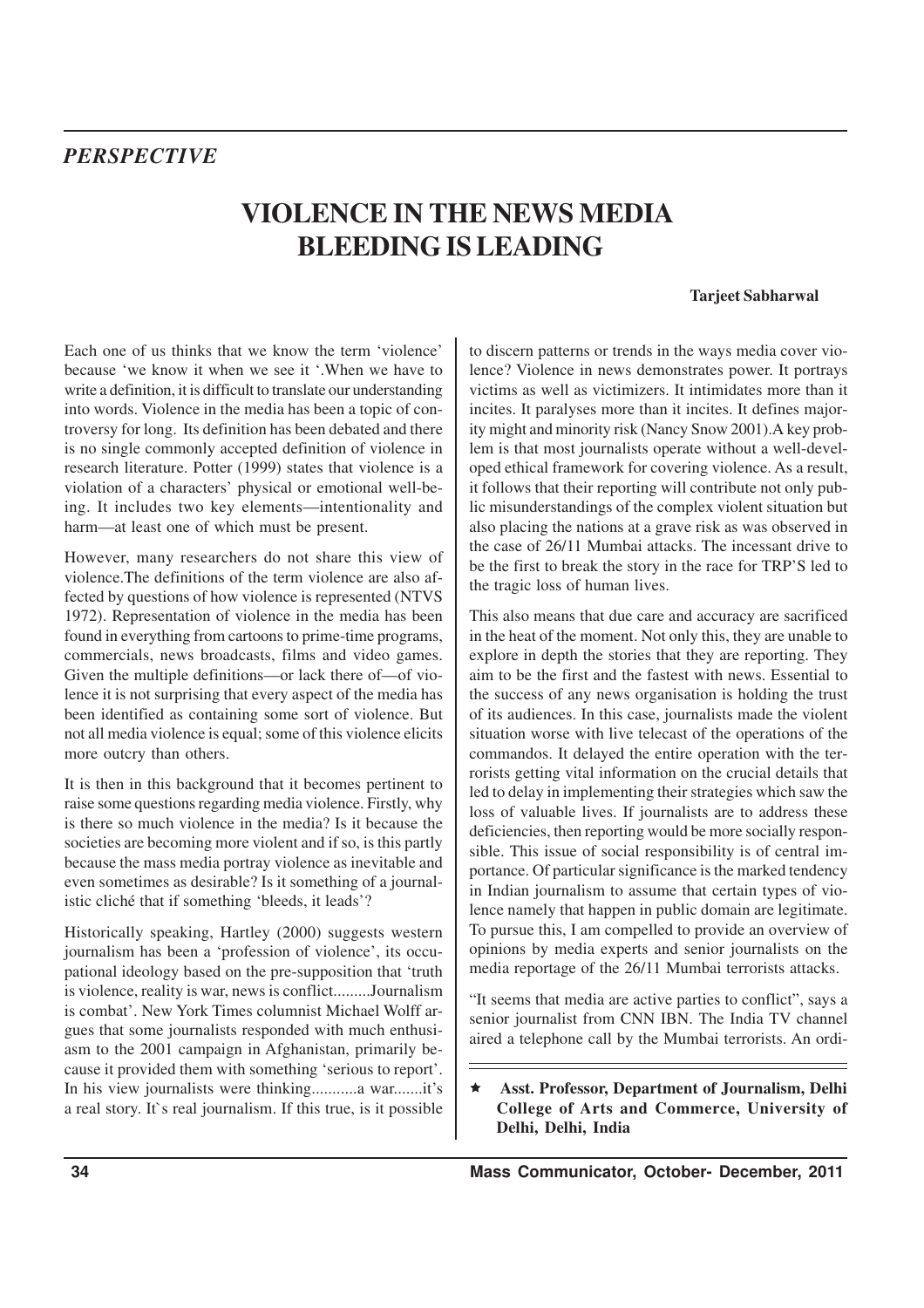nary citizen with genuine issues of concern does not get space or time in the media; here a national channel aired a tthe front line get emotional and hysterical to report the attack compromising on national security? The irresponsible reporting of responsible reporters needs to be questioned. On the other hand, the role of the government was also inadequate. The media behaved in an immature manner. But did that mean that the government too should have handled the crisis situation without due responsibility? The military operations were being conducted in public glare. If the media is ignorant and irresponsible in our country as seen in the past, was it not the duty of the government to ensure that the operations were conducted beyond the visibility of the media? The fact remains that the media in our country is free; it is vibrant but not mature. Indian media ethics are a neglected truth.

Not only this, there were instances of false reporting and the over-enthusiastic reporters were carried away. Vir Sanghvi from HT comments, "We don't need hysterical reporters telling us how bad things are. We can see the picture for ourselves. Too many journo failed to realise this". "The days of journalists as objective observers and objective reporters are over", says a senior journalist from a news channel.

Recalling the assassination of Prime Minister, Indira Gandhi the Indian press reiterated in their headlines the fact that the bodyguards were Sikhs. The Times of India headline read, 'Indira Gandhi assassinated; Sikh security guards pump bullets into chest, abdomen'. . To add to this the government mouth-pieces, the then AIR and the Doordarshan aired provocative slogans of unruly mobs like,"Khoon ka badla Khoon se leyenge" in their news bulletins. The country witnessed one of the worst communal riots killing nearly 3000 Sikhs; some place the figures as high as 5000.

The media in our country has not learnt its lessons. Or is it that we as academicians credit too much intelligence to the media? Telling people what they want to hear is not doing them any favours. It may not be comfortable to challenge governments or even popular opinion, but its what we are here to do. There is a need to uphold a stricter line between news and editorial comment, not least with regard to the implications for reportorial standards. Some critics have another viewpoint. They understand that television has become a 24 hour slog with the result some may have all the traditional dedication but they are unable to use it. TV reporters have been held hostage by the voracious appetite of 24 hour television news, they contend. The dynamics underpinning 24 hour news—especially

when "going live"—raise significant issues regarding public perceptions about the nature of violence. The Babri masjid-Ayodhya issue and the Godhra riots are glaring examples mishandled by the media. Provocative articles and stories aided riots killing innocent people in different parts of the country.

Research on media violence that have been applied to the study of the press and the other media especially the behavioural effects theory, the desensitization and the cultivation theories, each proposes a different understanding of media violence. The effects theorists argue that this research proves that viewers learn from TV to consider violence appropriate behaviour and that this applies to viewers from pre-school through to adult ages ( Wilson et al. 1998a ). The behavioural effects theories have gained wide acceptance among politicians, broadcasting regulators and media watchdog groups. However, critics maintain that politicians and government policy accept arguments about media effects because it avoids their having to scrutinize how violence in society might be caused by wider structural inequalities between people in society and decision making. The increasing number of road rage deaths, violent means of ragging in colleges, juvenile crimes justify this.

However, most of these studies largely fail to understand that media violence takes on many 'styles and forms' and it is produced consumed in a range of different ways ( Cunningham 1992). Some researchers warn against assuming that the media have power to encourage violent behaviour. We may learn how to rape, rob or murder from what we see in films or in television but the barriers to our performance in these acts in everyday life are more motivational than knowledge based ( Cumberbatch 1989 ) . It is important to consider how media messages are responded to within the context of social and cultural forces which is beyond the scope of this paper because of the type of violence and who commits it—- becomes the core issue.

The effects theories are highly influential in the formulation of media policy and regulation in the US. To state an instance—many researchers' especially cognitive psychologists continue to assert that there is conclusive evidence to prove a link between children and adolescents watching violence on TV and subsequent aggressive behaviour. These arguments are taken very seriously by media regulators and often form the basis of new communication policies especially in the US. This is in stark contrast with media in India. We have had the Sikh riots, the Mumbai blasts, the Godhra riots....... and of late the Mumbai attacks.....all these have been played on communal lines by the media.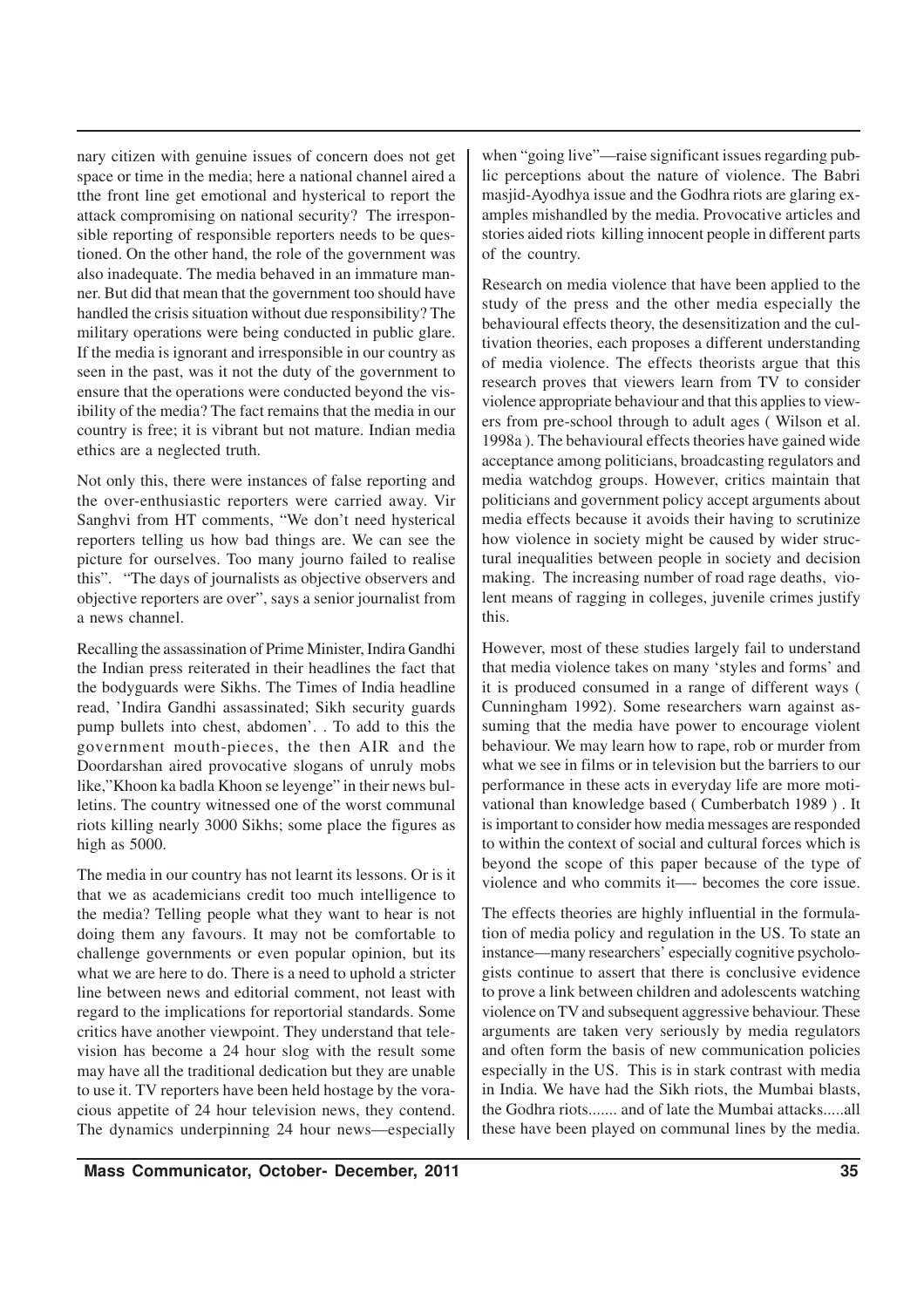Here the media was muzzled and I think it was self muzzled. It is not the question of not doing these stories. It is the question of the tone, it is the question of intelligence whether elephonic conversation with the terrorist in the newsroom. Is this not aiding terrorism? The Barkha Dutt reportage of the Mumbai terrorist attack has been condemned all over by the media professionals. She stood right in the middle giving the precise locations of hostages interviewing their relatives. The relatives ended up giving information about the hiding place of his relative in the hotel. Did the channel she was representing not have edited it before airing it? Should responsible editors in supervisory positions take of the administration or of the journalists.

On the other hand, consuming a constant diet can undermine feelings of concern, empathy or sympathy viewers or readers might have towards victims of actual violence ( Wilson et al 1998 a :22 ). Research concludes that men who watch films containing rape depictions show less sympathy towards actual rape victims (Dietz et al. 1982 ). They also consider rape attacks to be less violent than men who do not view the diet of violent imagery. With the proliferation of media depictions of violence, viewing violent imagery has become comfortable for viewers........ ( Linz et al. 1984 )The Geeta—Sanjay Chopra murder by Billa –Ranga way back in the early 80's sent shivers in the entire country. Now, people have become immune to murders. Recently, a story headlined, 'Beautician shot dead by former mayor' did not gather any momentum. It was not followed up by the media either.

Although crime and related violence are the driving agenda for news in the media, the nature and way of presentation is gruesome.

The news media in India have been presenting gory pictures of the dead with great disregard. The recent cover story of the frontline magazine that carried a gruesome picture of a dead child during the Gaza conflict is a glaring example of sensationalism. Why are we glorifying death? Why can't the media present dreadful events with the same intensity without being gory? It is important to point out that the 9/11 attacks on the WTC in the US did not publish /release even a single picture of the dead. However, some critical media researchers tend to disagree that any decline in the sensitivity to either media violence or real acts of violence is directly and attributable to media representations.

It is said that television's repeated portrayal of certain groups as victims represents a symbolic expression of those victim types' social impotence in society. Such symbolic imagery cultivates social conceptions about who the aggressors are and who are the victims'. There is a relationship between the roles of the victims and victimizers. Both roles are learned by viewers. Additionally, the more heavily television is watched, the more vulnerable is the viewer to this learning. This suggests that heavy users of TV in particular believe that their neighbourhoods are unsafe, that crime is rising and live in a state of fear of crime which is a very serious problem. This has been witnessed recently with the Nithari killings, the Arushi murder case, the young MBA student raped enroute Noida and so on.... Not to forget is the murder of journalist Soumya Vishwanathan of Headlines Today recently in South Delhi.

In all these cases there has been an encouraging support for tougher policies on law and order. However, to understand the relationship between representations of media and violence and peoples' fears of crime, it is not enough to argue that such representations cultivate fears of victimhood especially in the so called heavy television viewers. Violence is....... everywhere. You can't avoid it. We can plug into violence on television, internet, popular film advertisements, radio, brochures, magazines, newspapers, novels, theatre.

From thousands of people living in Gaza who stare in disbelief to those in Kashmir who left home never to return from people who went to work on 9/11 never to return to those on the bus in London and more recently in the hotels in Mumbai.It seems as acts of terror are targeting all countries, all religions, all people. It is time for a world exhausted with violence to try other options.

Media violence is now a crucial question that urgently needs to be addressed. The ugly face of violence needs to be condemned. In no way can terrorism and violence of hate be justified. If the civil society is strong and united and if the media is conscientious with a healthier journalism we can find new ways to strengthen the government and advance public interest.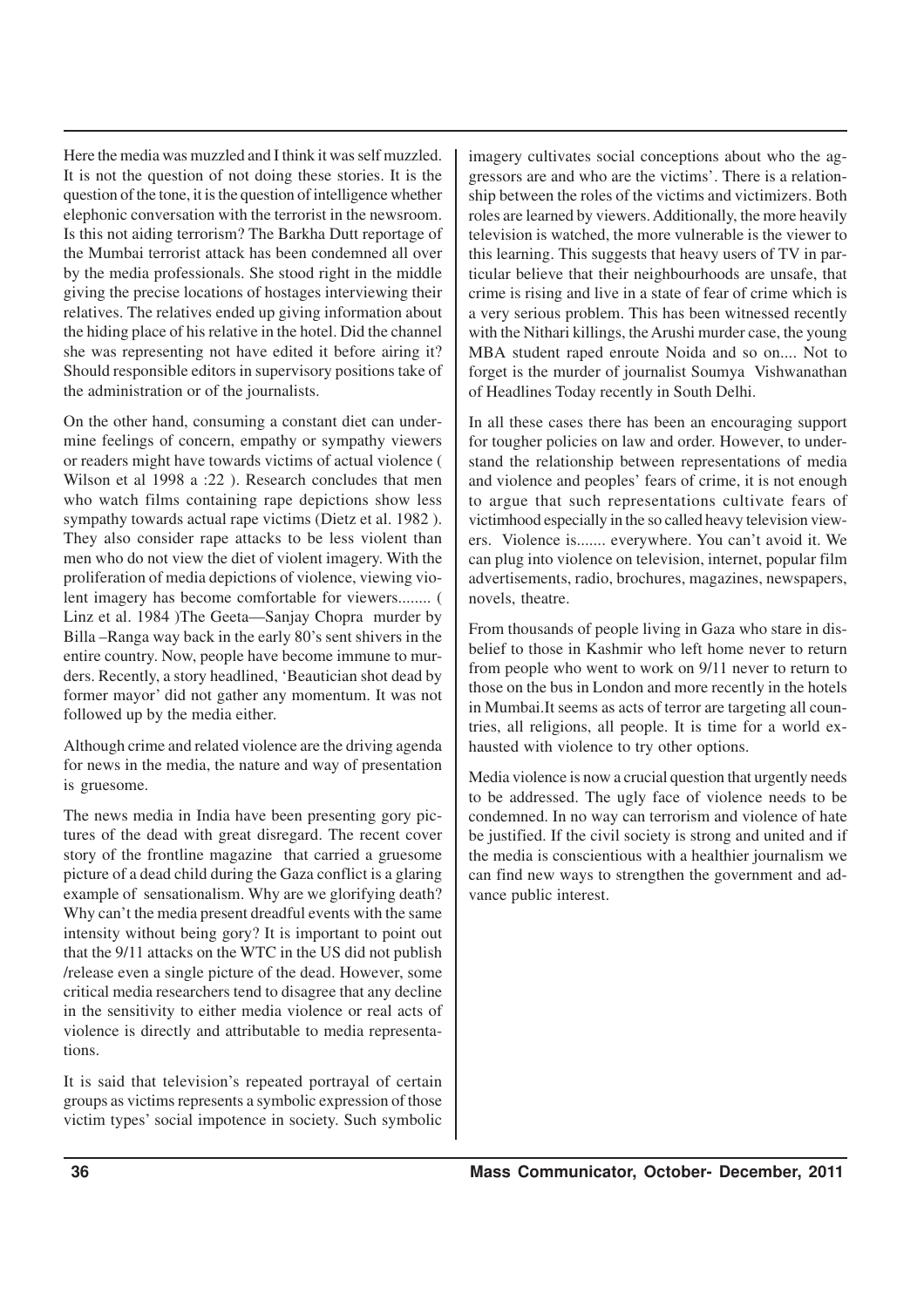## **References**

- Potter,W.J. (1999 ) On Media Violence. Thousand Oaks,CA : Sage.
- Hartley, J. (2000 ) Communicative democracy in a redactional society : the future of journalism studies, Journalism : Thoery, Practice and Criticism, 1 (1) :39-48.
- National Television Violence Study (1997) National Television Violence Study, Vol. 2, Thousand Oaks, CA:Sage.
- Snow,N (2001) Social implications of media globalization, in Y.R. Kamalipour and k.R. Rampal (eds) Media sex, violence and drugs in the global village. Lanham: Rowman and Littlefield.
- Cunningham, S. (1992) A never ending story? The TV Violence debate, Media information Australia, 64: 67-62.
- Cumberbatch,G. (1989) Violence and mass media: The research evidence, in G. Cumberbatch and D. Howitt, A measure of Uncertainity : The effects of the mass media. London : John Libbey.
- Wilson, B.J. , Donnerstein, E., Linz, D. Et al (1998 a) Content analysis of entertainment television : the importance of context, in J. Hamilton (ed.) Television Violence and Public Policy. Ann Arbor, MI. University of Michigan Press.
- Dietz,S. , Blackwell, K. Daley ; P. (1982 ) Measurement of empathy towards rape victims and rapists, Journal of Personality and Social Psychology, 43; 372- 84.
- Linz, D. , Donnerstein, E. and Penrod, S. (1984) The effects of multiple exposures to filmed violence against women, Journal of Communication, 34(3): 130-47.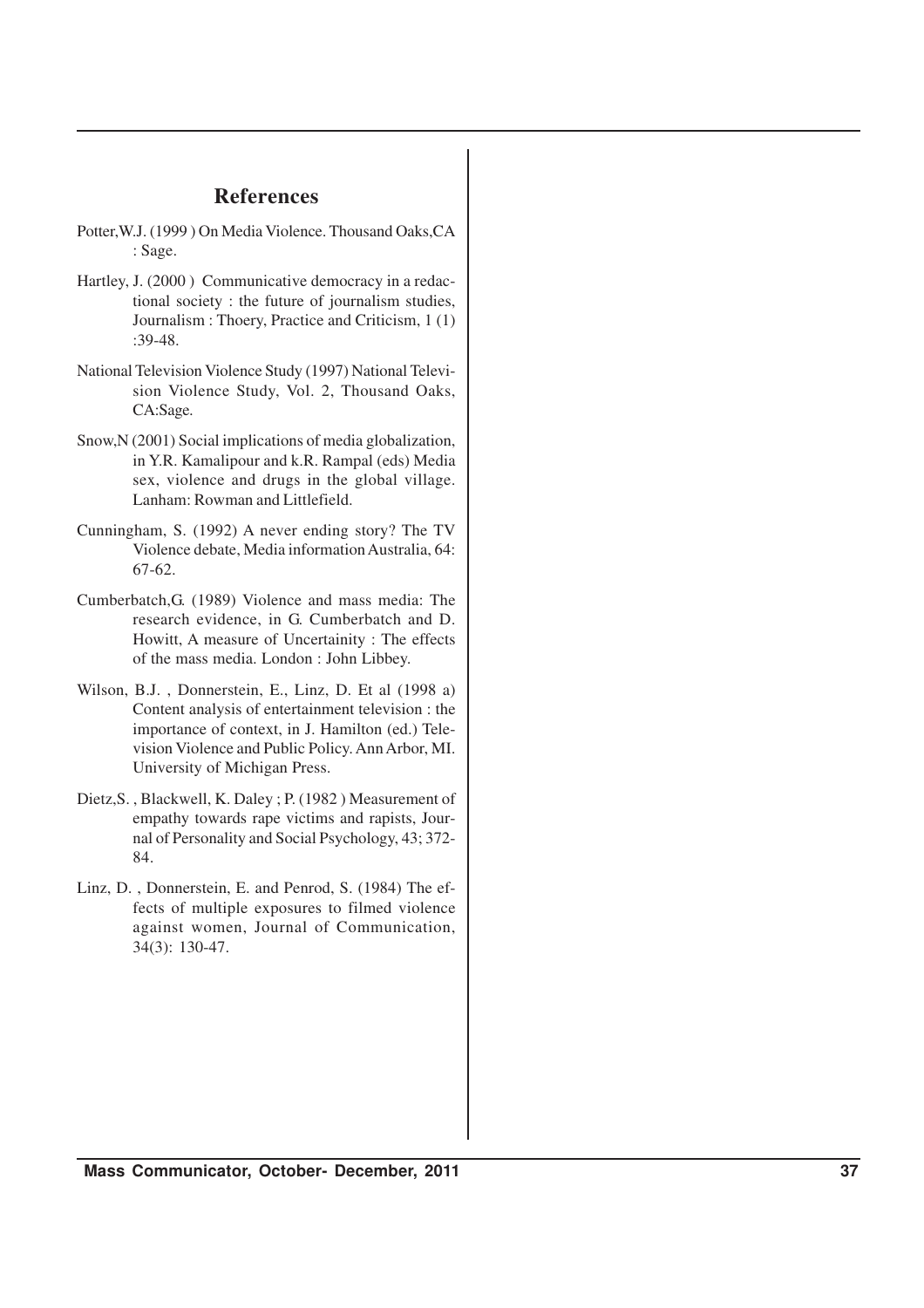## *PERSPECTIVE*

# **FILMS OF GULZAR: ANAMALGAMATION OF STYLE AND THEME**

ê**Harjeet Singh**

Film is a combination of different elements. Director uses different elements like images (cinematography, mise-enscene- setting, props, performance, costume and makeup, lighting and color), editing and sound, to construct a film or to tell a story through the medium of cinema. How director uses all these elements, reflects his style of filmmaking.

Gulzar's films are a unique blend of style and themes. Gulzar has developed his own individual style of filmmaking over the years, which is easily recognizable in his films from Mere Apne to Hu Tu Tu made in 1971 and 1998, respectively. "A film style can be defined as the individual characteristics we associate with a director's technique and can refer to cinematography, editing, sound and mise-enscene, but also to such aspects as narrative technique and the use of actors."1

The thematic connotations of flashback technique and his use of point of view shot structure are the focus of this paper.

Gulzar uses flashback technique in all of his films. Only Koshish has the linear structure. In Achanak, Gulzar uses flashback within flashback technique.

Gulzar explores human relationships in his films. Even his use of different types of shots and camera distance from the subject, establishes the relationship between characters. Gulzar uses matching on action editing for continuity. Use of symbols like bird in flight, flowing river, shadows etc. are some of the characteristics of Gulzar's style that consistently appear in his films. Most of the actors appear and reappear in his films to play different characters. For example, Sanjeev Kumar has worked in six of Gulzar's films. Hema Malini played different outstanding and memorable roles in four of Gulzar's films.

Non-linear narrative structure, similar shot compositions, triangular positions of the characters in a shot, use of close up and extreme close ups, white kurta pyjama, village setting, dilapidated structures to signify unhappy life, expressionistic lighting, consistency of themes in his oeuvre, are some of the common features of Gulzar's style of filmmaking. Relationships between human beings, anger, wait etc. are some of the thematic motifs in Gulzar's films.

His flashback technique of storytelling and the theme of dominance of past over present of the characters is inseparable. The flashback technique has thematic connotation in Gulzar's films. Gulzar uses flashback technique to suggest that characters grapple with their past and it conveys the theme of guilt. Therefore, flashback technique and past life of characters become inseparable. In other words, the narrative structure of Gulzar's films is nonlinear. Therefore, it is not possible to separate Gulzar's style of filmmaking from the stories he tells and themes he explores.

Inderjeet and Aarti Sanyal in Kinara, Dr Amarnath Gill in Mausam, Mohinder in Ijaazat, Rewa in Lekin, JK and Aarti Devi in Aandhi are some of the characters whose life is controlled by the past events. Characters confront the situation in order to get rid of the burden of the past at the end of films. Inderjeet in Kinara reveals to Aarti Sanyal about the truth behind Chandan's death. Chandan is Aarti Sanyal's fiancé. Inderjeet repents. In Mausam, Dr Amarnath Gill tells Kajli that he is the same doctor who gave a pledge to her mother but could not keep the promise. Mohinder, at the climax of the Ijaazat admits that he was responsible for unhappy life of Sudha. He repents that he could not give Sudha what she deserved.

It is raining when Ijaazat opens. However, at the end of the film, the rain stops. It has the cathartic connotation. Throughout night, Mohinder and Sudha express their grievances against each other. In the morning, both of them are calm and cool and. The rain also has stopped. It is a very beautiful morning. In one of the scenes, Sudha says,"baras jayagi to apne aap tham jayagi (When it has poured out, it will stop automatically)" At the end of the film, Sudha,

ê **Assistant Professor, Department of Journalism and Mass Communication, The English and Foreign Languages University, Shillong Campus, Shillong, India**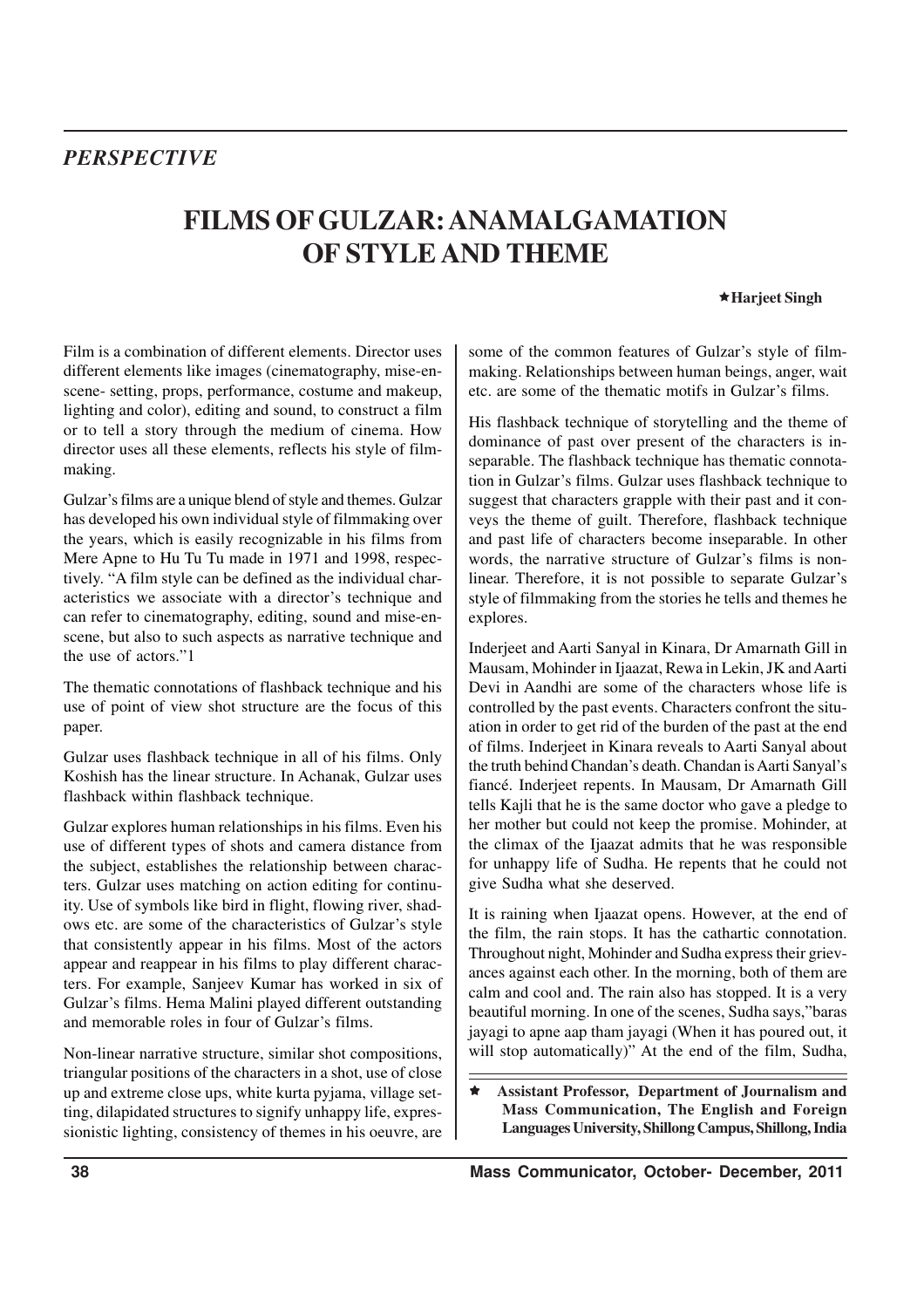Mohinder, and rain has poured out completely. Gulzar blends the feelings of Mohinder and Sudha with rain beautifully.

The subtlety of relationship is single dominant theme in all of Gulzar's films. Gulzar uses cinematic technique to establish relationships among characters. Take for example Mausam- Gulzar's seventh and one of the best films. There is a scene in Mausam in which Gulzar uses point of view shot structure to establish the relationships between characters.

Mausam is about Dr Amarnath Gill who goes to Darjeeling from Calcutta in search of Chanda, his beloved 25 years ago. Later in the film, he comes to know that Chanda has expired and is survived by her daughter- Kajli. In one scene, Dr Amarnath Gill finds out Kajli who has become a prostitute. Kajli resembles her mother.

Dr. Amarnath Gill wants to reform Kajli. He brings Kajli along with him where he is staying. In the next scene, the Maharaj- the cook, brings bed tea for Dr. Amarnath Gill. He enters the bedroom and finds out that Kajli is sleeping in the bedroom. The audience looks at Kajli from Maharaj's point of view. The first shot is of the Maharaj (Figure 1) and the next close up shot is of Kajli (Figure 2). The close up shot of Kajli gives an idea that Maharaj is looking at a prostitute.

In the next scene, Dr. Amarnath Gill gets up and goes to see Kajli. Now the audience looks at Kajli from Dr Amarnath's point of view. The first close up shot is of Dr. Amarnath Gill (Figure 3) and the next long shot is of Kajli in which her whole body is shown (Figure 4). Here Gulzar uses the long shot of Kajli to establish that Dr Amarnath Gill is looking at her daughter not at a prostitute as in the example of Maharja's point of view shot.

The close up shot of Kajli suggests that Maharaj is looking at her face, which clearly conveys about her character and profession. Generally, people do not look at the particular part of their sister, father, brother or mother. They look at the whole body.

Gulzar has used the point of view shots to establish the relationship between Dr Amarnath Gill and Kajli and this is the beauty of Gulzar's film technique and theme. Gulzar is trying to contrast and convey attitude, mind-set or outlook of Dr. Amarnath Gill and his servant Maharaj toward Kajli.Gulzar uses props as a motif in his films. The prop becomes integral part of the story.

In Mausam the prop- walking stick appears and reappears. Walking stick works as a connection between Dr Amarnath Gill and Chanda. Each scene has a walking stick in one of the flashback sequences in the film. Gulzar uses walking stick to build relationship between Amanath Gill and Chanda. It also functions as a bond between past and present of Dr Amarnath Gill.

In the first scene of the flashback sequence, Dr Amarnath Gill gets sprain in his foot and goes to Vaid Harihar Tahapa-Chanda's father. After the treatment, Dr Amarnath Gill finds it difficult to walk. Vaid Harihar Thapa offers him his walking stick so that he could walk without difficulty. Harihar Thapa asks his daughter Chanda to hand over the walking stick to Amaranth Gill. Chanda gives him the walking stick and says, "sham ko yaad se le aana (Remember to bring it in the evening)."

Moreover, before Amarnath Gill leaves, Chanda looks at the walking stick keenly as if he is taking something precious from them. Again in the next scene, Chanda says, "paisa dhela milta nahin oopar se chari lekar chala gaya (He does not give mony, on top of that, he has taken the walking stick)." In the subsequent scene, Chanda goes to Amarnath Gill's house for bandage; she takes the walking stick from Amarnath Gill while giving him a glass of milk. Before she leaves she asks Amarnath Gill, "yeh chari le jayoon (Can I take this stick)?" Dr Amarnath Gill says no. She reluctantly keeps the walking stick near the table and leaves.

In the following scene, Chanda suggests her father to get rid of Dr Amarnath Gill by taking the walking stick back. She further adds, "aisi chari pakri hai chorta hi nahin (He has caught the walking stick in such a way, he does not want to leave it)." The walking stick is the part of each scene of this sequence. Walking stick is a recurring motif that symbolizes love relationship between Chanda and Dr Amarnath Gill. "In the course of a narrative, a prop may become a motif."2 Walking stick is the representational motif of Chanda's romantic relationship with Dr Amarnath Gill. The flashback sequence also ends with the image of the walking stick. Moreover, Gulzar uses walking stick as the flashback transition technique. In the last shot of the flashback sequence, Chanda throws the walking stick and scene cuts to present in which stick falls on the ground and Dr Amarnath Gill picks it up and embraces it in such a way as if he is feeling the touch of Chanda's hand.

Another stylistic technique that Gulzar uses is of flashback transition from one scene to another scene. This also reflects Gulzar's philosophy of relationship. Gulzar says, "No relationship ever ends completely. No relationship ever dies…It transcends to a different meaning. Sometimes changing makes it better. All of us change. Life changes